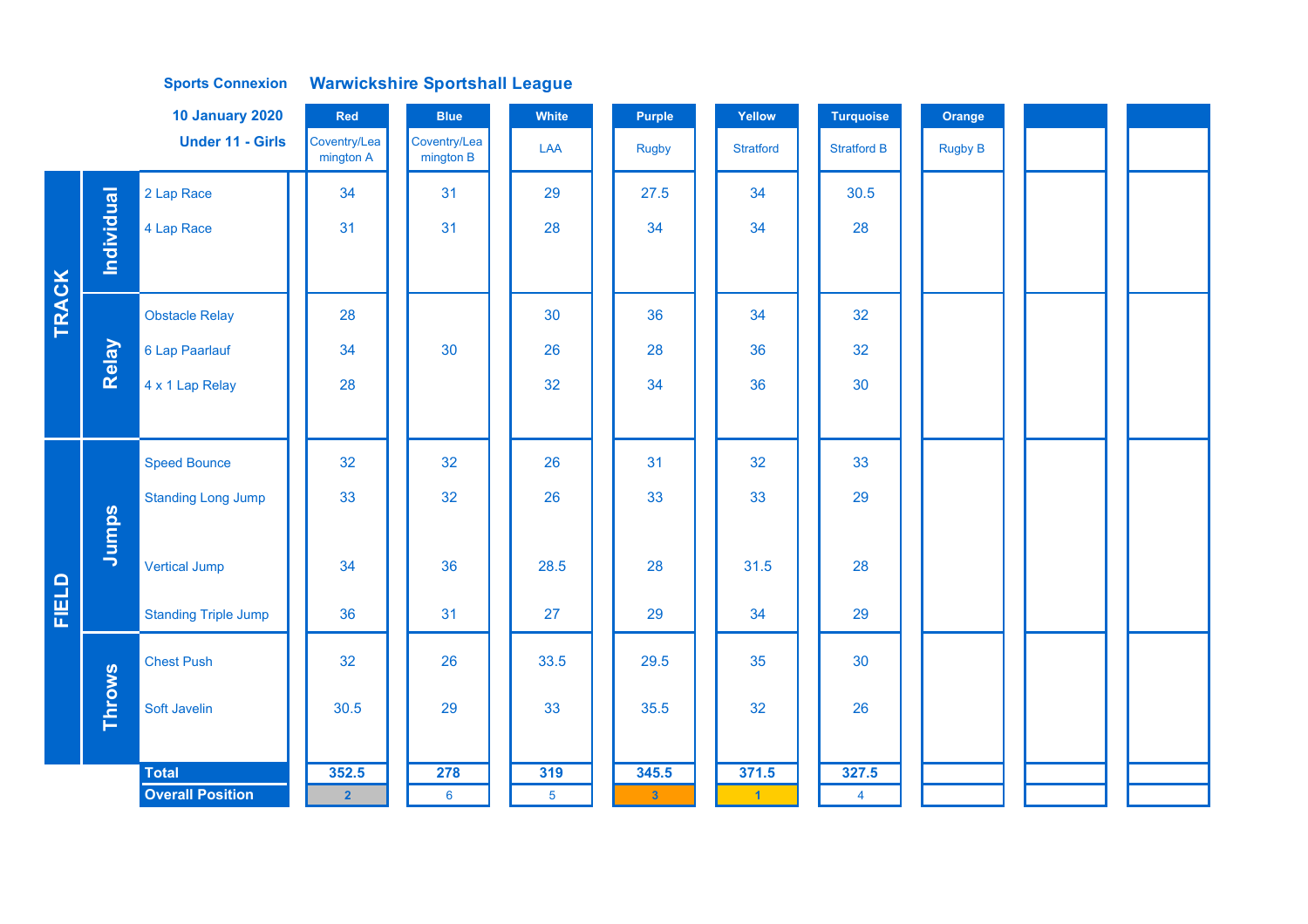|           |               | 2 Lap Race               |             |                  |                 |
|-----------|---------------|--------------------------|-------------|------------------|-----------------|
| <b>No</b> | <b>Name</b>   | <b>Club</b>              | <b>Time</b> | Rank             | <b>Points</b>   |
|           | A pair        | Coventry/Leamington A    | 26.2        | <b>B</b> 1       | $\overline{12}$ |
|           | A pair        | Coventry/Leamington B    | 24.1        | A 1              | $\overline{24}$ |
|           | A pair        | LAA                      | 27          | A 4              | 20.5            |
|           | A pair        | Rugby                    | 28.2        | A 6              | $\overline{19}$ |
|           | A pair        | Stratford                | 25.9        | A 2              | 23              |
|           | A pair        | <b>Stratford B</b>       | 27.3        | <b>B</b> 3       | 10              |
|           | A pair        | Rugby B                  |             |                  |                 |
|           | <b>B</b> pair | Coventry/Leamington A    | 26.1        | A 3              | 22              |
|           | <b>B</b> pair | Coventry/Leamington B    | 29.4        | $B_6$            | $\overline{7}$  |
| 13        | B pair        | LAA                      | 28.5        | B <sub>4</sub>   | 8.5             |
| 14        | B pair        | <b>Rugby</b>             | 28.5        | <b>B</b> 4       | 8.5             |
| 15        | <b>B</b> pair | Stratford                | 26.9        | $\overline{B}$ 2 | 11              |
| 16        | <b>B</b> pair | <b>Stratford B</b>       | 27          | A 4              | 20.5            |
| 17        | <b>B</b> pair | Rugby B                  |             |                  |                 |
|           |               |                          |             |                  |                 |
|           |               |                          |             |                  |                 |
|           |               |                          |             |                  |                 |
|           |               |                          |             |                  |                 |
|           |               |                          |             |                  |                 |
|           |               |                          |             |                  |                 |
|           |               |                          |             |                  |                 |
|           |               |                          |             |                  |                 |
|           |               |                          |             |                  |                 |
|           |               |                          |             |                  |                 |
|           |               | 2 Lap Race - Non Scoring |             |                  |                 |
| <b>No</b> | <b>Name</b>   | <b>Club</b>              | <b>Time</b> | <b>NS</b>        |                 |
|           |               |                          |             |                  |                 |
|           |               |                          |             |                  |                 |
|           |               |                          |             |                  |                 |
|           |               |                          |             |                  |                 |
|           |               |                          |             |                  |                 |
|           |               |                          |             |                  |                 |

| 2 Lap Race                                                                             |  |                       |             |  |                |                 |  |  |  |
|----------------------------------------------------------------------------------------|--|-----------------------|-------------|--|----------------|-----------------|--|--|--|
| <b>Rank</b><br><b>No</b><br><b>Name</b><br><b>Club</b><br><b>Time</b><br><b>Points</b> |  |                       |             |  |                |                 |  |  |  |
| A pair                                                                                 |  | Coventry/Leamington A | 26.2        |  | <b>B</b> 1     | $\overline{12}$ |  |  |  |
| A pair                                                                                 |  | Coventry/Leamington B | 24.1        |  | A 1            | 24              |  |  |  |
| A pair                                                                                 |  | LAA                   | 27          |  | A 4            | 20.5            |  |  |  |
| A pair                                                                                 |  | Rugby                 | 28.2        |  | A 6            | 19              |  |  |  |
| A pair                                                                                 |  | Stratford             | 25.9        |  | A <sub>2</sub> | $\overline{23}$ |  |  |  |
| A pair                                                                                 |  | <b>Stratford B</b>    | 27.3        |  | <b>B</b> 3     | 10              |  |  |  |
| A pair                                                                                 |  | Rugby B               |             |  |                |                 |  |  |  |
| <b>B</b> pair                                                                          |  | Coventry/Leamington A | 26.1        |  | A 3            | 22              |  |  |  |
| <b>B</b> pair                                                                          |  | Coventry/Leamington B | 29.4        |  | $B_6$          | $\overline{7}$  |  |  |  |
| <b>B</b> pair                                                                          |  | LAA                   | 28.5        |  | <b>B</b> 4     | 8.5             |  |  |  |
| <b>B</b> pair                                                                          |  | Rugby                 | 28.5        |  | <b>B</b> 4     | 8.5             |  |  |  |
| <b>B</b> pair                                                                          |  | Stratford             | 26.9        |  | <b>B</b> 2     | 11              |  |  |  |
| <b>B</b> pair                                                                          |  | <b>Stratford B</b>    | 27          |  | A 4            | 20.5            |  |  |  |
| B pair                                                                                 |  | Rugby B               |             |  |                |                 |  |  |  |
|                                                                                        |  |                       |             |  |                |                 |  |  |  |
|                                                                                        |  |                       |             |  |                |                 |  |  |  |
|                                                                                        |  |                       |             |  |                |                 |  |  |  |
|                                                                                        |  |                       |             |  |                |                 |  |  |  |
|                                                                                        |  |                       |             |  |                |                 |  |  |  |
|                                                                                        |  |                       |             |  |                |                 |  |  |  |
|                                                                                        |  |                       |             |  |                |                 |  |  |  |
|                                                                                        |  |                       |             |  |                |                 |  |  |  |
|                                                                                        |  |                       |             |  |                |                 |  |  |  |
|                                                                                        |  |                       |             |  |                |                 |  |  |  |
| 2 Lap Race - Non Scoring                                                               |  |                       |             |  |                |                 |  |  |  |
| <b>Name</b>                                                                            |  | <b>Club</b>           | <b>Time</b> |  | <b>NS</b>      |                 |  |  |  |
|                                                                                        |  |                       |             |  |                |                 |  |  |  |
|                                                                                        |  |                       |             |  |                |                 |  |  |  |
|                                                                                        |  |                       |             |  |                |                 |  |  |  |
|                                                                                        |  |                       |             |  |                |                 |  |  |  |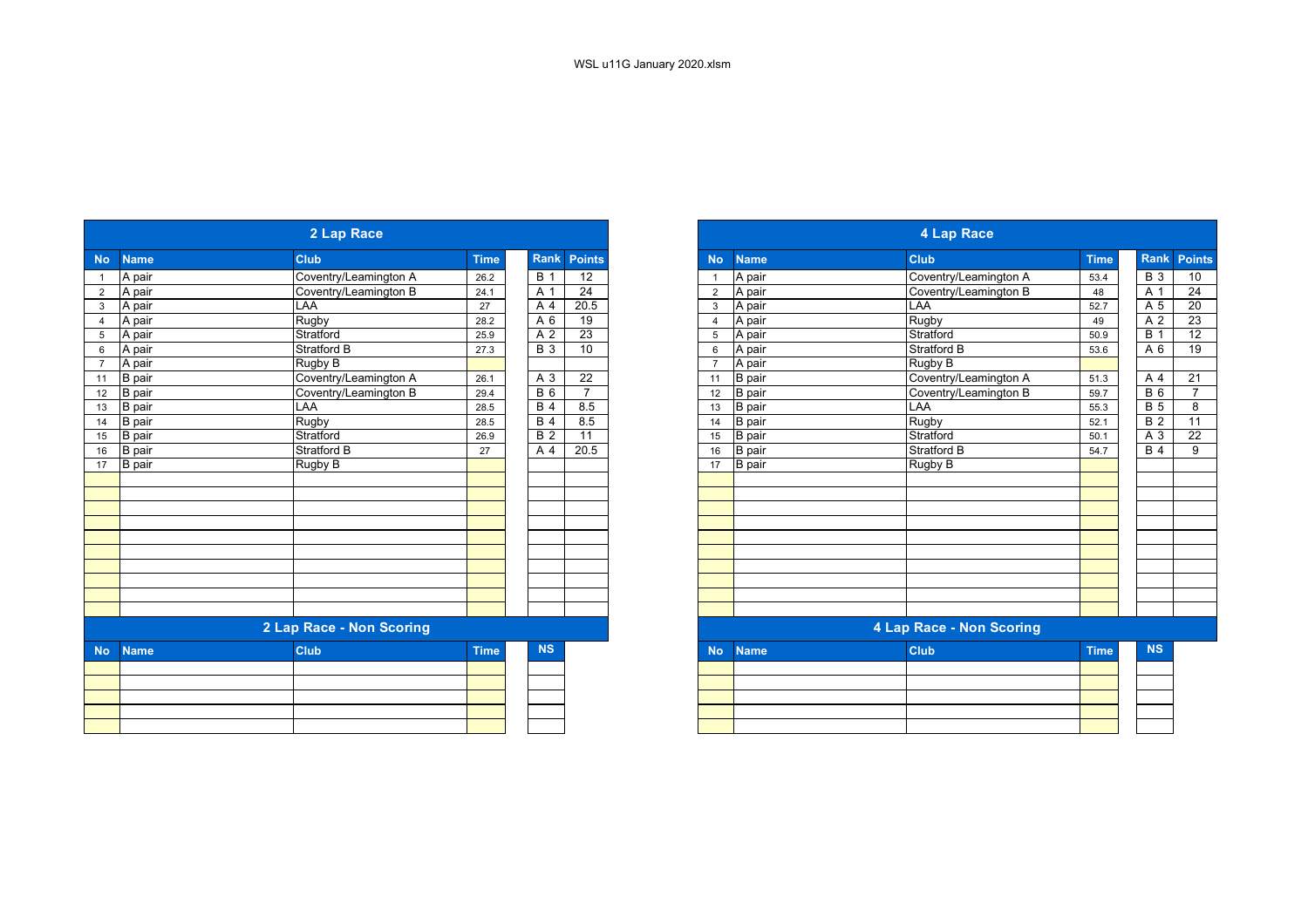|           |                          | <b>Speed Bounce</b>               |                |                  |                 | <b>Standing Long Jump</b> |                           |                                         |                        |  |  |  |
|-----------|--------------------------|-----------------------------------|----------------|------------------|-----------------|---------------------------|---------------------------|-----------------------------------------|------------------------|--|--|--|
| <b>No</b> | <b>Name</b>              | <b>Club</b>                       | <b>Bounces</b> | <b>Rank</b>      | <b>Points</b>   | <b>No</b>                 | <b>Name</b>               | <b>Club</b>                             | <b>Distance</b><br>(m) |  |  |  |
| 113       | <b>Beth Murray</b>       | Coventry/Leamington A             | 49             | A 5              | 20              | 105                       | <b>Hollie Shakespeare</b> | Coventry/Leamington A                   | 1.63                   |  |  |  |
| 106       | Ava Bourton              | Coventry/Leamington A             | 48             | $\overline{B}$ 1 | $\overline{12}$ | 124                       | <b>Caitlin French</b>     | Coventry/Leamington A                   | 1.59                   |  |  |  |
| 125       | <b>Summer Gussin</b>     | Coventry/Leamington B             | 44             | $\overline{B}$ 2 | 10.5            | 142                       | <b>Ellie Cooknell</b>     | Coventry/Leamington B                   | 1.32                   |  |  |  |
| 137       | Alex Lottering           | Coventry/Leamington B             | 50             | A 3              | 21.5            | 104                       | Shaiya Kenion             | Coventry/Leamington B                   | 2.11                   |  |  |  |
| 241       | Eva Del Torre            | LAA                               | 44             | A 6              | 19              | 241                       | Eva Del Torre             | LAA                                     | 1.25                   |  |  |  |
| 209       | Christina Cleaver        | LAA                               | 35             | $\overline{B}$ 6 | $\overline{7}$  | 208                       | Annabelle Cleaver         | LAA                                     | 1.11                   |  |  |  |
| 304       | PenelopeJones            | Rugby                             | 52             | A 2              | 23              | 317                       | Sophie Farrell            | Rugby                                   | 1.56                   |  |  |  |
| 308       | Tanashe Mumbure          | Rugby                             | 38             | $\overline{B}$ 5 | 8               | 304                       | PenelopeJones             | Rugby                                   | 1.68                   |  |  |  |
| 502       | Tessa Parkin             | Stratford                         | 50             | A 3              | 21.5            | 505                       | <b>Ella Smith</b>         | Stratford                               | 1.70                   |  |  |  |
| 511       | <b>Charlotte Philcox</b> | Stratford                         | 44             | $\overline{B}$ 2 | 10.5            | 503                       | <b>Annie Silvers</b>      | Stratford                               | 1.55                   |  |  |  |
| 506       | <b>Libby Walton</b>      | Stratford B                       | 53             | A 1              | 24              | 520                       | Annie Wynne Jones         | <b>Stratford B</b>                      | 1.61                   |  |  |  |
| 519       | <b>Scarlett Ford</b>     | <b>Stratford B</b>                | 40             | <b>B</b> 4       | 9               | 516                       | Clea Roach                | <b>Stratford B</b>                      | 1.42                   |  |  |  |
|           |                          |                                   |                |                  |                 |                           |                           |                                         |                        |  |  |  |
|           |                          |                                   |                |                  |                 |                           |                           |                                         |                        |  |  |  |
|           |                          |                                   |                |                  |                 |                           |                           |                                         |                        |  |  |  |
|           |                          |                                   |                |                  |                 |                           |                           |                                         |                        |  |  |  |
|           |                          |                                   |                |                  |                 |                           |                           |                                         |                        |  |  |  |
|           |                          |                                   |                |                  |                 |                           |                           |                                         |                        |  |  |  |
|           |                          |                                   |                |                  |                 |                           |                           |                                         |                        |  |  |  |
|           |                          |                                   |                |                  |                 |                           |                           |                                         |                        |  |  |  |
|           |                          |                                   |                |                  |                 |                           |                           |                                         |                        |  |  |  |
|           |                          |                                   |                |                  |                 |                           |                           |                                         |                        |  |  |  |
|           |                          |                                   |                |                  |                 |                           |                           |                                         |                        |  |  |  |
|           |                          |                                   |                |                  |                 |                           |                           |                                         |                        |  |  |  |
|           |                          | <b>Speed Bounce - Non Scoring</b> |                |                  |                 |                           |                           | <b>Standing Long Jump - Non Scoring</b> |                        |  |  |  |
| <b>No</b> | <b>Name</b>              | <b>Club</b>                       | <b>Bounces</b> | <b>NS</b>        |                 | <b>No</b>                 | <b>Name</b>               | <b>Club</b>                             | <b>Distance</b><br>(m) |  |  |  |
| 109       | Luna Kennedy Pearce      | Coventry/Leamington A             | 44             | N S              |                 | 321                       | Phoebe Dale               | Rugby                                   | 1.51                   |  |  |  |
| 207       | <b>Grace Evans</b>       | LAA                               | 37             | N <sub>S</sub>   |                 | 330                       | Ella Burge                | Rugby                                   | 1.36                   |  |  |  |
| 312       | Sophia Goldthorp         | Rugby                             | 47             | $\overline{N}$   |                 | 209                       | Christina Cleaver         | LAA                                     | 1.18                   |  |  |  |
| 142       | <b>Ellie Cooknell</b>    | Coventry/Leamington B             | 47             | N <sub>S</sub>   |                 |                           |                           |                                         |                        |  |  |  |
|           |                          |                                   |                |                  |                 |                           |                           |                                         |                        |  |  |  |
|           |                          |                                   |                |                  |                 |                           |                           |                                         |                        |  |  |  |

| <b>Speed Bounce</b> |                          |                                   |                |                |                |  |  |
|---------------------|--------------------------|-----------------------------------|----------------|----------------|----------------|--|--|
| <b>No</b>           | <b>Name</b>              | <b>Club</b>                       | <b>Bounces</b> | <b>Rank</b>    | <b>Points</b>  |  |  |
| 113                 | <b>Beth Murray</b>       | Coventry/Leamington A             | 49             | A 5            | 20             |  |  |
|                     | Ava Bourton              | Coventry/Leamington A             | 48             | <b>B</b> 1     | 12             |  |  |
| $\overline{125}$    | <b>Summer Gussin</b>     | Coventry/Leamington B             | 44             | <b>B</b> 2     | 10.5           |  |  |
| 137                 | <b>Alex Lottering</b>    | Coventry/Leamington B             | 50             | A 3            | 21.5           |  |  |
|                     | Eva Del Torre            | LAA                               | 44             | A 6            | 19             |  |  |
| 209                 | Christina Cleaver        | LAA                               | 35             | <b>B6</b>      | $\overline{ }$ |  |  |
| 304                 | PenelopeJones            | Rugby                             | 52             | A 2            | 23             |  |  |
| 308                 | <b>Tanashe Mumbure</b>   | Rugby                             | 38             | <b>B</b> 5     | 8              |  |  |
| 502                 | <b>Tessa Parkin</b>      | Stratford                         | 50             | A 3            | 21.5           |  |  |
|                     | <b>Charlotte Philcox</b> | Stratford                         | 44             | <b>B</b> 2     | 10.5           |  |  |
| 506                 | <b>Libby Walton</b>      | Stratford B                       | 53             | A 1            | 24             |  |  |
| 519                 | <b>Scarlett Ford</b>     | Stratford B                       | 40             | <b>B</b> 4     | 9              |  |  |
|                     |                          |                                   |                |                |                |  |  |
|                     |                          |                                   |                |                |                |  |  |
|                     |                          |                                   |                |                |                |  |  |
|                     |                          |                                   |                |                |                |  |  |
|                     |                          |                                   |                |                |                |  |  |
|                     |                          |                                   |                |                |                |  |  |
|                     |                          |                                   |                |                |                |  |  |
|                     |                          |                                   |                |                |                |  |  |
|                     |                          |                                   |                |                |                |  |  |
|                     |                          |                                   |                |                |                |  |  |
|                     |                          |                                   |                |                |                |  |  |
|                     |                          |                                   |                |                |                |  |  |
|                     |                          | <b>Speed Bounce - Non Scoring</b> |                |                |                |  |  |
| <b>No</b>           | <b>Name</b>              | <b>Club</b>                       | <b>Bounces</b> | <b>NS</b>      |                |  |  |
| 109                 | Luna Kennedy Pearce      | Coventry/Leamington A             | 44             | N <sub>S</sub> |                |  |  |
| 207                 | <b>Grace Evans</b>       | LAA                               | 37             | $N$ S          |                |  |  |
|                     | 312 Sophia Goldthorp     | Ruaby                             | 47             | $N$ S          |                |  |  |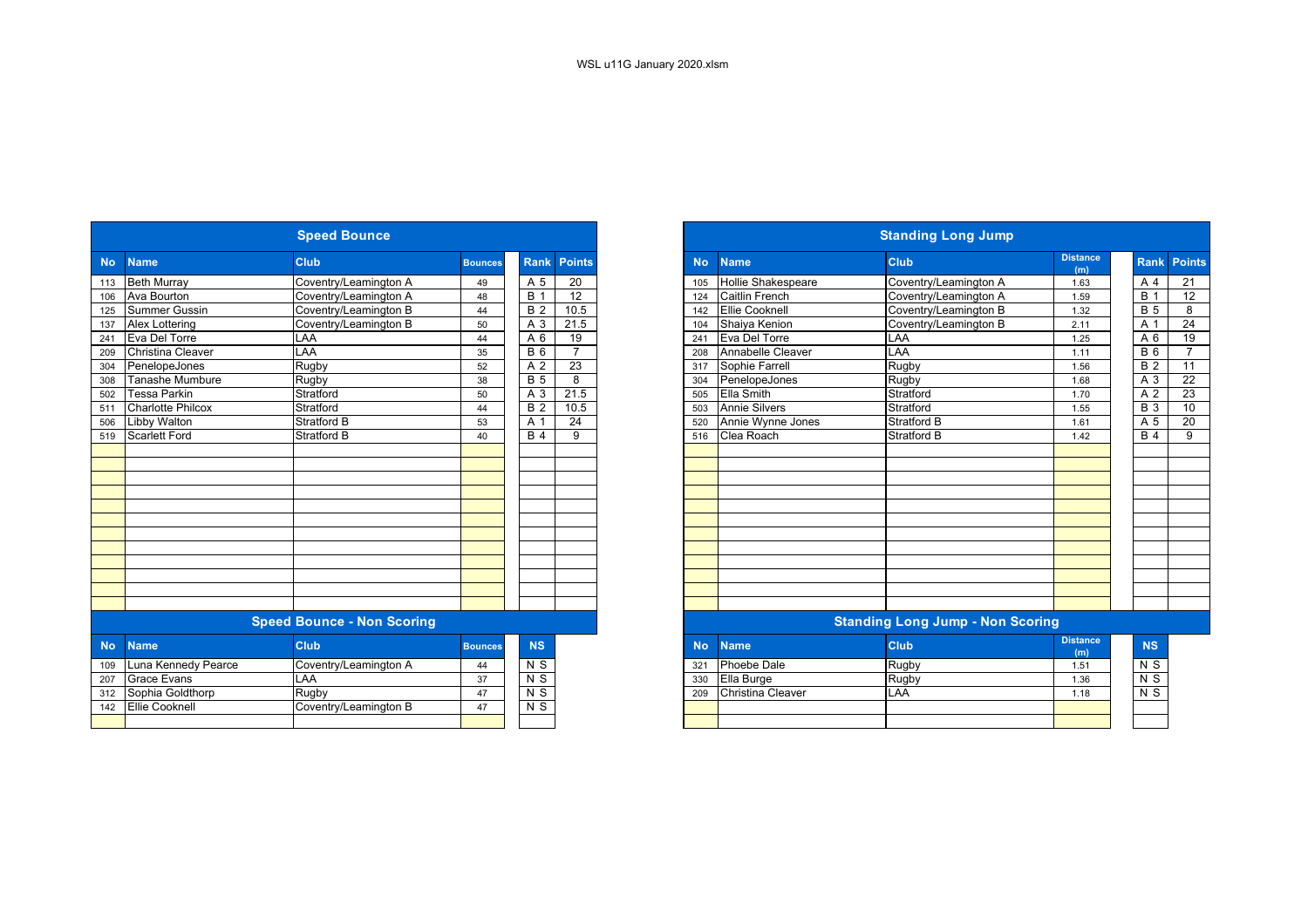|           | <b>Vertical Jump</b>      |                                    |                                      |                  |                    |  |  |  |  |  |  |  |  |  |
|-----------|---------------------------|------------------------------------|--------------------------------------|------------------|--------------------|--|--|--|--|--|--|--|--|--|
| <b>No</b> | <b>Name</b>               | <b>Club</b>                        | <b>Distance</b><br>(cm)              |                  | <b>Rank Points</b> |  |  |  |  |  |  |  |  |  |
| 104       | Shaiya Kenion             | Coventry/Leamington B              | 50                                   | A 1              | 24                 |  |  |  |  |  |  |  |  |  |
| 101       | Angelica Botsoe           | Coventry/Leamington B              | 42                                   | $\overline{B}$ 1 | 12                 |  |  |  |  |  |  |  |  |  |
| 108       | Katie Bennett             | Coventry/Leamington A              | 43                                   | A <sub>2</sub>   | 23                 |  |  |  |  |  |  |  |  |  |
| 106       | Ava Bourton               | Coventry/Leamington A              | 40                                   | <b>B2</b>        | 11                 |  |  |  |  |  |  |  |  |  |
| 206       | <b>Isla Hinton</b>        | LAA                                | 37                                   | $A \overline{3}$ | 21.5               |  |  |  |  |  |  |  |  |  |
| 208       | Annabelle Cleaver         | LAA                                | 25                                   | $\overline{B}$ 6 | $\overline{7}$     |  |  |  |  |  |  |  |  |  |
| 329       | <b>Eleanor McClements</b> | Rugby                              | 30                                   | <b>B</b> 4       | 9                  |  |  |  |  |  |  |  |  |  |
| 321       | Phoebe Dale               | Rugby                              | 31                                   | A 6              | 19                 |  |  |  |  |  |  |  |  |  |
| 505       | Ella Smith                | Stratford                          | 37                                   | $A\overline{3}$  | 21.5               |  |  |  |  |  |  |  |  |  |
| 501       | Hannah Lane               | Stratford                          | 33                                   | $\overline{B}$ 3 | 10                 |  |  |  |  |  |  |  |  |  |
| 515       | Amelia Peeke              | Stratford B                        | 34                                   | A 5              | 20                 |  |  |  |  |  |  |  |  |  |
| 518       | Lois Ford                 | Stratford B                        | 28                                   | $\overline{B}$ 5 | 8                  |  |  |  |  |  |  |  |  |  |
| 305       | Lauren Tebbatt            | Rugby                              | 30                                   |                  |                    |  |  |  |  |  |  |  |  |  |
|           |                           |                                    |                                      |                  |                    |  |  |  |  |  |  |  |  |  |
|           |                           |                                    |                                      |                  |                    |  |  |  |  |  |  |  |  |  |
|           |                           |                                    |                                      |                  |                    |  |  |  |  |  |  |  |  |  |
|           |                           |                                    |                                      |                  |                    |  |  |  |  |  |  |  |  |  |
|           |                           |                                    |                                      |                  |                    |  |  |  |  |  |  |  |  |  |
|           |                           |                                    |                                      |                  |                    |  |  |  |  |  |  |  |  |  |
|           |                           |                                    |                                      |                  |                    |  |  |  |  |  |  |  |  |  |
|           |                           |                                    |                                      |                  |                    |  |  |  |  |  |  |  |  |  |
|           |                           |                                    |                                      |                  |                    |  |  |  |  |  |  |  |  |  |
|           |                           |                                    |                                      |                  |                    |  |  |  |  |  |  |  |  |  |
|           |                           |                                    |                                      |                  |                    |  |  |  |  |  |  |  |  |  |
|           |                           | <b>Vertical Jump - Non Scoring</b> |                                      |                  |                    |  |  |  |  |  |  |  |  |  |
| <b>No</b> | <b>Name</b>               | Club                               | <b>Distance</b><br>(c <sub>m</sub> ) | <b>NS</b>        |                    |  |  |  |  |  |  |  |  |  |
|           |                           |                                    |                                      |                  |                    |  |  |  |  |  |  |  |  |  |
|           |                           |                                    |                                      |                  |                    |  |  |  |  |  |  |  |  |  |
|           |                           |                                    |                                      |                  |                    |  |  |  |  |  |  |  |  |  |
|           |                           |                                    |                                      |                  |                    |  |  |  |  |  |  |  |  |  |
|           |                           |                                    |                                      |                  |                    |  |  |  |  |  |  |  |  |  |
|           |                           |                                    |                                      |                  |                    |  |  |  |  |  |  |  |  |  |

| <b>Vertical Jump</b>             |                                    |                         |                  |                 |  |  |  |  |  |
|----------------------------------|------------------------------------|-------------------------|------------------|-----------------|--|--|--|--|--|
| No.<br><b>Name</b>               | <b>Club</b>                        | <b>Distance</b><br>(cm) | <b>Rank</b>      | <b>Points</b>   |  |  |  |  |  |
| Shaiya Kenion<br>104             | Coventry/Leamington B              | 50                      | A 1              | $\overline{24}$ |  |  |  |  |  |
| 101 Angelica Botsoe              | Coventry/Leamington B              | 42                      | B                | 12              |  |  |  |  |  |
| <b>Katie Bennett</b><br>108      | Coventry/Leamington A              | 43                      | A 2              | 23              |  |  |  |  |  |
| Ava Bourton<br>106               | Coventry/Leamington A              | 40                      | $\overline{B2}$  | 11              |  |  |  |  |  |
| 206<br><b>Isla Hinton</b>        | LAA                                | 37                      | A 3              | 21.5            |  |  |  |  |  |
| Annabelle Cleaver<br>208         | LAA                                | 25                      | $\overline{B}$ 6 |                 |  |  |  |  |  |
| <b>Eleanor McClements</b><br>329 | Rugby                              | 30                      | <b>B</b> 4       | 9               |  |  |  |  |  |
| Phoebe Dale<br>321               | Rugby                              | 31                      | A 6              | 19              |  |  |  |  |  |
| <b>Ella Smith</b><br>505         | Stratford                          | 37                      | A 3              | 21.5            |  |  |  |  |  |
| Hannah Lane<br>501               | Stratford                          | 33                      | $\overline{B}$ 3 | 10              |  |  |  |  |  |
| Amelia Peeke<br>515              | <b>Stratford B</b>                 | 34                      | A 5              | $\overline{20}$ |  |  |  |  |  |
| 518 Lois Ford                    | <b>Stratford B</b>                 | 28                      | <b>B</b> 5       | 8               |  |  |  |  |  |
| Lauren Tebbatt<br>305            | Rugby                              | 30                      |                  |                 |  |  |  |  |  |
|                                  |                                    |                         |                  |                 |  |  |  |  |  |
|                                  |                                    |                         |                  |                 |  |  |  |  |  |
|                                  |                                    |                         |                  |                 |  |  |  |  |  |
|                                  |                                    |                         |                  |                 |  |  |  |  |  |
|                                  |                                    |                         |                  |                 |  |  |  |  |  |
|                                  |                                    |                         |                  |                 |  |  |  |  |  |
|                                  |                                    |                         |                  |                 |  |  |  |  |  |
|                                  |                                    |                         |                  |                 |  |  |  |  |  |
|                                  | <b>Vertical Jump - Non Scoring</b> |                         |                  |                 |  |  |  |  |  |

| stance<br>(cm) | <b>NS</b> | No. | <b>Name</b> | <b>Club</b>           | <b>Distance</b><br>(m) |
|----------------|-----------|-----|-------------|-----------------------|------------------------|
|                |           | 330 | Ella Burge  | Rugby                 | 4.13                   |
|                |           | 106 | Ava Bourton | Coventry/Leamington A | 4.84                   |
|                |           |     |             |                       |                        |
|                |           |     |             |                       |                        |
|                |           |     |             |                       |                        |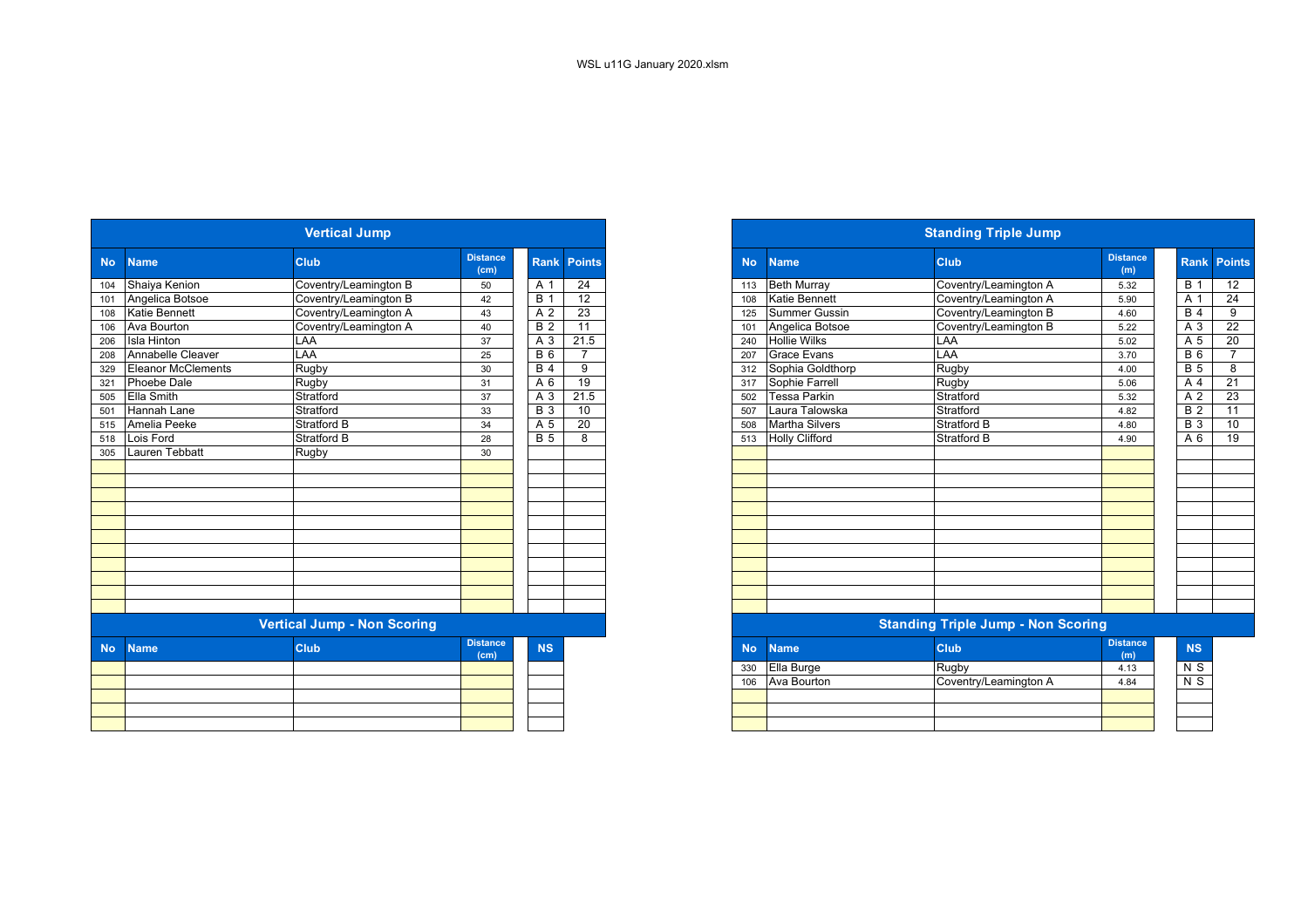|           |                           | <b>Chest Push</b>               |         |                    |                 |
|-----------|---------------------------|---------------------------------|---------|--------------------|-----------------|
| <b>No</b> | <b>Name</b>               | Club                            | Dis (m) | <b>Rank Points</b> |                 |
| 105       | <b>Hollie Shakespeare</b> | Coventry/Leamington A           | 4.50    | A 4                | $\overline{21}$ |
| 124       | <b>Caitlin French</b>     | Coventry/Leamington A           | 4.25    | <b>B2</b>          | 11              |
| 137       | Alex Lottering            | Coventry/Leamington B           | 4.00    | A 6                | 19              |
| 126       | Olivia Woodrow            | Coventry/Leamington B           | 2.50    | <b>B</b> 6         | $\overline{7}$  |
| 208       | Annabelle Cleaver         | LAA                             | 3.75    | <b>B</b> 3         | 9.5             |
| 240       | <b>Hollie Wilks</b>       | LAA                             | 6.00    | A 1                | 24              |
| 330       | Ella Burge                | Rugby                           | 4.25    | A 5                | 20              |
| 308       | Tanashe Mumbure           | Rugby                           | 3.75    | $\overline{B}3$    | 9.5             |
| 501       | Hannah Lane               | Stratford                       | 5.50    | A 2                | 23              |
| 504       | <b>Katie Smart</b>        | Stratford                       | 4.50    | <b>B</b> 1         | 12              |
|           | 513 Holly Clifford        | Stratford B                     | 4.75    | A 3                | 22              |
|           | 519 Scarlett Ford         | <b>Stratford B</b>              | 3.50    | <b>B</b> 5         | 8               |
|           |                           |                                 |         |                    |                 |
|           |                           |                                 |         |                    |                 |
|           |                           |                                 |         |                    |                 |
|           |                           |                                 |         |                    |                 |
|           |                           |                                 |         |                    |                 |
|           |                           |                                 |         |                    |                 |
|           |                           |                                 |         |                    |                 |
|           |                           |                                 |         |                    |                 |
|           |                           |                                 |         |                    |                 |
|           |                           |                                 |         |                    |                 |
|           |                           |                                 |         |                    |                 |
|           |                           |                                 |         |                    |                 |
|           |                           | <b>Chest Push - Non Scoring</b> |         |                    |                 |
| <b>No</b> | <b>Name</b>               | Club                            | Dis (m) | <b>NS</b>          |                 |
| 206       | <b>Isla Hinton</b>        | LAA                             | 4.25    | N <sub>S</sub>     |                 |
| 109       | Luna Kennedy Pearce       | Coventry/Leamington A           | 4.25    | $N$ S              |                 |
| 329       | <b>Eleanor McClements</b> | Rugby                           | 4.5     | N <sub>S</sub>     |                 |
|           |                           |                                 |         |                    |                 |
|           |                           |                                 |         |                    |                 |

|           |                           | <b>Chest Push</b>               |        |                  |                 |
|-----------|---------------------------|---------------------------------|--------|------------------|-----------------|
| <b>No</b> | <b>Name</b>               | <b>Club</b>                     | Dis(m) | <b>Rank</b>      | <b>Points</b>   |
| 105       | Hollie Shakespeare        | Coventry/Leamington A           | 4.50   | A 4              | 21              |
| 124       | <b>Caitlin French</b>     | Coventry/Leamington A           | 4.25   | $\overline{B}$ 2 | 11              |
| 137       | Alex Lottering            | Coventry/Leamington B           | 4.00   | A 6              | $\overline{19}$ |
| 126       | Olivia Woodrow            | Coventry/Leamington B           | 2.50   | <b>B</b> 6       | $\overline{7}$  |
| 208       | Annabelle Cleaver         | LAA                             | 3.75   | $\overline{B}$ 3 | 9.5             |
| 240       | <b>Hollie Wilks</b>       | LAA                             | 6.00   | A 1              | $\overline{24}$ |
| 330       | Ella Burge                | Rugby                           | 4.25   | A 5              | 20              |
| 308       | Tanashe Mumbure           | Rugby                           | 3.75   | $\overline{B}3$  | 9.5             |
| 501       | Hannah Lane               | Stratford                       | 5.50   | A 2              | 23              |
| 504       | <b>Katie Smart</b>        | Stratford                       | 4.50   | <b>B</b> 1       | $\overline{12}$ |
| 513       | <b>Holly Clifford</b>     | <b>Stratford B</b>              | 4.75   | A 3              | $\overline{22}$ |
|           | 519 Scarlett Ford         | <b>Stratford B</b>              | 3.50   | $\overline{B}$ 5 | 8               |
|           |                           |                                 |        |                  |                 |
|           |                           |                                 |        |                  |                 |
|           |                           |                                 |        |                  |                 |
|           |                           |                                 |        |                  |                 |
|           |                           |                                 |        |                  |                 |
|           |                           |                                 |        |                  |                 |
|           |                           |                                 |        |                  |                 |
|           |                           |                                 |        |                  |                 |
|           |                           |                                 |        |                  |                 |
|           |                           |                                 |        |                  |                 |
|           |                           |                                 |        |                  |                 |
|           |                           |                                 |        |                  |                 |
|           |                           | <b>Chest Push - Non Scoring</b> |        |                  |                 |
| <b>No</b> | <b>Name</b>               | <b>Club</b>                     | Dis(m) | <b>NS</b>        |                 |
| 206       | <b>Isla Hinton</b>        | LAA                             | 4.25   | N <sub>S</sub>   |                 |
| 109       | Luna Kennedy Pearce       | Coventry/Leamington A           | 4.25   | $N$ S            |                 |
| 329       | <b>Eleanor McClements</b> | Rugby                           | 4.5    | N <sub>S</sub>   |                 |
|           |                           |                                 |        |                  |                 |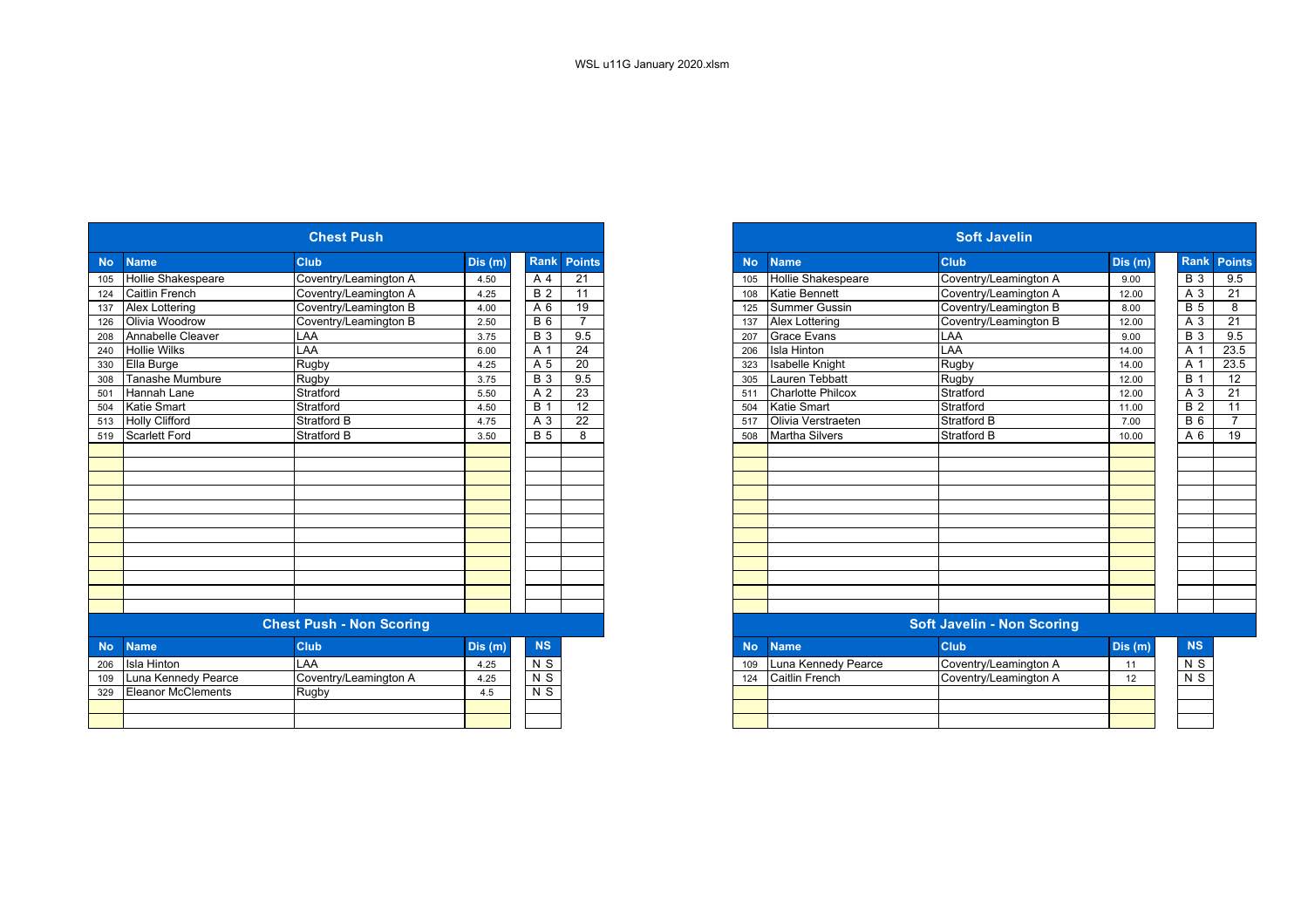|                                      |                 |                                 |                 |                          | WSL u11G January 2020.xlsm |                           |                 |                 |                 |                  |                 |                    |
|--------------------------------------|-----------------|---------------------------------|-----------------|--------------------------|----------------------------|---------------------------|-----------------|-----------------|-----------------|------------------|-----------------|--------------------|
|                                      |                 | <b>Obstacle</b><br><b>Relay</b> |                 | 6 Lap<br><b>Paarlauf</b> |                            | 4 x 1 Lap<br><b>Relay</b> |                 | <b>Relay 4</b>  |                 | <b>Relay 5</b>   |                 | Relay <sub>6</sub> |
| Team                                 | Time in<br>secs | Rank/<br>Points                 | Time in<br>secs | Points<br>Rank/          | Time in<br>secs            | Rank/<br>Points           | Time in<br>secs | Rank/<br>Points | Time in<br>secs | Rank /<br>Points | Time in<br>secs | Rank /<br>Points   |
| Coventry/L<br>eamington<br>A<br>Red  | 90.60           | 5                               | 80.00           | $\mathbf 2$              | 55.70                      | 5                         |                 |                 |                 |                  |                 |                    |
|                                      |                 | 28                              |                 | 34                       |                            | 28                        |                 |                 |                 |                  |                 |                    |
| Coventry/L<br>eamington<br>B<br>Blue |                 |                                 | 81.30           | 4                        |                            |                           |                 |                 |                 |                  |                 |                    |
|                                      |                 |                                 |                 | 30                       |                            |                           |                 |                 |                 |                  |                 |                    |
| White<br>ЪĄ                          | 89.30           | 4                               | 85.50           | 6                        | 53.40                      | 3                         |                 |                 |                 |                  |                 |                    |
|                                      |                 | 30                              |                 | 26                       |                            | 32                        |                 |                 |                 |                  |                 |                    |
|                                      | 82.50           | $\mathbf{1}$                    | 84.80           | 5                        | 52.80                      | $\mathbf 2$               |                 |                 |                 |                  |                 |                    |
| Rugby<br><b>Purple</b>               |                 | 36                              |                 | 28                       |                            | 34                        |                 |                 |                 |                  |                 |                    |
|                                      | 83.50           | $\mathbf 2$                     | 76.70           | 1                        | 50.90                      | 1                         |                 |                 |                 |                  |                 |                    |
| Stratford<br>Yellow                  |                 | 34                              |                 | 36                       |                            | 36                        |                 |                 |                 |                  |                 |                    |
|                                      | 85.10           | 3                               | 80.40           | 3                        | 53.60                      | 4                         |                 |                 |                 |                  |                 |                    |
| Stratford B<br>Turquoise             |                 | 32                              |                 | 32                       |                            | 30                        |                 |                 |                 |                  |                 |                    |
|                                      |                 |                                 |                 |                          |                            |                           |                 |                 |                 |                  |                 |                    |
| Rugby B<br>Orange                    |                 |                                 |                 |                          |                            |                           |                 |                 |                 |                  |                 |                    |
|                                      |                 |                                 |                 |                          |                            |                           |                 |                 |                 |                  |                 |                    |
|                                      |                 |                                 |                 |                          |                            |                           |                 |                 |                 |                  |                 |                    |
|                                      |                 |                                 |                 |                          |                            |                           |                 |                 |                 |                  |                 |                    |
|                                      |                 |                                 |                 |                          |                            |                           |                 |                 |                 |                  |                 |                    |
|                                      |                 |                                 |                 |                          |                            |                           |                 |                 |                 |                  |                 |                    |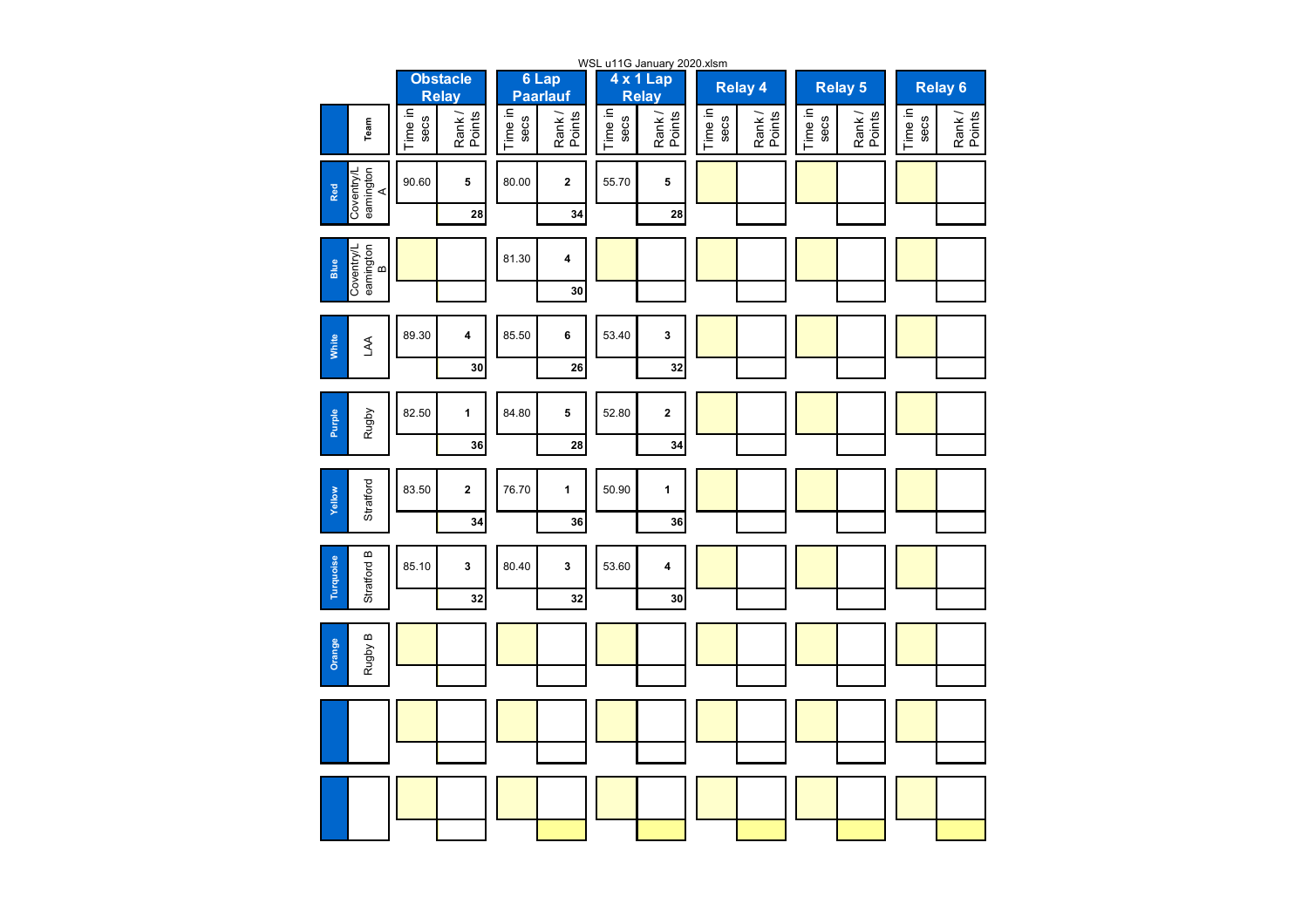| <b>10 January 2020</b><br>Red |               |                             |                           | White          | <b>Purple</b>  | Yellow               | Orange          | <b>Turquoise</b>        | <b>Blue</b>               |  |
|-------------------------------|---------------|-----------------------------|---------------------------|----------------|----------------|----------------------|-----------------|-------------------------|---------------------------|--|
|                               |               | <b>Under 11 - Boys</b>      | Coventry/Lea<br>mington A | LAA            | <b>Rugby</b>   | <b>Stratford</b>     | <b>Rugby B</b>  | <b>Stratford B</b>      | Coventry/Lea<br>mington B |  |
|                               |               | 2 Lap Race                  | 20.5                      | 29             | 24             | 34.5                 | 18              | 30                      | $6\phantom{a}$            |  |
|                               | Individual    | 4 Lap Race                  | 34                        | 28             | 29             | 27                   | 12 <sub>2</sub> | 21                      | 17                        |  |
|                               |               |                             |                           |                |                |                      |                 |                         |                           |  |
| <b>TRACK</b>                  |               | <b>Obstacle Relay</b>       | 28                        | 26             | 36             | 32                   | 30              | 34                      |                           |  |
|                               | Relay         | 6 Lap Paarlauf              | 36                        | 30             | 26             | 34                   | 28              | 32                      | 24                        |  |
|                               |               | 4 x 1 Lap Relay             | 30                        | 28             | 32             | 36                   | 26              | 34                      |                           |  |
|                               |               |                             |                           |                |                |                      |                 |                         |                           |  |
|                               |               | <b>Speed Bounce</b>         | 33                        | 20.5           | 33             | 18                   | 13.5            | 26                      | 24                        |  |
|                               |               | <b>Standing Long Jump</b>   | 27                        | 13             | 36             | 32                   | 15              | 22                      | 17                        |  |
|                               | Jumps         |                             |                           |                |                |                      |                 |                         |                           |  |
|                               |               | <b>Vertical Jump</b>        | 22.5                      | 20             | 20.5           | 36                   | $6\phantom{a}$  | 29.5                    | 27.5                      |  |
| FIELD                         |               | <b>Standing Triple Jump</b> | 35                        | 27             | 19             | 33                   | 9               | 25                      | 14                        |  |
|                               |               | <b>Chest Push</b>           | 27                        | 13             | 24             | 36                   | 9               | 21                      | 32                        |  |
|                               | <b>Throws</b> | Soft Javelin                | 35                        | 27.5           | 24.5           | 30.5                 | 9               | 13                      | 22.5                      |  |
|                               |               | <b>Total</b>                | 328                       | 262            | 304            | 349                  | 175.5           |                         | 184                       |  |
|                               |               | <b>Overall Position</b>     | $\overline{2}$            | $\overline{5}$ | 3 <sup>°</sup> | $\blacktriangleleft$ | $\overline{7}$  | 287.5<br>$\overline{4}$ | $6\overline{6}$           |  |
|                               |               |                             |                           |                |                |                      |                 |                         |                           |  |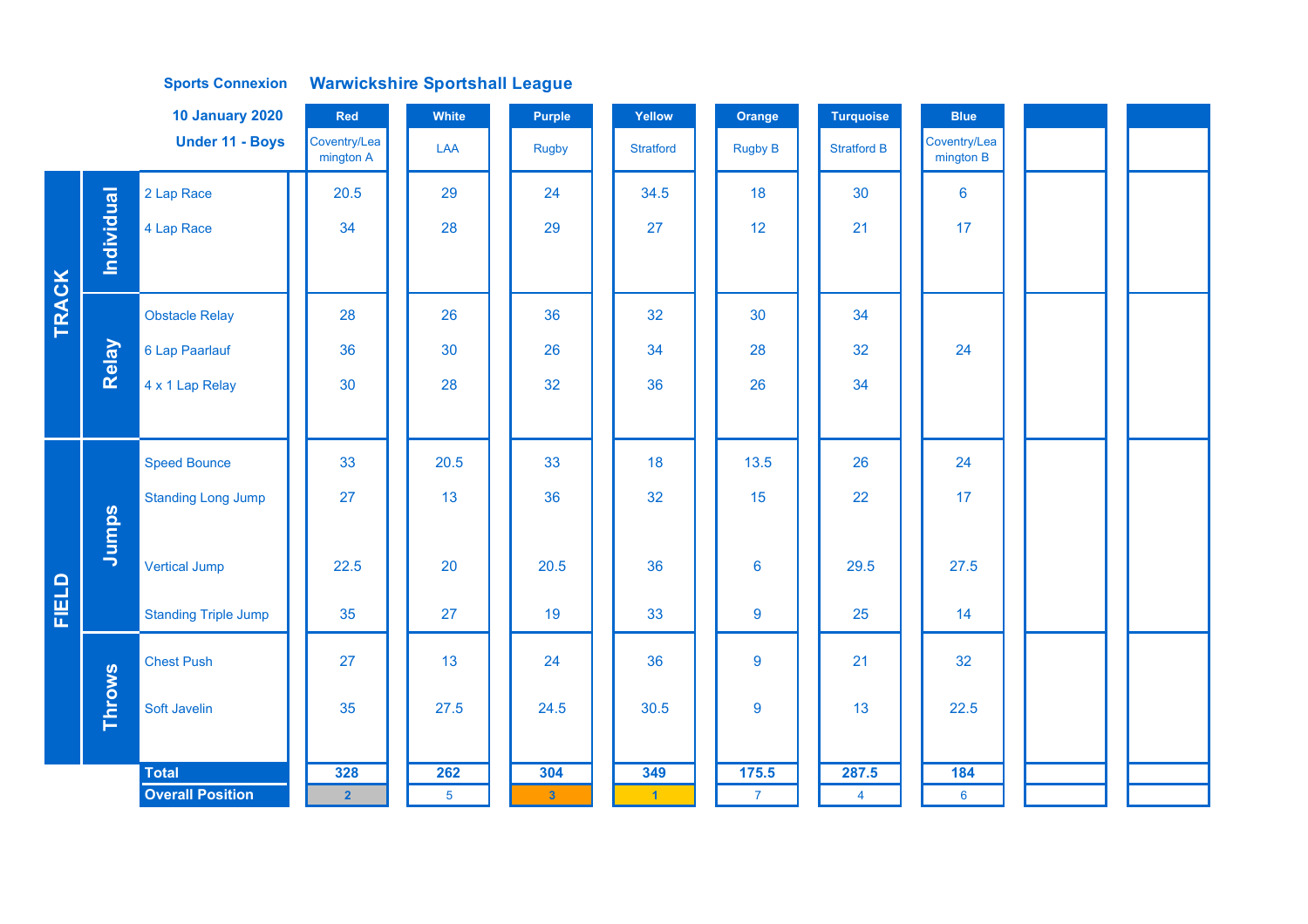|                |               | 2 Lap Race               |             |                  |                 |
|----------------|---------------|--------------------------|-------------|------------------|-----------------|
| <b>No</b>      | <b>Name</b>   | <b>Club</b>              | <b>Time</b> | Rank             | <b>Points</b>   |
|                | A pair        | Coventry/Leamington A    | 25.7        | A 4              | 13.5            |
| $\overline{2}$ | A pair        | LAA                      | 25.1        | A 2              | 21              |
| 3              | A pair        | <b>Rugby</b>             | 25.7        | A 4              | 13.5            |
| 4              | A pair        | Stratford                | 26.2        | $\overline{B}$ 2 | 10.5            |
| 5              | A pair        | Rugby B                  | 26.6        | A 6              | 9               |
| 6              | A pair        | Stratford B              | 25.6        | A 3              | $\overline{18}$ |
| $\overline{7}$ | A pair        | Coventry/Leamington B    | 28.5        | A 7              | 6               |
| 11             | <b>B</b> pair | Coventry/Leamington A    | 29.1        | <b>B</b> 6       | $\overline{7}$  |
| 12             | B pair        | <b>LAA</b>               | 28.4        | <b>B</b> 5       | 8               |
| 13             | B pair        | Rugby                    | 26.2        | $\overline{B2}$  | 10.5            |
|                | 14 B pair     | Stratford                | 24.7        | A 1              | 24              |
| 15             | B pair        | Rugby B                  | 26.6        | <b>B</b> 4       | 9               |
| 16             | B pair        | <b>Stratford B</b>       | 25.6        | $\overline{B}$ 1 | $\overline{12}$ |
| 17             | <b>B</b> pair | Coventry/Leamington B    |             |                  |                 |
|                |               |                          |             |                  |                 |
|                |               |                          |             |                  |                 |
|                |               |                          |             |                  |                 |
|                |               |                          |             |                  |                 |
|                |               |                          |             |                  |                 |
|                |               |                          |             |                  |                 |
|                |               |                          |             |                  |                 |
|                |               |                          |             |                  |                 |
|                |               |                          |             |                  |                 |
|                |               |                          |             |                  |                 |
|                |               | 2 Lap Race - Non Scoring |             |                  |                 |
| <b>No</b>      | <b>Name</b>   | <b>Club</b>              | <b>Time</b> | <b>NS</b>        |                 |
|                |               |                          |             |                  |                 |
|                |               |                          |             |                  |                 |
|                |               |                          |             |                  |                 |
|                |               |                          |             |                  |                 |
|                |               |                          |             |                  |                 |
|                |               |                          |             |                  |                 |

|                 |               | 2 Lap Race               |             |             |                |                         |           |               | 4 Lap Race               |             |             |                 |
|-----------------|---------------|--------------------------|-------------|-------------|----------------|-------------------------|-----------|---------------|--------------------------|-------------|-------------|-----------------|
| <b>No</b>       | <b>Name</b>   | <b>Club</b>              | <b>Time</b> | <b>Rank</b> | <b>Points</b>  |                         | <b>No</b> | <b>Name</b>   | <b>Club</b>              | <b>Time</b> | <b>Rank</b> | <b>Points</b>   |
| $\overline{1}$  | A pair        | Coventry/Leamington A    | 25.7        | A 4         | 13.5           |                         |           | A pair        | Coventry/Leamington A    | 48.9        | A 1         | 24              |
| $\overline{2}$  | A pair        | LAA                      | 25.1        | A 2         | 21             |                         | 2         | A pair        | LAA                      | 49.3        | A 2         | 21              |
| $\mathbf{3}$    | A pair        | Rugby                    | 25.7        | A 4         | 13.5           |                         | 3         | A pair        | Rugby                    | 49.7        | A 3         | $\overline{18}$ |
| $\overline{4}$  | A pair        | Stratford                | 26.2        | <b>B</b> 2  | 10.5           | $\overline{\mathbf{4}}$ |           | A pair        | Stratford                | 50.5        | <b>B</b> 1  | 12              |
| $5\phantom{.0}$ | A pair        | Rugby B                  | 26.6        | A 6         | 9              |                         | 5         | A pair        | Rugby B                  | 59          | <b>B</b> 7  | 6               |
| $6\phantom{1}6$ | A pair        | <b>Stratford B</b>       | 25.6        | A 3         | 18             | 6                       |           | A pair        | Stratford B              | 51.6        | A 5         | 12              |
| $\overline{7}$  | A pair        | Coventry/Leamington B    | 28.5        | A 7         | 6              |                         |           | A pair        | Coventry/Leamington B    | 53.3        | A 6         | 9               |
| 11              | <b>B</b> pair | Coventry/Leamington A    | 29.1        | <b>B</b> 6  | $\overline{7}$ |                         | 11        | <b>B</b> pair | Coventry/Leamington A    | 52.8        | <b>B</b> 3  | 10              |
| 12              | B pair        | LAA                      | 28.4        | <b>B</b> 5  | 8              |                         | 12        | <b>B</b> pair | LAA                      | 56.6        | <b>B</b> 6  | $\overline{7}$  |
| 13              | <b>B</b> pair | Rugby                    | 26.2        | <b>B</b> 2  | 10.5           |                         | 13        | <b>B</b> pair | Rugby                    | 51.2        | <b>B</b> 2  | $\overline{11}$ |
| 14              | <b>B</b> pair | Stratford                | 24.7        | A 1         | 24             |                         | 14        | <b>B</b> pair | Stratford                | 49.8        | A 4         | 15              |
| 15              | <b>B</b> pair | Rugby B                  | 26.6        | <b>B</b> 4  | 9              |                         | 15        | <b>B</b> pair | Rugby B                  | 55.3        | A 7         | 6               |
| 16              | B pair        | Stratford B              | 25.6        | <b>B</b> 1  | 12             |                         | 16        | <b>B</b> pair | <b>Stratford B</b>       | 52.9        | <b>B</b> 4  | 9               |
| 17              | <b>B</b> pair | Coventry/Leamington B    |             |             |                |                         | 17        | <b>B</b> pair | Coventry/Leamington B    | 54          | <b>B</b> 5  | 8               |
|                 |               |                          |             |             |                |                         |           |               |                          |             |             |                 |
|                 |               |                          |             |             |                |                         |           |               |                          |             |             |                 |
|                 |               |                          |             |             |                |                         |           |               |                          |             |             |                 |
|                 |               |                          |             |             |                |                         |           |               |                          |             |             |                 |
|                 |               |                          |             |             |                |                         |           |               |                          |             |             |                 |
|                 |               |                          |             |             |                |                         |           |               |                          |             |             |                 |
|                 |               |                          |             |             |                |                         |           |               |                          |             |             |                 |
|                 |               |                          |             |             |                |                         |           |               |                          |             |             |                 |
|                 |               |                          |             |             |                |                         |           |               |                          |             |             |                 |
|                 |               |                          |             |             |                |                         |           |               |                          |             |             |                 |
|                 |               | 2 Lap Race - Non Scoring |             |             |                |                         |           |               | 4 Lap Race - Non Scoring |             |             |                 |
| <b>No</b>       | <b>Name</b>   | <b>Club</b>              | <b>Time</b> | <b>NS</b>   |                |                         | <b>No</b> | <b>Name</b>   | <b>Club</b>              | <b>Time</b> | <b>NS</b>   |                 |
|                 |               |                          |             |             |                |                         |           |               |                          |             |             |                 |
|                 |               |                          |             |             |                |                         |           |               |                          |             |             |                 |
|                 |               |                          |             |             |                |                         |           |               |                          |             |             |                 |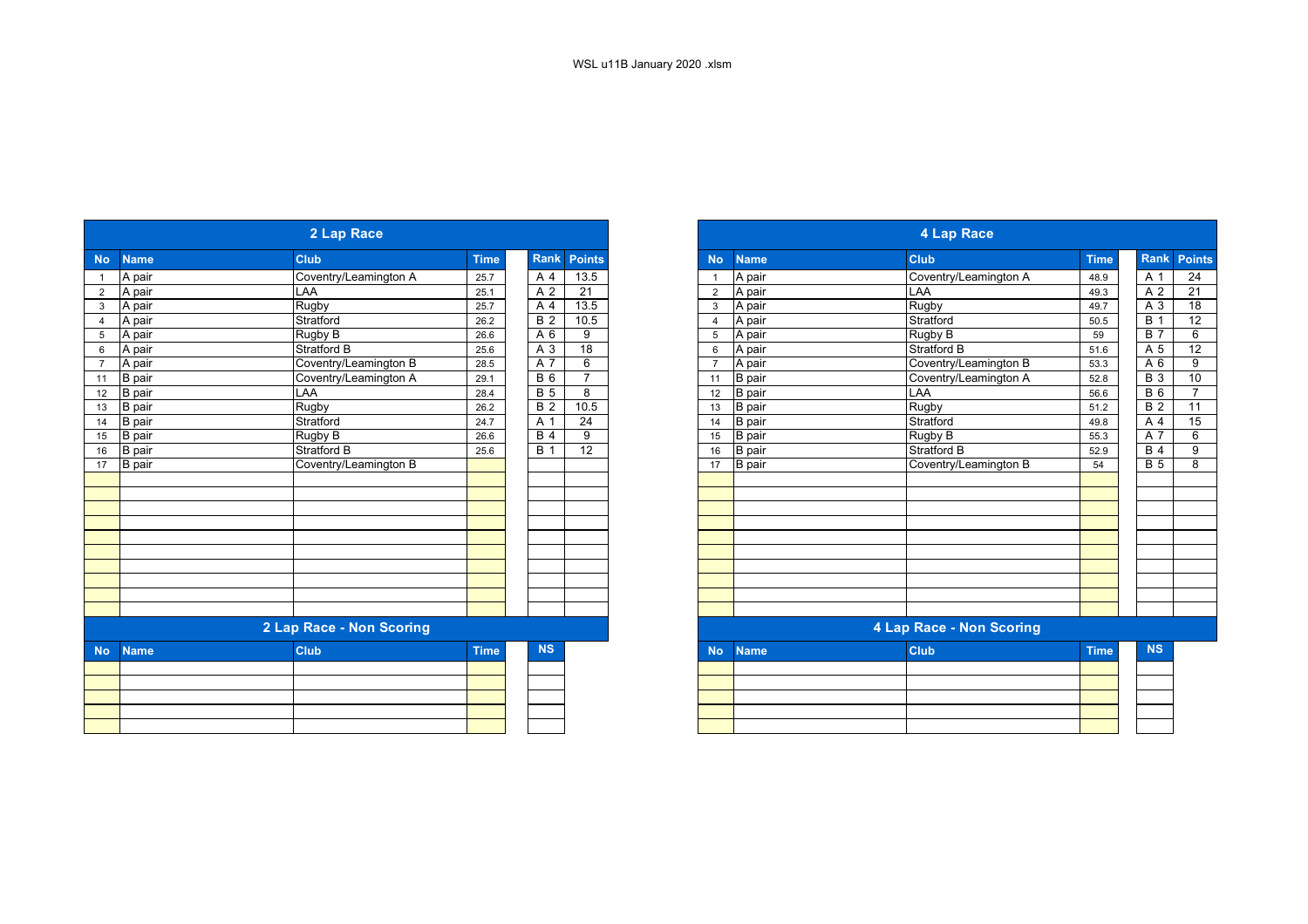|           |                           | <b>Speed Bounce</b>               |                |                  |                 |           |                        | <b>Standing Long Jump</b>               |                        |
|-----------|---------------------------|-----------------------------------|----------------|------------------|-----------------|-----------|------------------------|-----------------------------------------|------------------------|
| <b>No</b> | <b>Name</b>               | <b>Club</b>                       | <b>Bounces</b> | <b>Rank</b>      | <b>Points</b>   | <b>No</b> | <b>Name</b>            | <b>Club</b>                             | <b>Distance</b><br>(m) |
| 119       | Jack Haughton             | Coventry/Leamington A             | 45             | <b>B</b> 1       | 12              | 119       | Jack Haughton          | Coventry/Leamington A                   | 1.66                   |
| 141       | Josh Lawal                | Coventry/Leamington A             | 50             | A 2              | $\overline{21}$ | 118       | Artie Kennedy-Pearce   | Coventry/Leamington A                   | 1.54                   |
| 211       | <b>Archie Stuart</b>      | <b>LAA</b>                        | 41             | $B_3$            | 10              | 204       | <b>Max Robbins</b>     | LAA                                     | 1.12                   |
| 205       | <b>Christopher Sayers</b> | LAA                               | 46             | A 5              | 10.5            | 238       | <b>Robert Spurway</b>  | LAA                                     | 1.46                   |
| 320       | Noah Dale                 | Rugby B                           | 43             | A 7              | 6               | 303       | Jacob Scott            | Rugby                                   | 1.90                   |
| 307       | Jacob Vural               | Rugby                             | 52             | $\overline{A}$ 1 | 24              | 307       | Jacob Vural            | <b>Rugby</b>                            | 1.61                   |
| 524       | Ewan Sparrow              | Stratford                         | 39             | <b>B</b> 5       | 7.5             | 531       | <b>Toby Thomas</b>     | Stratford                               | 1.86                   |
| 531       | <b>Toby Thomas</b>        | Stratford                         | 46             | A 5              | 10.5            | 538       | <b>Harry Francioni</b> | Stratford                               | 1.59                   |
| 522       | <b>Josh Davies</b>        | <b>Stratford B</b>                | 47             | A 4              | 15              | 536       | Aran Cooper            | <b>Stratford B</b>                      | 1.58                   |
| 540       | Alex Wood                 | <b>Stratford B</b>                | 42             | <b>B</b> 2       | 11              | 537       | Benji Fernandez        | <b>Stratford B</b>                      | 1.57                   |
| 303       | Jacob Scott               | Rugby                             | 40             | B <sub>4</sub>   | 9               | 145       | <b>Charlie Kirby</b>   | Coventry/Leamington B                   | 1.47                   |
| 319       | <b>Oliver Knight</b>      | Rugby B                           | 39             | B <sub>5</sub>   | 7.5             | 129       | Daniel Jackson         | Coventry/Leamington B                   | 1.45                   |
| 145       | Charlie Kirby             | Coventry/Leamington B             | 48             | A 3              | $\overline{18}$ | 309       | Emilio Fernandez       | Rugby B                                 | 1.65                   |
| 129       | Daniel Jackson            | Coventry/Leamington B             | 35             | <b>B</b> 7       | 6               |           |                        |                                         |                        |
|           |                           |                                   |                |                  |                 |           |                        |                                         |                        |
|           |                           |                                   |                |                  |                 |           |                        |                                         |                        |
|           |                           |                                   |                |                  |                 |           |                        |                                         |                        |
|           |                           |                                   |                |                  |                 |           |                        |                                         |                        |
|           |                           |                                   |                |                  |                 |           |                        |                                         |                        |
|           |                           |                                   |                |                  |                 |           |                        |                                         |                        |
|           |                           |                                   |                |                  |                 |           |                        |                                         |                        |
|           |                           |                                   |                |                  |                 |           |                        |                                         |                        |
|           |                           |                                   |                |                  |                 |           |                        |                                         |                        |
|           |                           |                                   |                |                  |                 |           |                        |                                         |                        |
|           |                           | <b>Speed Bounce - Non Scoring</b> |                |                  |                 |           |                        | <b>Standing Long Jump - Non Scoring</b> |                        |
| <b>No</b> | <b>Name</b>               | <b>Club</b>                       | <b>Bounces</b> | <b>NS</b>        |                 | <b>No</b> | <b>Name</b>            | <b>Club</b>                             | <b>Distance</b><br>(m) |
|           |                           |                                   |                |                  |                 |           |                        |                                         |                        |
|           |                           |                                   |                |                  |                 |           |                        |                                         |                        |
|           |                           |                                   |                |                  |                 |           |                        |                                         |                        |
|           |                           |                                   |                |                  |                 |           |                        |                                         |                        |
|           |                           |                                   |                |                  |                 |           |                        |                                         |                        |

|           |                           | <b>Speed Bounce</b>               |                |                  |                 |
|-----------|---------------------------|-----------------------------------|----------------|------------------|-----------------|
| <b>No</b> | <b>Name</b>               | <b>Club</b>                       | <b>Bounces</b> | <b>Rank</b>      | <b>Points</b>   |
|           | Jack Haughton             | Coventry/Leamington A             | 45             | $\overline{B}$ 1 | $\overline{12}$ |
|           | Josh Lawal                | Coventry/Leamington A             | 50             | A 2              | 21              |
|           | <b>Archie Stuart</b>      | LAA                               | 41             | $\overline{B}3$  | 10              |
|           | <b>Christopher Sayers</b> | LAA                               | 46             | A 5              | 10.5            |
|           | Noah Dale                 | Rugby B                           | 43             | A 7              | 6               |
|           | Jacob Vural               | Rugby                             | 52             | A 1              | 24              |
|           | <b>Ewan Sparrow</b>       | Stratford                         | 39             | <b>B</b> 5       | 7.5             |
|           | <b>Toby Thomas</b>        | Stratford                         | 46             | A 5              | 10.5            |
|           | <b>Josh Davies</b>        | Stratford B                       | 47             | A 4              | 15              |
|           | Alex Wood                 | <b>Stratford B</b>                | 42             | $\overline{B2}$  | 11              |
|           | Jacob Scott               | Rugby                             | 40             | B <sub>4</sub>   | 9               |
|           | <b>Oliver Knight</b>      | Rugby B                           | 39             | <b>B</b> 5       | 7.5             |
|           | Charlie Kirby             | Coventry/Leamington B             | 48             | A 3              | 18              |
|           | Daniel Jackson            | Coventry/Leamington B             | 35             | $\overline{B}$ 7 | 6               |
|           |                           |                                   |                |                  |                 |
|           |                           |                                   |                |                  |                 |
|           |                           |                                   |                |                  |                 |
|           |                           |                                   |                |                  |                 |
|           |                           |                                   |                |                  |                 |
|           |                           |                                   |                |                  |                 |
|           |                           |                                   |                |                  |                 |
|           |                           |                                   |                |                  |                 |
|           |                           |                                   |                |                  |                 |
|           |                           |                                   |                |                  |                 |
|           |                           | <b>Speed Bounce - Non Scoring</b> |                |                  |                 |
|           | <b>Name</b>               | <b>Club</b>                       | <b>Bounces</b> | <b>NS</b>        |                 |
|           |                           |                                   |                |                  |                 |
|           |                           |                                   |                |                  |                 |
|           |                           |                                   |                |                  |                 |
|           |                           |                                   |                |                  |                 |
|           |                           |                                   |                |                  |                 |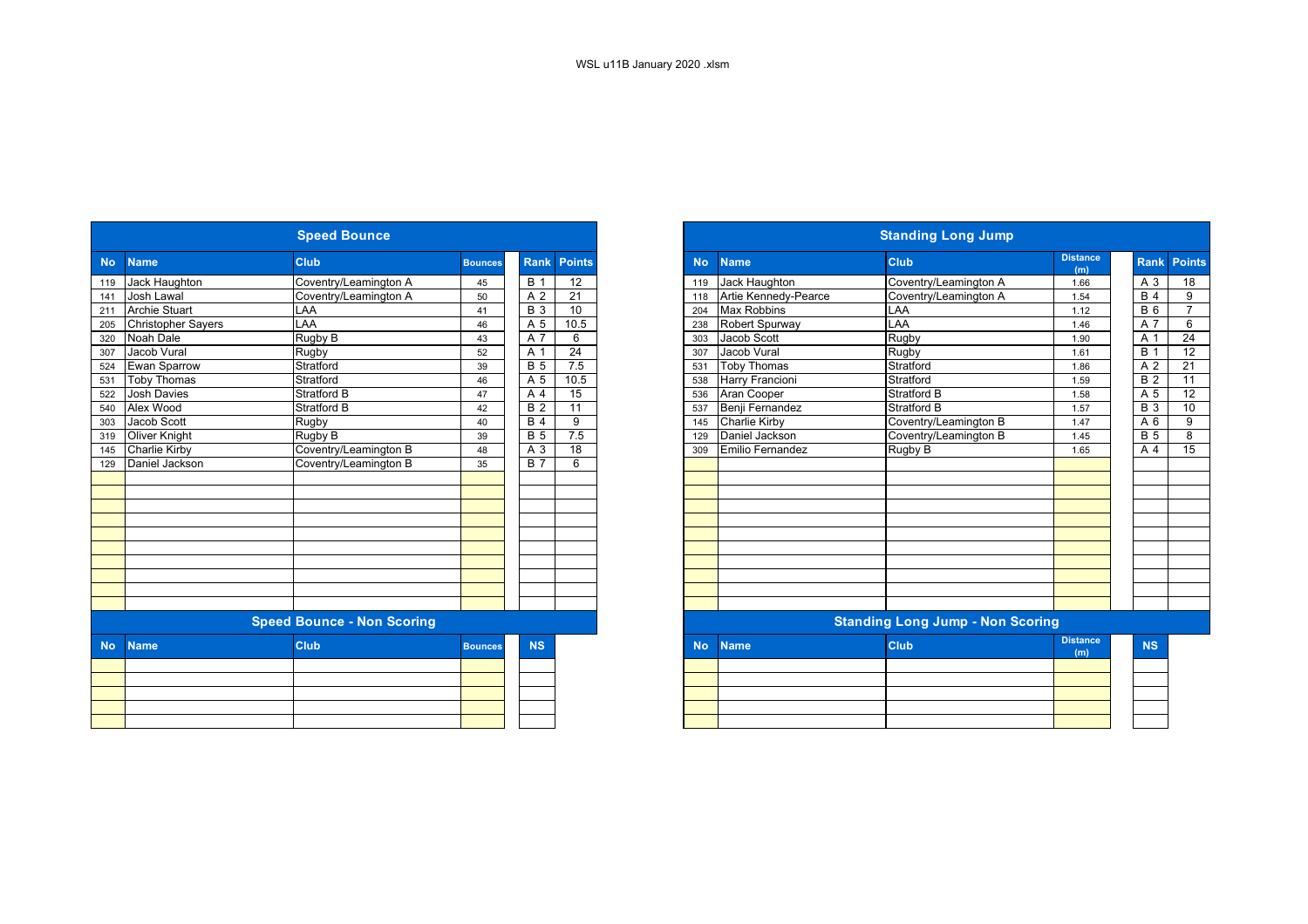|           |                           | <b>Vertical Jump</b>               |                                      |                  |                    |
|-----------|---------------------------|------------------------------------|--------------------------------------|------------------|--------------------|
| <b>No</b> | <b>Name</b>               | Club                               | <b>Distance</b><br>(cm)              |                  | <b>Rank Points</b> |
| 130       | Kyrun Whinney             | Coventry/Leamington A              | 30                                   | <b>B</b> 4       | 9                  |
| 102       | Joel Burroughs            | Coventry/Leamington A              | 38                                   | A 4              | 13.5               |
| 205       | <b>Christopher Sayers</b> | LAA                                | 34                                   | A <sub>6</sub>   | 9                  |
| 201       | <b>Myles Woordruff</b>    | LAA                                | 34                                   | <b>B2</b>        | 11                 |
| 308       | <b>Tidiwa Mumbure</b>     | Rugby                              | 25                                   | <b>B</b> 6       | $\overline{7}$     |
| 303       | Jacob Scott               | Rugby                              | 38                                   | A <sub>4</sub>   | 13.5               |
| 533       | Max Verstraeten           | Stratford                          | 36                                   | <b>B</b> 1       | 12                 |
| 534       | Charlie Perry             | Stratford                          | 48                                   | A 1              | 24                 |
| 522       | <b>Josh Davies</b>        | Stratford B                        | 32                                   | <b>B</b> 3       | 10                 |
| 527       | <b>Elfirc McKenzie</b>    | Stratford B                        | 43                                   | $\overline{A}$ 2 | 19.5               |
| 333       | <b>Nate Tilt</b>          | Rugby B                            | 28                                   | A 7              | 6                  |
| 145       | Charlie Kirby             | Coventry/Leamington B              | 26                                   | <b>B</b> 5       | 8                  |
| 150       | Dexter Fynn               | Coventry/Leamington B              | 43                                   | A <sub>2</sub>   | 19.5               |
|           |                           |                                    |                                      |                  |                    |
|           |                           |                                    |                                      |                  |                    |
|           |                           |                                    |                                      |                  |                    |
|           |                           |                                    |                                      |                  |                    |
|           |                           |                                    |                                      |                  |                    |
|           |                           |                                    |                                      |                  |                    |
|           |                           |                                    |                                      |                  |                    |
|           |                           |                                    |                                      |                  |                    |
|           |                           |                                    |                                      |                  |                    |
|           |                           |                                    |                                      |                  |                    |
|           |                           |                                    |                                      |                  |                    |
|           |                           | <b>Vertical Jump - Non Scoring</b> |                                      |                  |                    |
| <b>No</b> | <b>Name</b>               | <b>Club</b>                        | <b>Distance</b><br>(c <sub>m</sub> ) | <b>NS</b>        |                    |
|           |                           |                                    |                                      |                  |                    |
|           |                           |                                    |                                      |                  |                    |
|           |                           |                                    |                                      |                  |                    |
|           |                           |                                    |                                      |                  |                    |
|           |                           |                                    |                                      |                  |                    |
|           |                           |                                    |                                      |                  |                    |

|           |                           | <b>Vertical Jump</b>               |                         |                  |                 |
|-----------|---------------------------|------------------------------------|-------------------------|------------------|-----------------|
| <b>No</b> | <b>Name</b>               | <b>Club</b>                        | <b>Distance</b><br>(cm) | <b>Rank</b>      | <b>Points</b>   |
|           | 130 Kyrun Whinney         | Coventry/Leamington A              | 30                      | <b>B</b> 4       | 9               |
| 102       | Joel Burroughs            | Coventry/Leamington A              | 38                      | A 4              | 13.5            |
| 205       | <b>Christopher Sayers</b> | LAA                                | 34                      | A 6              | 9               |
| 201       | <b>Myles Woordruff</b>    | LAA                                | 34                      | <b>B</b> 2       | 11              |
| 308       | <b>Tidiwa Mumbure</b>     | Rugby                              | 25                      | $\overline{B}$ 6 | $\overline{7}$  |
| 303       | Jacob Scott               | Rugby                              | 38                      | A 4              | 13.5            |
| 533       | Max Verstraeten           | Stratford                          | 36                      | $\overline{B}$   | 12              |
| 534       | <b>Charlie Perry</b>      | Stratford                          | 48                      | A 1              | $\overline{24}$ |
| 522       | <b>Josh Davies</b>        | <b>Stratford B</b>                 | 32                      | $\overline{B}$ 3 | 10              |
| 527       | <b>Elfirc McKenzie</b>    | <b>Stratford B</b>                 | 43                      | A 2              | 19.5            |
| 333       | <b>Nate Tilt</b>          | Rugby B                            | 28                      | A 7              | 6               |
| 145       | Charlie Kirby             | Coventry/Leamington B              | 26                      | B <sub>5</sub>   | 8               |
| 150       | Dexter Fynn               | Coventry/Leamington B              | 43                      | A 2              | 19.5            |
|           |                           |                                    |                         |                  |                 |
|           |                           |                                    |                         |                  |                 |
|           |                           |                                    |                         |                  |                 |
|           |                           |                                    |                         |                  |                 |
|           |                           |                                    |                         |                  |                 |
|           |                           |                                    |                         |                  |                 |
|           |                           |                                    |                         |                  |                 |
|           |                           |                                    |                         |                  |                 |
|           |                           |                                    |                         |                  |                 |
|           |                           |                                    |                         |                  |                 |
|           |                           |                                    |                         |                  |                 |
|           |                           | <b>Vertical Jump - Non Scoring</b> |                         |                  |                 |
| <b>No</b> | <b>Name</b>               | <b>Club</b>                        | <b>Distance</b><br>(cm) | <b>NS</b>        |                 |
|           |                           |                                    |                         |                  |                 |

| (m) | the contract of the |
|-----|---------------------|
|     |                     |
|     |                     |
|     |                     |
|     |                     |
|     |                     |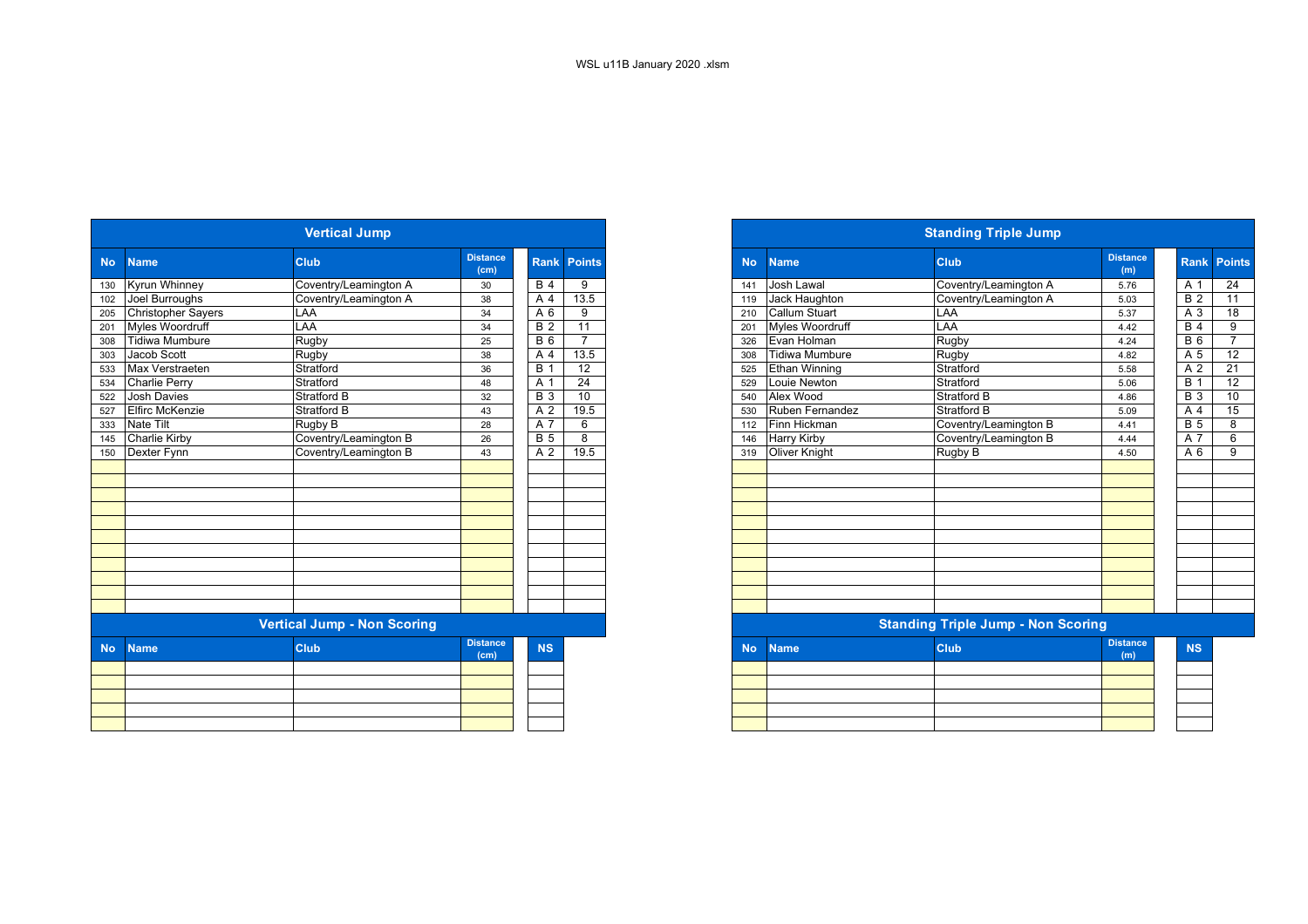|                             |                         | <b>Chest Push</b>               |        |            |                    |
|-----------------------------|-------------------------|---------------------------------|--------|------------|--------------------|
| <b>No</b><br><b>Name</b>    |                         | <b>Club</b>                     | Dis(m) |            | <b>Rank Points</b> |
|                             | 133 Logan Langley-Swain | Coventry/Leamington A           | 4.50   | <b>B</b> 3 | 9                  |
| 102                         | Joel Burroughs          | Coventry/Leamington A           | 5.25   | A 3        | 18                 |
| Louis Proctor<br>149        |                         | Coventry/Leamington B           | 6.25   | A 2        | 21                 |
| Dexter Fynn<br>150          |                         | Coventry/Leamington B           | 5.00   | <b>B</b> 2 | 11                 |
| Max Robbins<br>204          |                         | <b>LAA</b>                      | 3.50   | <b>B</b> 6 | $\overline{7}$     |
| 238                         | Robert Spurway          | LAA                             | 3.75   | A 7        | 6                  |
| Evan Holman<br>326          |                         | Rugby                           | 5.00   | A 4        | 15                 |
| <b>Charlie Gercs</b><br>324 |                         | <b>Rugby</b>                    | 4.50   | <b>B</b> 3 | 9                  |
| 525 Ethan Winning           |                         | Stratford                       | 7.25   | A 1        | 24                 |
| 538 Harry Francioni         |                         | Stratford                       | 5.50   | <b>B</b> 1 | 12                 |
|                             | 530 Ruben Fernandez     | <b>Stratford B</b>              | 4.75   | A 5        | 12                 |
| 535 Liam Fenwick            |                         | <b>Stratford B</b>              | 4.50   | <b>B</b> 3 | 9                  |
| 333 Nate Tilt               |                         | Rugby B                         | 4.25   | A 6        | 9                  |
|                             |                         |                                 |        |            |                    |
|                             |                         |                                 |        |            |                    |
|                             |                         |                                 |        |            |                    |
|                             |                         |                                 |        |            |                    |
|                             |                         |                                 |        |            |                    |
|                             |                         |                                 |        |            |                    |
|                             |                         |                                 |        |            |                    |
|                             |                         |                                 |        |            |                    |
|                             |                         |                                 |        |            |                    |
|                             |                         |                                 |        |            |                    |
|                             |                         | <b>Chest Push - Non Scoring</b> |        |            |                    |
|                             |                         |                                 |        |            |                    |
| <b>No</b><br><b>Name</b>    |                         | <b>Club</b>                     | Dis(m) | <b>NS</b>  |                    |
|                             |                         |                                 |        |            |                    |
|                             |                         |                                 |        |            |                    |
|                             |                         |                                 |        |            |                    |
|                             |                         |                                 |        |            |                    |
|                             |                         |                                 |        |            |                    |

|                 |                        | <b>Chest Push</b>               |        |                  |                 |
|-----------------|------------------------|---------------------------------|--------|------------------|-----------------|
| <b>No</b>       | <b>Name</b>            | <b>Club</b>                     | Dis(m) | <b>Rank</b>      | <b>Points</b>   |
| 133             | Logan Langley-Swain    | Coventry/Leamington A           | 4.50   | $B_3$            | 9               |
| 102             | Joel Burroughs         | Coventry/Leamington A           | 5.25   | A 3              | 18              |
| 149             | Louis Proctor          | Coventry/Leamington B           | 6.25   | A 2              | 21              |
| 150             | Dexter Fynn            | Coventry/Leamington B           | 5.00   | $\overline{B}$ 2 | 11              |
| 204             | <b>Max Robbins</b>     | LAA                             | 3.50   | <b>B</b> 6       | $\overline{7}$  |
| 238             | Robert Spurway         | LAA                             | 3.75   | A 7              | 6               |
| 326             | Evan Holman            | Rugby                           | 5.00   | A 4              | 15              |
| $\frac{1}{324}$ | <b>Charlie Gercs</b>   | Rugby                           | 4.50   | $\overline{B}$ 3 | 9               |
| 525             | <b>Ethan Winning</b>   | Stratford                       | 7.25   | A 1              | $\overline{24}$ |
| 538             | <b>Harry Francioni</b> | Stratford                       | 5.50   | <b>B</b> 1       | $\overline{12}$ |
| 530             | Ruben Fernandez        | <b>Stratford B</b>              | 4.75   | A 5              | $\overline{12}$ |
| 535             | <b>Liam Fenwick</b>    | <b>Stratford B</b>              | 4.50   | <b>B</b> 3       | 9               |
| 333             | <b>Nate Tilt</b>       | Rugby B                         | 4.25   | $\overline{A}$ 6 | 9               |
|                 |                        |                                 |        |                  |                 |
|                 |                        |                                 |        |                  |                 |
|                 |                        |                                 |        |                  |                 |
|                 |                        |                                 |        |                  |                 |
|                 |                        |                                 |        |                  |                 |
|                 |                        |                                 |        |                  |                 |
|                 |                        |                                 |        |                  |                 |
|                 |                        |                                 |        |                  |                 |
|                 |                        |                                 |        |                  |                 |
|                 |                        |                                 |        |                  |                 |
|                 |                        |                                 |        |                  |                 |
|                 |                        | <b>Chest Push - Non Scoring</b> |        |                  |                 |
| <b>No</b>       | <b>Name</b>            | <b>Club</b>                     | Dis(m) | <b>NS</b>        |                 |
|                 |                        |                                 |        |                  |                 |
|                 |                        |                                 |        |                  |                 |
|                 |                        |                                 |        |                  |                 |
|                 |                        |                                 |        |                  |                 |
|                 |                        |                                 |        |                  |                 |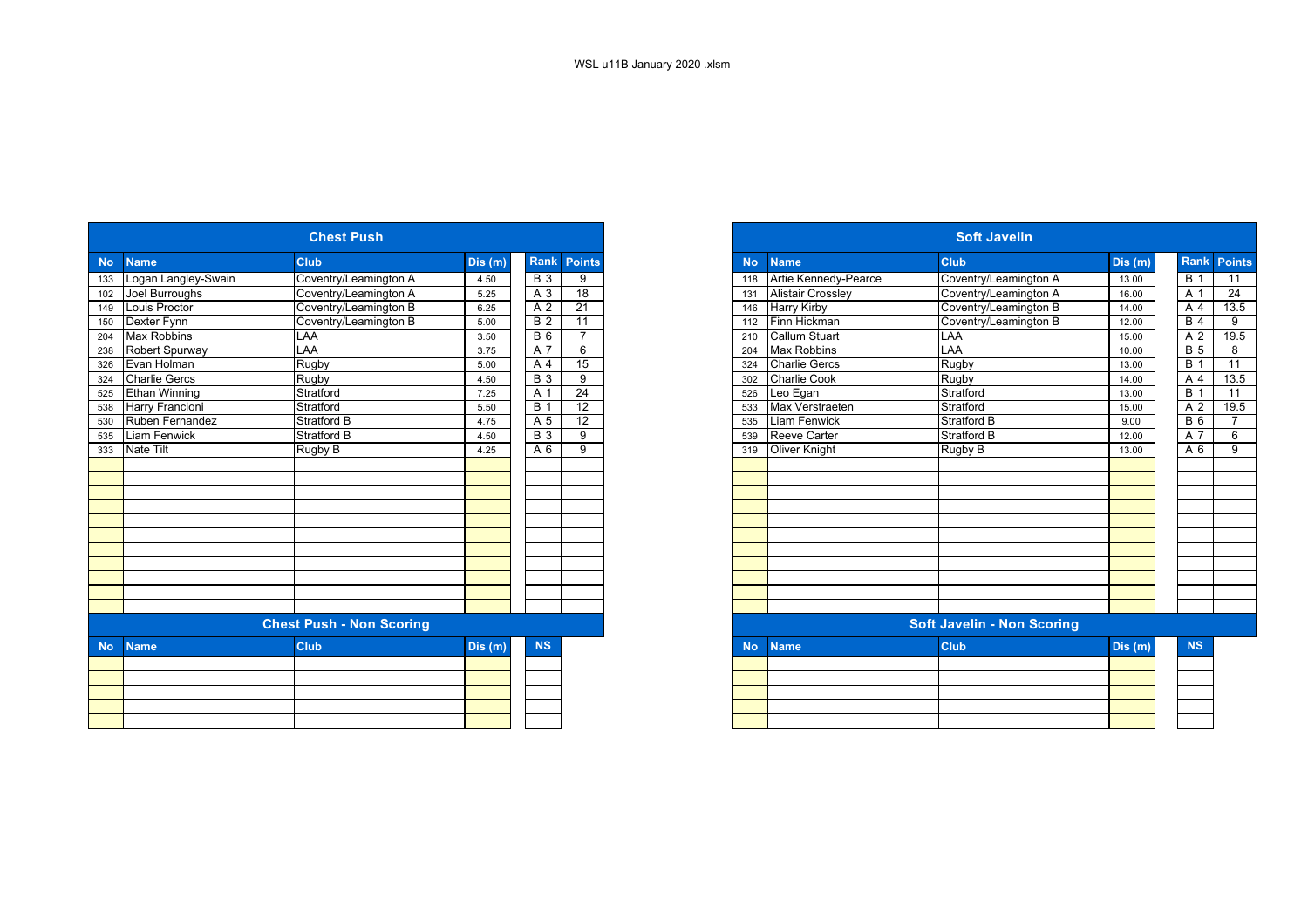|                                      |                |                                 |                 |                          |                 | WSL u11B January 2020 .xlsm |                 |                  |                 |                 |                 |                    |
|--------------------------------------|----------------|---------------------------------|-----------------|--------------------------|-----------------|-----------------------------|-----------------|------------------|-----------------|-----------------|-----------------|--------------------|
|                                      |                | <b>Obstacle</b><br><b>Relay</b> |                 | 6 Lap<br><b>Paarlauf</b> |                 | 4 x 1 Lap<br><b>Relay</b>   |                 | <b>Relay 4</b>   |                 | <b>Relay 5</b>  |                 | Relay <sub>6</sub> |
| Team                                 | ime in<br>secs | Rank/<br>Points                 | Time in<br>secs | Points<br>Rank/          | Time in<br>secs | Rank/<br>Points             | Time in<br>secs | Rank /<br>Points | Time in<br>secs | Rank/<br>Points | Time in<br>secs | Rank/<br>Points    |
| Coventry/L<br>eamington<br>A<br>Red  | 87.70          | 5                               | 77.80           | 1                        | 56.00           | 4                           |                 |                  |                 |                 |                 |                    |
|                                      |                | 28                              |                 | 36                       |                 | 30                          |                 |                  |                 |                 |                 |                    |
| White<br>LAA                         | 88.10          | 6                               | 78.90           | 4                        | 56.50           | 5                           |                 |                  |                 |                 |                 |                    |
|                                      |                | 26                              |                 | 30                       |                 | 28                          |                 |                  |                 |                 |                 |                    |
| Purple<br>Rugby                      | 79.80          | 1                               | 82.20           | 6                        | 51.90           | 3                           |                 |                  |                 |                 |                 |                    |
|                                      |                | 36                              |                 | 26                       |                 | 32                          |                 |                  |                 |                 |                 |                    |
| Stratford<br>Yellow                  | 82.80          | 3                               | 78.40           | $\mathbf 2$              | 50.30           | 1                           |                 |                  |                 |                 |                 |                    |
|                                      |                | 32                              |                 | 34                       |                 | 36                          |                 |                  |                 |                 |                 |                    |
| Rugby B<br>Orange                    | 85.50          | 4                               | 81.50           | 5                        | 60.00           | 6                           |                 |                  |                 |                 |                 |                    |
|                                      |                | 30                              |                 | 28                       |                 | 26                          |                 |                  |                 |                 |                 |                    |
| Stratford B<br>Turquoise             | 80.90          | $\overline{\mathbf{2}}$         | 78.70           | 3                        | 51.70           | $\overline{\mathbf{2}}$     |                 |                  |                 |                 |                 |                    |
|                                      |                | 34                              |                 | 32                       |                 | 34                          |                 |                  |                 |                 |                 |                    |
| Coventry/L<br>eamington<br>B<br>Blue |                |                                 | 84.40           | $\overline{7}$           |                 |                             |                 |                  |                 |                 |                 |                    |
|                                      |                |                                 |                 | 24                       |                 |                             |                 |                  |                 |                 |                 |                    |
|                                      |                |                                 |                 |                          |                 |                             |                 |                  |                 |                 |                 |                    |
|                                      |                |                                 |                 |                          |                 |                             |                 |                  |                 |                 |                 |                    |
|                                      |                |                                 |                 |                          |                 |                             |                 |                  |                 |                 |                 |                    |
|                                      |                |                                 |                 |                          |                 |                             |                 |                  |                 |                 |                 |                    |
|                                      |                |                                 |                 |                          |                 |                             |                 |                  |                 |                 |                 |                    |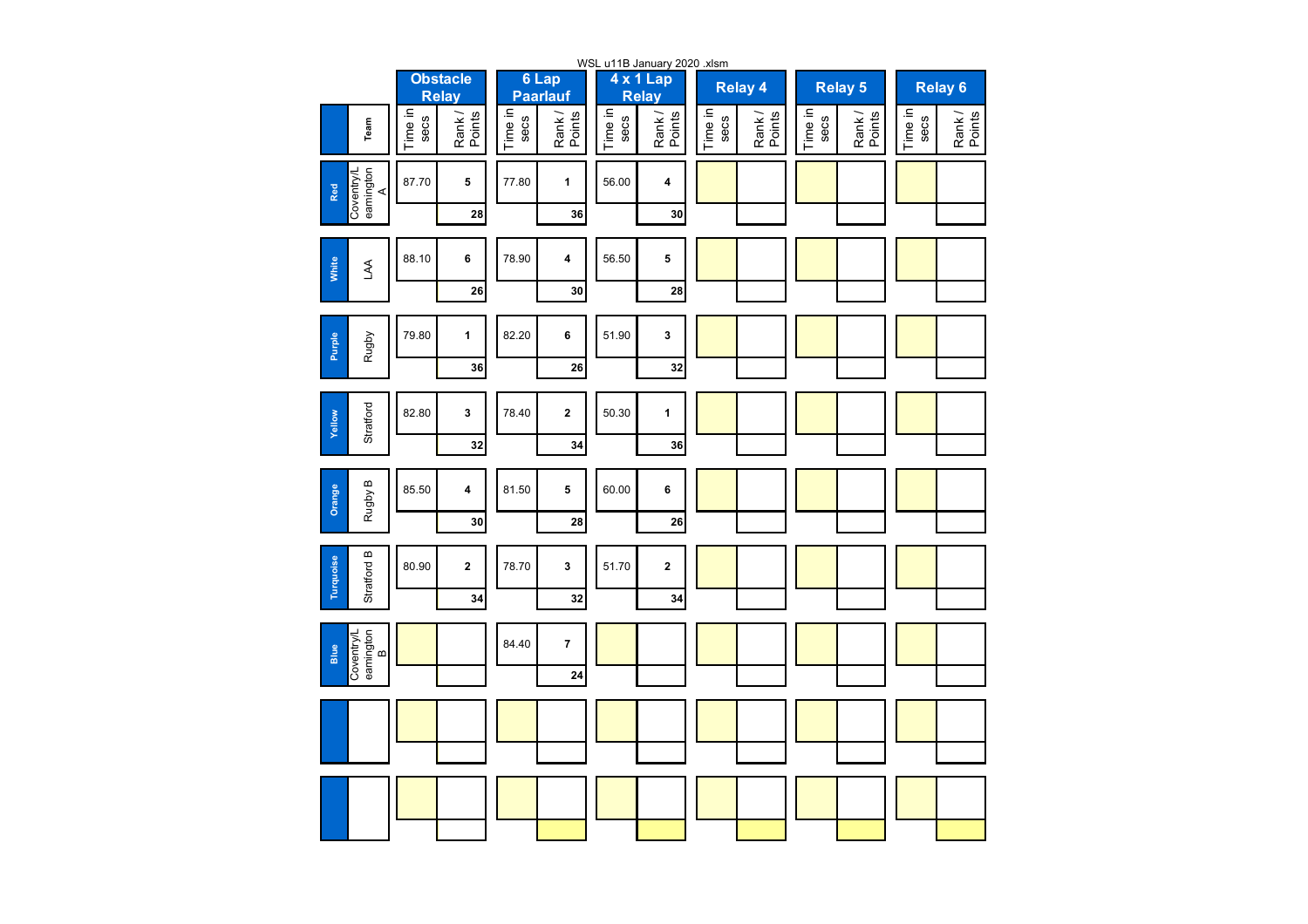|       |                   | <b>Sports Connexion</b>     |                           | <b>Warwickshire Sportshall League</b> |                |                |                      |                    |  |  |
|-------|-------------------|-----------------------------|---------------------------|---------------------------------------|----------------|----------------|----------------------|--------------------|--|--|
|       |                   | <b>10 January 2020</b>      | Red                       | <b>Blue</b>                           | White          | Purple         | Yellow               | <b>Turquoise</b>   |  |  |
|       |                   | <b>Under 13 - Girls</b>     | Coventry/Lea<br>mington A | Coventry/Lea<br>mington B             | LAA            | <b>Rugby</b>   | <b>Stratford</b>     | <b>Stratford B</b> |  |  |
|       |                   | 2 Lap Race                  | 33.5                      | 29.5                                  | 29             | 33             | 35                   | 26                 |  |  |
|       |                   | 4 Lap Race                  | 35                        | 30                                    | 30             |                | 35                   | 30                 |  |  |
| TRACK | <b>Individual</b> | 6 Lap Race                  | 19                        | 23                                    | 24             | 21             | 22                   | 20                 |  |  |
|       |                   | <b>Obstacle Relay</b>       | 32                        | 30                                    | 28             | 36             | 34                   | 26                 |  |  |
|       | Relay             | 8 Lap Paarlauf              | 34                        | 28                                    | 30             | 32             | 36                   | 26                 |  |  |
|       |                   | 4 x 2 Lap Relay             | 36                        | 30                                    | 26             | 32             | 34                   | 28                 |  |  |
|       |                   |                             |                           |                                       |                |                |                      |                    |  |  |
|       |                   | <b>Speed Bounce</b>         | 32.5                      | 36                                    | 30.5           | 26             | 33                   | 28                 |  |  |
|       |                   | <b>Standing Long Jump</b>   | 31.5                      | 29.5                                  | 31             | 30.5           | 35                   | 28.5               |  |  |
|       | Jumps             | <b>Vertical Jump</b>        | 30                        | 28.5                                  | 29.5           | 34.5           | 35.5                 | 28                 |  |  |
| FIELD |                   | <b>Standing Triple Jump</b> | 32                        | 36                                    | 34             | 21             | 29                   | 27                 |  |  |
|       | Throws            | <b>Shot Put</b>             | 28                        | 30                                    | 34             | 32             | 36                   | 26                 |  |  |
|       |                   | <b>Total</b>                | 343.5                     | 330.5                                 | 326            | 298            | 364.5                | 293.5              |  |  |
|       |                   | <b>Overall Position</b>     | 2 <sup>1</sup>            | 3 <sup>°</sup>                        | $\overline{4}$ | 5 <sup>5</sup> | $\blacktriangleleft$ | $6\overline{6}$    |  |  |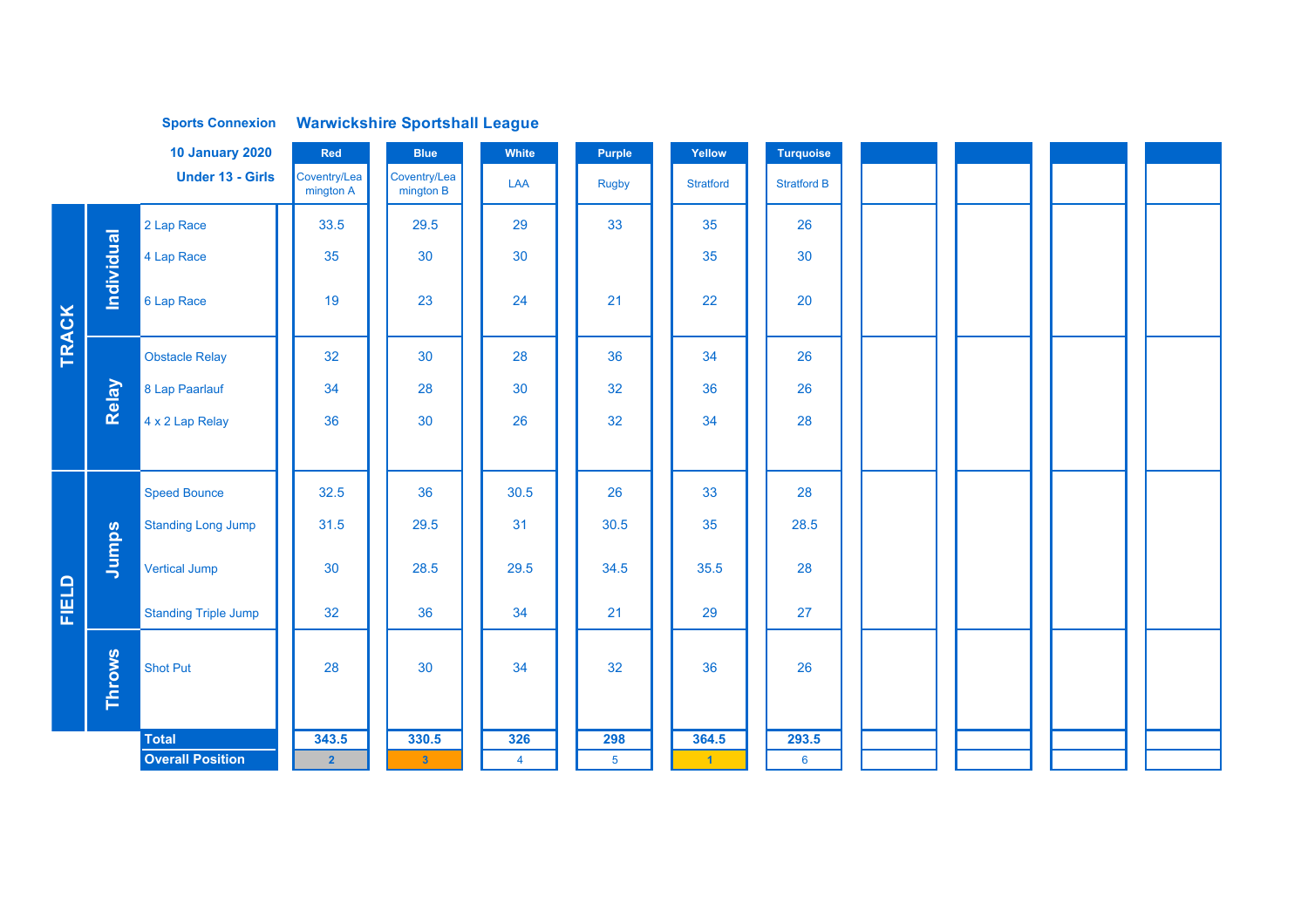|           |                       | 2 Lap Race               |             |                |                 |
|-----------|-----------------------|--------------------------|-------------|----------------|-----------------|
| <b>No</b> | <b>Name</b>           | <b>Club</b>              | <b>Time</b> |                | Rank Points     |
| 547       | <b>Maddie Linfoot</b> | Stratford                | 23          | A 2            | 23              |
| 335       | Zoe Parker            | Rugby                    | 24.3        | A 3            | 22              |
| 557       | Abi Cooper            | <b>Stratford B</b>       | 24.9        | A 6            | $\overline{19}$ |
| 140       | Alicia Sobers         | Coventry/Leamington B    | 25.6        | <b>B</b> 3     | 9.5             |
| 239       | Eve Bogle             | <b>LAA</b>               | 26.3        | <b>B</b> 5     | 8               |
| 221       | Elise Mendoza         | LAA                      | 24.6        | A 4            | 21              |
| 107       | Kimmy Burton          | Coventry/Leamington A    | 25.6        | <b>B</b> 3     | 9.5             |
| 560       | <b>Emily Grant</b>    | <b>Stratford B</b>       | 27          | $B_6$          | 7               |
|           |                       |                          |             |                |                 |
|           |                       |                          |             |                |                 |
| 121       | <b>Grace Evans</b>    | Coventry/Leamington A    | 22.8        | A 1            | 24              |
| 545       | Antonia Leece         | Stratford                | 24.4        | <b>B</b> 1     | $\overline{12}$ |
| 114       | <b>Lily Sharkey</b>   | Coventry/Leamington B    | 24.7        | A 5            | 20              |
| 318       | Olivia Monk           | <b>Rugby</b>             | 24.8        | <b>B</b> 2     | 11              |
|           |                       |                          |             |                |                 |
|           |                       |                          |             |                |                 |
|           |                       |                          |             |                |                 |
|           |                       |                          |             |                |                 |
|           |                       |                          |             |                |                 |
|           |                       |                          |             |                |                 |
|           |                       |                          |             |                |                 |
|           |                       |                          |             |                |                 |
|           |                       | 2 Lap Race - Non Scoring |             |                |                 |
| <b>No</b> | <b>Name</b>           | <b>Club</b>              | <b>Time</b> | <b>NS</b>      |                 |
| 310       | Connie Tysall         | <b>Rugby</b>             | 24.9        | N <sub>S</sub> |                 |
|           |                       |                          |             |                |                 |
|           |                       |                          |             |                |                 |
|           |                       |                          |             |                |                 |
|           |                       |                          |             |                |                 |

|            |                      | 2 Lap Race               |             |                  |                 |
|------------|----------------------|--------------------------|-------------|------------------|-----------------|
|            | <b>Name</b>          | <b>Club</b>              | <b>Time</b> | <b>Rank</b>      | <b>Points</b>   |
|            | Maddie Linfoot       | Stratford                | 23          | A 2              | 23              |
|            | Zoe Parker           | <b>Rugby</b>             | 24.3        | A 3              | $\overline{22}$ |
|            | Abi Cooper           | <b>Stratford B</b>       | 24.9        | A 6              | $\overline{19}$ |
|            | <b>Alicia Sobers</b> | Coventry/Leamington B    | 25.6        | <b>B</b> 3       | 9.5             |
|            | Eve Bogle            | LAA                      | 26.3        | $\overline{B}$ 5 | 8               |
|            | Elise Mendoza        | LAA                      | 24.6        | A 4              | 21              |
| 221<br>107 | Kimmy Burton         | Coventry/Leamington A    | 25.6        | <b>B</b> 3       | 9.5             |
|            | <b>Emily Grant</b>   | <b>Stratford B</b>       | 27          | <b>B6</b>        | $\overline{7}$  |
| 560        |                      |                          |             |                  |                 |
|            |                      |                          |             |                  |                 |
|            | <b>Grace Evans</b>   | Coventry/Leamington A    | 22.8        | A 1              | 24              |
|            | Antonia Leece        | Stratford                | 24.4        | <b>B</b> 1       | $\overline{12}$ |
|            | <b>Lily Sharkey</b>  | Coventry/Leamington B    | 24.7        | A 5              | $\overline{20}$ |
|            | <b>Olivia Monk</b>   | <b>Rugby</b>             | 24.8        | <b>B</b> 2       | 11              |
|            |                      |                          |             |                  |                 |
|            |                      |                          |             |                  |                 |
|            |                      |                          |             |                  |                 |
|            |                      |                          |             |                  |                 |
|            |                      |                          |             |                  |                 |
|            |                      |                          |             |                  |                 |
|            |                      |                          |             |                  |                 |
|            |                      | 2 Lap Race - Non Scoring |             |                  |                 |
| <b>No</b>  | <b>Name</b>          | <b>Club</b>              | <b>Time</b> | <b>NS</b>        |                 |
| 310        | <b>Connie Tysall</b> | Rugby                    | 24.9        | N <sub>S</sub>   |                 |
|            |                      |                          |             |                  |                 |
|            |                      |                          |             |                  |                 |
|            |                      |                          |             |                  |                 |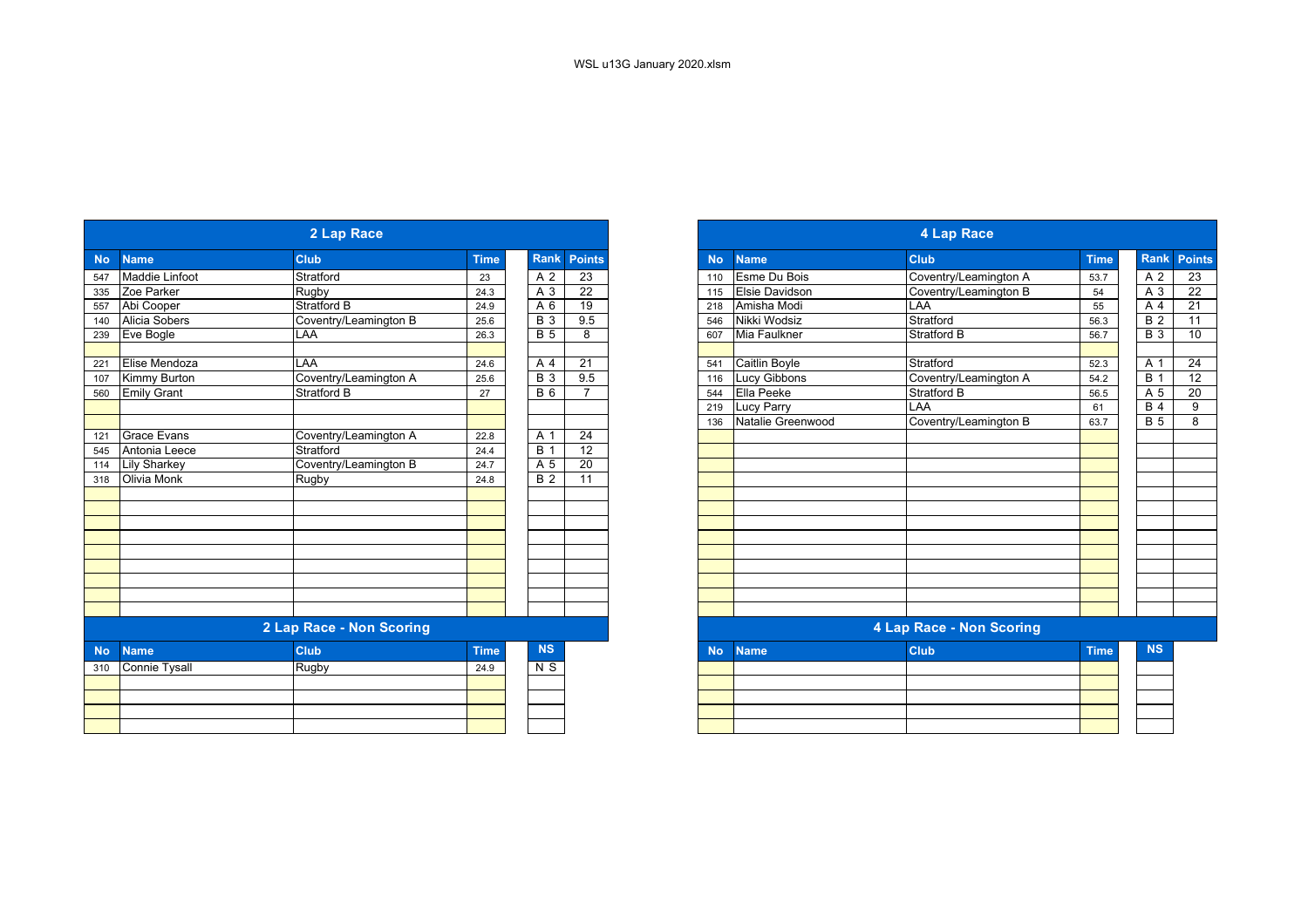|           |                       | <b>6 Lap Race</b>               |             |           |                 |
|-----------|-----------------------|---------------------------------|-------------|-----------|-----------------|
| <b>No</b> | <b>Name</b>           | <b>Club</b>                     | <b>Time</b> | Rank      | <b>Points</b>   |
| 222       | Abigail George        | LAA                             | 80          | A 1       | 24              |
| 139       | Odi Lawal             | Coventry/Leamington B           | 82.6        | A 2       | 23              |
| 556       | <b>Martha Peters</b>  | Stratford                       | 84.1        | A 3       | $\overline{22}$ |
| 325       | Georgia Gercs         | <b>Rugby</b>                    | 86.2        | A 4       | $\overline{21}$ |
| 557       | Abi Cooper            | Stratford B                     | 90          | A 5       | 20              |
| 144       | <b>Isabella White</b> | Coventry/Leamington A           | 91.7        | A 6       | 19              |
|           |                       |                                 |             |           |                 |
|           |                       |                                 |             |           |                 |
|           |                       |                                 |             |           |                 |
|           |                       |                                 |             |           |                 |
|           |                       |                                 |             |           |                 |
|           |                       |                                 |             |           |                 |
|           |                       |                                 |             |           |                 |
|           |                       |                                 |             |           |                 |
|           |                       |                                 |             |           |                 |
|           |                       |                                 |             |           |                 |
|           |                       | <b>6 Lap Race - Non Scoring</b> |             |           |                 |
| <b>No</b> | <b>Name</b>           | <b>Club</b>                     | <b>Time</b> | <b>NS</b> |                 |
|           |                       |                                 |             |           |                 |
|           |                       |                                 |             |           |                 |
|           |                       |                                 |             |           |                 |
|           |                       |                                 |             |           |                 |
|           |                       |                                 |             |           |                 |

|           |                       | <b>6 Lap Race</b>               |             |                |                 |
|-----------|-----------------------|---------------------------------|-------------|----------------|-----------------|
|           | <b>Name</b>           | <b>Club</b>                     | <b>Time</b> | Rank           | <b>Points</b>   |
|           | Abigail George        | LAA                             | 80          | A 1            | 24              |
|           | Odi Lawal             | Coventry/Leamington B           | 82.6        | A <sub>2</sub> | $\overline{23}$ |
|           | <b>Martha Peters</b>  | Stratford                       | 84.1        | A 3            | $\overline{22}$ |
|           | Georgia Gercs         | Rugby                           | 86.2        | A 4            | 21              |
|           | Abi Cooper            | Stratford B                     | 90          | A 5            | 20              |
|           | <b>Isabella White</b> | Coventry/Leamington A           | 91.7        | A 6            | 19              |
|           |                       |                                 |             |                |                 |
|           |                       |                                 |             |                |                 |
|           |                       |                                 |             |                |                 |
|           |                       |                                 |             |                |                 |
|           |                       |                                 |             |                |                 |
|           |                       |                                 |             |                |                 |
|           |                       |                                 |             |                |                 |
|           |                       |                                 |             |                |                 |
|           |                       |                                 |             |                |                 |
|           |                       |                                 |             |                |                 |
|           |                       | <b>6 Lap Race - Non Scoring</b> |             |                |                 |
| <b>No</b> | <b>Name</b>           | <b>Club</b>                     | <b>Time</b> | <b>NS</b>      |                 |
|           |                       |                                 |             |                |                 |
|           |                       |                                 |             |                |                 |
|           |                       |                                 |             |                |                 |
|           |                       |                                 |             |                |                 |
|           |                       |                                 |             |                |                 |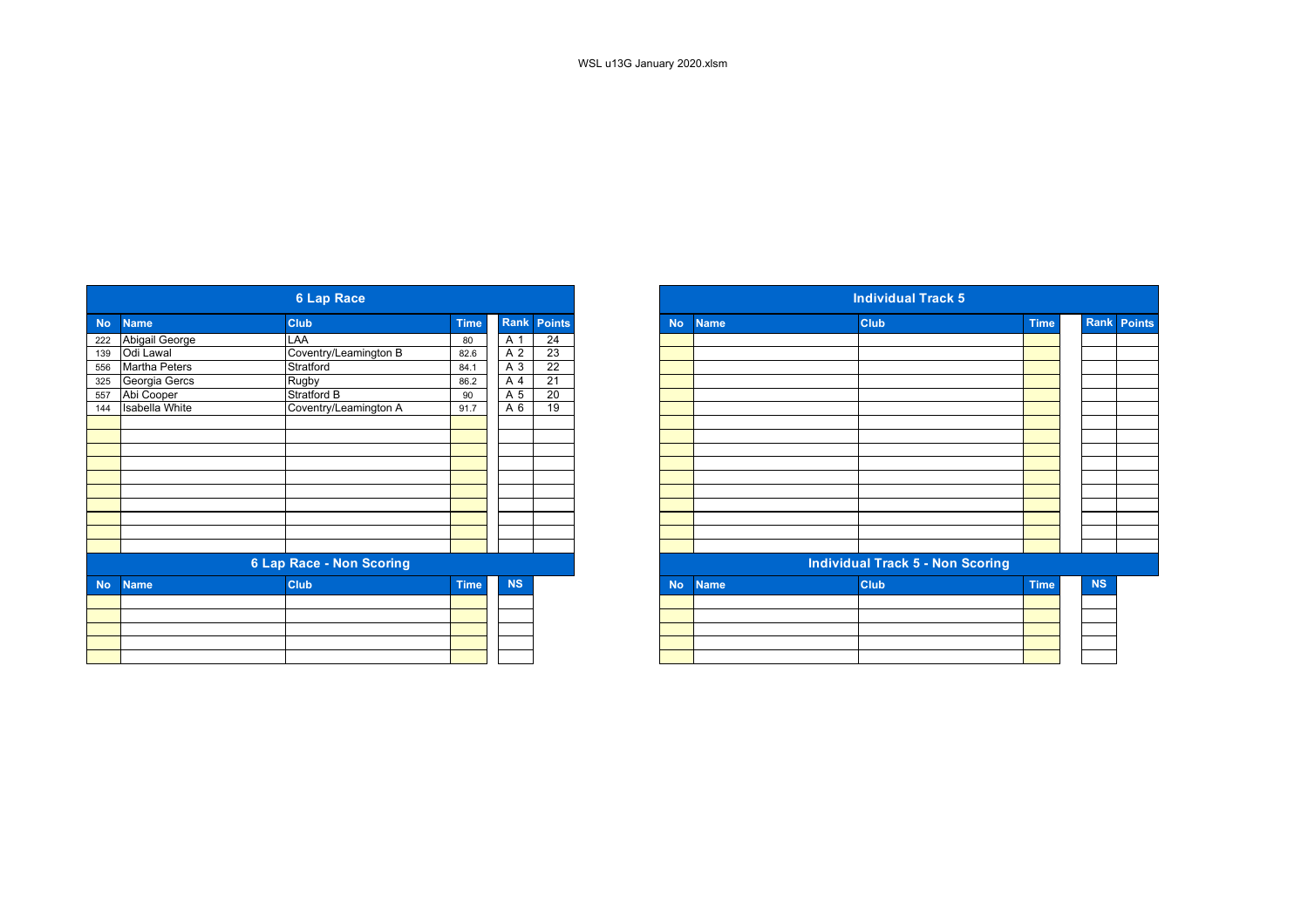|           |                       | <b>Speed Bounce</b>               |                |                  |                 |           |                       | <b>Standing Long Jump</b>               |                        |                  |
|-----------|-----------------------|-----------------------------------|----------------|------------------|-----------------|-----------|-----------------------|-----------------------------------------|------------------------|------------------|
| <b>No</b> | <b>Name</b>           | Club                              | <b>Bounces</b> | <b>Rank</b>      | <b>Points</b>   | <b>No</b> | <b>Name</b>           | <b>Club</b>                             | <b>Distance</b><br>(m) | Ranl             |
| 114       | <b>Lily Sharkey</b>   | Coventry/Leamington B             | 87             | A 1              | 24              | 110       | <b>Esme Du Bois</b>   | Coventry/Leamington A                   | 2.10                   | A 1              |
| 139       | Odi Lawal             | Coventry/Leamington B             | 71             | $\overline{B}$ 1 | $\overline{12}$ | 144       | <b>Isabella White</b> | Coventry/Leamington A                   | 1.52                   | <b>B</b> 5       |
| 223       | <b>Isabel Taylor</b>  | LAA                               | 68             | $\overline{B}$ 3 | 9.5             | 221       | Elise Mendoza         | LAA                                     | 1.77                   | A <sub>4</sub>   |
| 221       | Elise Mendoza         | LAA                               | 75             | A 4              | 21              | 224       | Imogen Goddard        | LAA                                     | 1.62                   | $\overline{B}$ 3 |
| 328       | Annalise Foxon-Day    | Rugby                             | 64             | $B_6$            | $\overline{7}$  | 327       | Lucy Goldthorp        | Rugby                                   | 1.74                   | A 5              |
| 325       | Georgia Gercs         | Rugby                             | 70             | A 6              | $\overline{19}$ | 335       | Zoe Parker            | Rugby                                   | 1.72                   | B <sub>2</sub>   |
| 547       | Maddie Linfoot        | Stratford                         | 78             | A 3              | $\overline{22}$ | 543       | Lucia Cassidy         | Stratford                               | 2.02                   | A <sub>2</sub>   |
| 541       | Caitlin Boyle         | Stratford                         | 70             | $\overline{B}$ 2 | $\overline{11}$ | 555       | Niamh Hillard         | Stratford                               | 1.87                   | B <sub>1</sub>   |
| 610       | Ella Smart            | <b>Stratford B</b>                | 72             | A <sub>5</sub>   | $\overline{20}$ | 551       | <b>Emillie Ross</b>   | <b>Stratford B</b>                      | 1.74                   | A 5              |
| 551       | <b>Emillie Ross</b>   | <b>Stratford B</b>                | 67             | B <sub>5</sub>   | 8               | 609       | <b>Mischa Hall</b>    | <b>Stratford B</b>                      | 1.61                   | B <sub>4</sub>   |
| 121       | <b>Grace Evans</b>    | Coventry/Leamington A             | 84             | A 2              | $\overline{23}$ | 138       | <b>Eloise Mills</b>   | Coventry/Leamington B                   | 1.86                   | $A_3$            |
| 117       | Ella Wilkinson        | Coventry/Leamington A             | 68             | <b>B</b> 3       | 9.5             | 111       | Amelie Hickman        | Coventry/Leamington B                   | 1.52                   | $\overline{B}$ 5 |
|           |                       |                                   |                |                  |                 |           |                       |                                         |                        |                  |
|           |                       | <b>Speed Bounce - Non Scoring</b> |                |                  |                 |           |                       | <b>Standing Long Jump - Non Scoring</b> |                        |                  |
| <b>No</b> | <b>Name</b>           | <b>Club</b>                       | <b>Bounces</b> | <b>NS</b>        |                 | <b>No</b> | <b>Name</b>           | <b>Club</b>                             | <b>Distance</b><br>(m) | <b>NS</b>        |
| 144       | <b>Isabella White</b> | Coventry/Leamington A             | 59             | N <sub>S</sub>   |                 | 219       | Lucy Parry            | LAA                                     |                        |                  |
| 140       | Alicia Sobers         | Coventry/Leamington B             |                |                  |                 | 310       | <b>Connie Tysall</b>  | Rugby                                   | 1.63                   | N <sub>S</sub>   |
|           |                       |                                   |                |                  |                 | 325       | Georgia Gercs         | <b>Rugby</b>                            | 1.60                   | $\overline{N}$   |
|           |                       |                                   |                |                  |                 |           |                       |                                         |                        |                  |
|           |                       |                                   |                |                  |                 |           |                       |                                         |                        |                  |
|           |                       |                                   |                |                  |                 |           |                       |                                         |                        |                  |

|            |                       | <b>Speed Bounce</b>               |                |                  |                |
|------------|-----------------------|-----------------------------------|----------------|------------------|----------------|
| <b>No</b>  | <b>Name</b>           | <b>Club</b>                       | <b>Bounces</b> | <b>Rank</b>      | <b>Points</b>  |
| 114        | <b>Lily Sharkey</b>   | Coventry/Leamington B             | 87             | A 1              | 24             |
| 139<br>223 | Odi Lawal             | Coventry/Leamington B             | 71             | <b>B</b> 1       | 12             |
|            | <b>Isabel Taylor</b>  | LAA                               | 68             | <b>B</b> 3       | 9.5            |
|            | Elise Mendoza         | LAA                               | 75             | A 4              | 21             |
|            | Annalise Foxon-Day    | Rugby                             | 64             | <b>B</b> 6       | $\overline{7}$ |
|            | Georgia Gercs         | Rugby                             | 70             | A 6              | 19             |
| 547        | <b>Maddie Linfoot</b> | Stratford                         | 78             | A <sub>3</sub>   | 22             |
| 541        | <b>Caitlin Boyle</b>  | Stratford                         | 70             | $\overline{B}$ 2 | 11             |
| 610        | <b>Ella Smart</b>     | Stratford B                       | 72             | A 5              | 20             |
| 551        | <b>Emillie Ross</b>   | Stratford B                       | 67             | <b>B</b> 5       | 8              |
| 121        | <b>Grace Evans</b>    | Coventry/Leamington A             | 84             | A <sub>2</sub>   | 23             |
| 117        | <b>Ella Wilkinson</b> | Coventry/Leamington A             | 68             | <b>B</b> 3       | 9.5            |
|            |                       |                                   |                |                  |                |
|            |                       |                                   |                |                  |                |
|            |                       |                                   |                |                  |                |
|            |                       |                                   |                |                  |                |
|            |                       |                                   |                |                  |                |
|            |                       |                                   |                |                  |                |
|            |                       |                                   |                |                  |                |
|            |                       |                                   |                |                  |                |
|            |                       |                                   |                |                  |                |
|            |                       |                                   |                |                  |                |
|            |                       |                                   |                |                  |                |
|            |                       |                                   |                |                  |                |
|            |                       | <b>Speed Bounce - Non Scoring</b> |                |                  |                |
| <b>No</b>  | <b>Name</b>           | <b>Club</b>                       | <b>Bounces</b> | <b>NS</b>        |                |
| 144        | <b>Isabella White</b> | Coventry/Leamington A             | 59             | N S              |                |
| 140        | <b>Alicia Sobers</b>  | Coventry/Leamington B             |                |                  |                |
|            |                       |                                   |                |                  |                |
|            |                       |                                   |                |                  |                |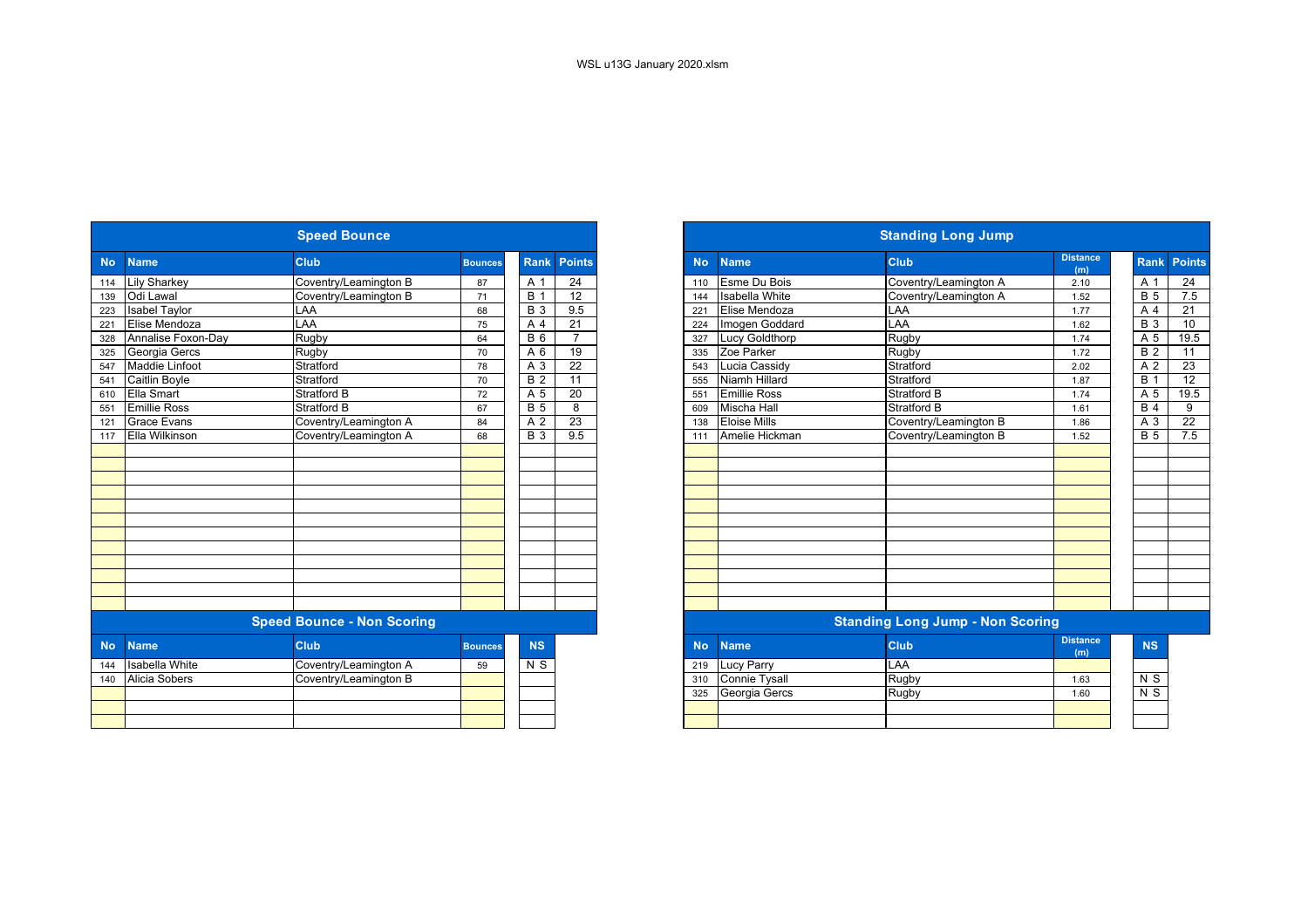|           |                       | <b>Vertical Jump</b>               |                         |                  |                 |
|-----------|-----------------------|------------------------------------|-------------------------|------------------|-----------------|
| <b>No</b> | <b>Name</b>           | <b>Club</b>                        | <b>Distance</b><br>(cm) | Rank             | <b>Points</b>   |
| 117       | Ella Wilkinson        | Coventry/Leamington A              | 37                      | <b>B</b> 3       | 9.5             |
| 115       | <b>Elsie Davidson</b> | Coventry/Leamington B              | 43                      | A 6              | $\overline{19}$ |
| 107       | <b>Kimmy Burton</b>   | Coventry/Leamington A              | 44                      | A 4              | 20.5            |
| 136       | Natalie Greenwood     | Coventry/Leamington B              | 37                      | B <sub>3</sub>   | 9.5             |
| 212       | <b>Emma Bliwert</b>   | LAA                                | 48                      | A 3              | 22              |
| 218       | Amisha Modi           | LAA                                | 36                      | B <sub>5</sub>   | 7.5             |
| 335       | Zoe Parker            | Rugby                              | 46                      | B <sub>2</sub>   | $\overline{11}$ |
| 325       | Georgia Gercs         | Rugby                              | 49                      | A 1              | 23.5            |
| 543       | Lucia Cassidy         | Stratford                          | 47                      | $\overline{B}$ 1 | $\overline{12}$ |
| 541       | Caitlin Boyle         | Stratford                          | 49                      | A 1              | 23.5            |
| 610       | Ella Smart            | Stratford B                        | 44                      | A 4              | 20.5            |
| 609       | <b>Mischa Hall</b>    | Stratford B                        | 36                      | B <sub>5</sub>   | 7.5             |
|           |                       |                                    |                         |                  |                 |
|           |                       |                                    |                         |                  |                 |
|           |                       |                                    |                         |                  |                 |
|           |                       |                                    |                         |                  |                 |
|           |                       |                                    |                         |                  |                 |
|           |                       |                                    |                         |                  |                 |
|           |                       |                                    |                         |                  |                 |
|           |                       |                                    |                         |                  |                 |
|           |                       |                                    |                         |                  |                 |
|           |                       |                                    |                         |                  |                 |
|           |                       |                                    |                         |                  |                 |
|           |                       |                                    |                         |                  |                 |
|           |                       | <b>Vertical Jump - Non Scoring</b> |                         |                  |                 |
| <b>No</b> | <b>Name</b>           | <b>Club</b>                        | <b>Distance</b><br>(cm) | NS               |                 |
| 224       | Imogen Goddard        | <b>LAA</b>                         | 41                      | $N$ S            |                 |
| 318       | Olivia Monk           | Rugby                              | 46                      | $N$ S            |                 |
| 310       | <b>Connie Tysall</b>  | Rugby                              | 34                      | N <sub>S</sub>   |                 |
|           |                       |                                    |                         |                  |                 |
|           |                       |                                    |                         |                  |                 |

|                 |                     | <b>Vertical Jump</b>               |                         |                |                 |
|-----------------|---------------------|------------------------------------|-------------------------|----------------|-----------------|
| No.             | <b>Name</b>         | <b>Club</b>                        | <b>Distance</b><br>(cm) | <b>Rank</b>    | <b>Points</b>   |
|                 | 117 Ella Wilkinson  | Coventry/Leamington A              | 37                      | <b>B</b> 3     | 9.5             |
|                 | 115 Elsie Davidson  | Coventry/Leamington B              | 43                      | A 6            | 19              |
| 107             | Kimmy Burton        | Coventry/Leamington A              | 44                      | A 4            | 20.5            |
| 136             | Natalie Greenwood   | Coventry/Leamington B              | 37                      | <b>B</b> 3     | 9.5             |
| 212             | <b>Emma Bliwert</b> | LAA                                | 48                      | A 3            | $\overline{22}$ |
| 218             | Amisha Modi         | LAA                                | 36                      | $\overline{B}$ | 7.5             |
| 335             | Zoe Parker          | Rugby                              | 46                      | <b>B</b> 2     | 11              |
| 325             | Georgia Gercs       | Rugby                              | 49                      | A 1            | 23.5            |
| 543             | Lucia Cassidy       | Stratford                          | 47                      | B              | $\overline{12}$ |
| $\frac{1}{541}$ | Caitlin Boyle       | Stratford                          | 49                      | $A^{\circ}$    | 23.5            |
| 610             | Ella Smart          | <b>Stratford B</b>                 | 44                      | A 4            | 20.5            |
| 609             | <b>Mischa Hall</b>  | Stratford B                        | 36                      | <b>B</b> 5     | 7.5             |
|                 |                     |                                    |                         |                |                 |
|                 |                     |                                    |                         |                |                 |
|                 |                     |                                    |                         |                |                 |
|                 |                     |                                    |                         |                |                 |
|                 |                     |                                    |                         |                |                 |
|                 |                     |                                    |                         |                |                 |
|                 |                     |                                    |                         |                |                 |
|                 |                     |                                    |                         |                |                 |
|                 |                     |                                    |                         |                |                 |
|                 |                     |                                    |                         |                |                 |
|                 |                     |                                    |                         |                |                 |
|                 |                     |                                    |                         |                |                 |
|                 |                     | <b>Vertical Jump - Non Scoring</b> |                         |                |                 |
| No.             | <b>Name</b>         | <b>Club</b>                        | <b>Distance</b><br>(cm) | <b>NS</b>      |                 |
|                 | 224 Imogen Goddard  | $\overline{I}$ AA                  | 41                      | R              |                 |

| 222 | Abigail George | LAA | 6.02 | $\sim$ |
|-----|----------------|-----|------|--------|
|     |                |     |      |        |
|     |                |     |      |        |
|     |                |     |      |        |
|     |                |     |      |        |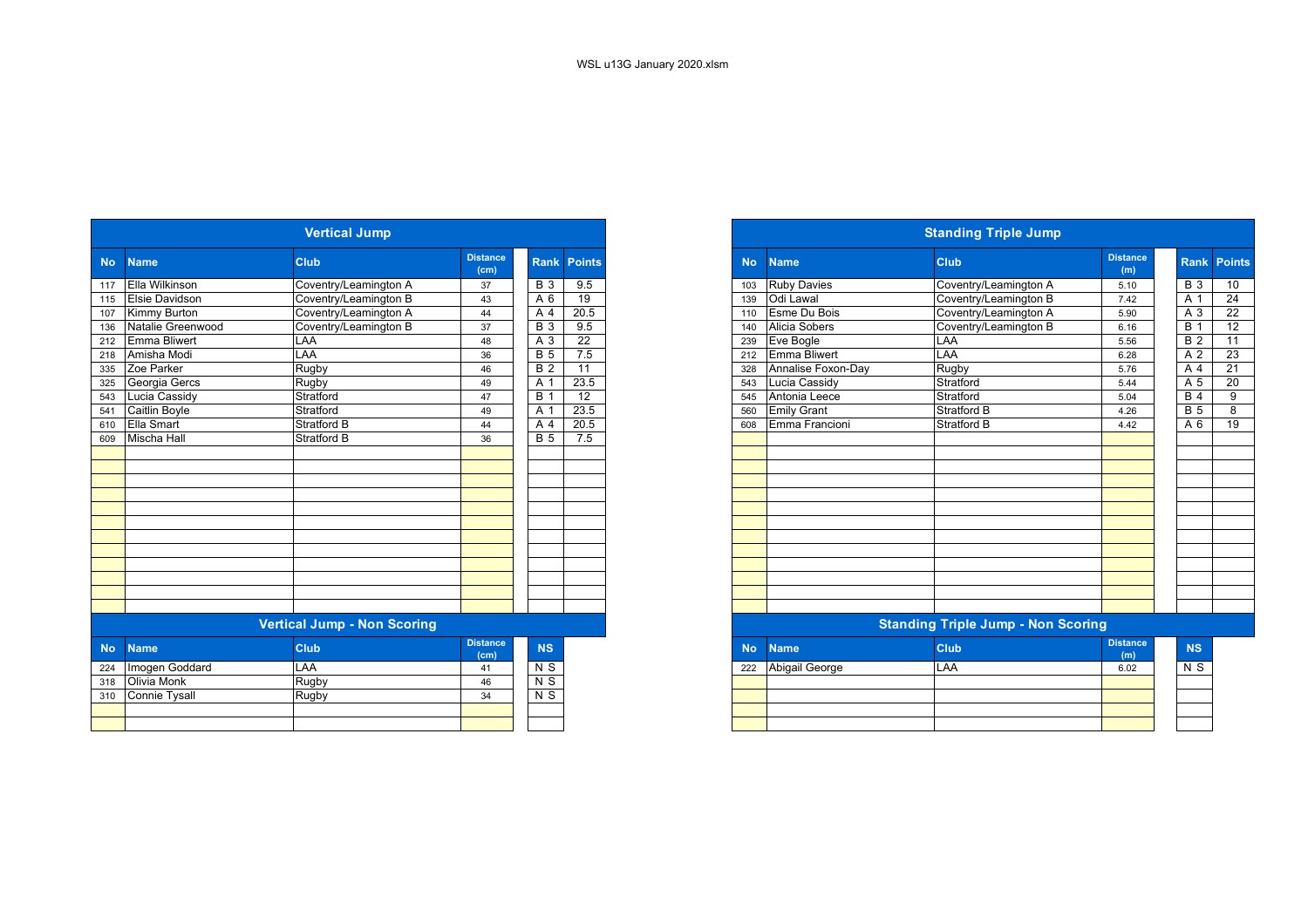|           |                       | <b>Shot Put</b>               |         |                  |                 |           |             | <b>Soft Javelin</b>               |         |
|-----------|-----------------------|-------------------------------|---------|------------------|-----------------|-----------|-------------|-----------------------------------|---------|
| <b>No</b> | <b>Name</b>           | <b>Club</b>                   | Dis(m)  | Rank             | <b>Points</b>   | <b>No</b> | <b>Name</b> | <b>Club</b>                       | Dis (m) |
| 103       | <b>Ruby Davies</b>    | Coventry/Leamington A         | 4.24    | B <sub>5</sub>   | 8               |           |             |                                   |         |
| 117       | Ella Wilkinson        | Coventry/Leamington A         | 4.99    | A 5              | $\overline{20}$ |           |             |                                   |         |
| 115       | <b>Elsie Davidson</b> | Coventry/Leamington B         | 5.12    | $B$ 4            | $\overline{9}$  |           |             |                                   |         |
| 138       | <b>Eloise Mills</b>   | Coventry/Leamington B         | 6.36    | A 4              | 21              |           |             |                                   |         |
| 222       | Abigail George        | LAA                           | 8.38    | A 2              | 23              |           |             |                                   |         |
| 219       | <b>Lucy Parry</b>     | LAA                           | 5.84    | <b>B</b> 2       | 11              |           |             |                                   |         |
| 318       | Olivia Monk           | Rugby                         | 5.31    | $\overline{B}$ 3 | 10              |           |             |                                   |         |
| 327       | <b>Lucy Goldthorp</b> | Rugby                         | 7.74    | $A_3$            | $\overline{22}$ |           |             |                                   |         |
| 543       | Lucia Cassidy         | Stratford                     | 9.13    | A 1              | 24              |           |             |                                   |         |
| 546       | Nikki Wodsiz          | Stratford                     | 6.79    | <b>B</b> 1       | 12              |           |             |                                   |         |
| 609       | <b>Mischa Hall</b>    | <b>Stratford B</b>            | 4.82    | A 6              | 19              |           |             |                                   |         |
| 608       | Emma Francioni        | <b>Stratford B</b>            | 4.09    | <b>B</b> 6       | $\overline{7}$  |           |             |                                   |         |
|           |                       |                               |         |                  |                 |           |             |                                   |         |
|           |                       |                               |         |                  |                 |           |             |                                   |         |
|           |                       |                               |         |                  |                 |           |             |                                   |         |
|           |                       |                               |         |                  |                 |           |             |                                   |         |
|           |                       |                               |         |                  |                 |           |             |                                   |         |
|           |                       |                               |         |                  |                 |           |             |                                   |         |
|           |                       |                               |         |                  |                 |           |             |                                   |         |
|           |                       |                               |         |                  |                 |           |             |                                   |         |
|           |                       |                               |         |                  |                 |           |             |                                   |         |
|           |                       |                               |         |                  |                 |           |             |                                   |         |
|           |                       |                               |         |                  |                 |           |             |                                   |         |
|           |                       |                               |         |                  |                 |           |             |                                   |         |
|           |                       | <b>Shot Put - Non Scoring</b> |         |                  |                 |           |             | <b>Soft Javelin - Non Scoring</b> |         |
| <b>No</b> | <b>Name</b>           | <b>Club</b>                   | Dis (m) | <b>NS</b>        |                 | <b>No</b> | <b>Name</b> | <b>Club</b>                       | Dis (m) |
| 144       | <b>Isabella White</b> | Coventry/Leamington A         | 4.92    | N S              |                 |           |             |                                   |         |
| 107       | <b>Kimmy Burton</b>   | Coventry/Leamington A         | 5.43    | $N$ S            |                 |           |             |                                   |         |
| 223       | <b>Isabel Taylor</b>  | LAA                           | 4.88    | $N$ S            |                 |           |             |                                   |         |
|           |                       |                               |         |                  |                 |           |             |                                   |         |
|           |                       |                               |         |                  |                 |           |             |                                   |         |
|           |                       |                               |         |                  |                 |           |             |                                   |         |

|           |                       | <b>Shot Put</b>               |        |                |                 |
|-----------|-----------------------|-------------------------------|--------|----------------|-----------------|
| <b>No</b> | <b>Name</b>           | <b>Club</b>                   | Dis(m) | Rank           | Points          |
|           | <b>Ruby Davies</b>    | Coventry/Leamington A         | 4.24   | B <sub>5</sub> | 8               |
|           | Ella Wilkinson        | Coventry/Leamington A         | 4.99   | A 5            | 20              |
|           | <b>Elsie Davidson</b> | Coventry/Leamington B         | 5.12   | B <sub>4</sub> | 9               |
|           | <b>Eloise Mills</b>   | Coventry/Leamington B         | 6.36   | A 4            | 21              |
|           | Abigail George        | LAA                           | 8.38   | A 2            | $\overline{23}$ |
|           | <b>Lucy Parry</b>     | LAA                           | 5.84   | <b>B2</b>      | 11              |
| 219       | Olivia Monk           | Rugby                         | 5.31   | <b>B</b> 3     | 10              |
| 327       | Lucy Goldthorp        | Rugby                         | 7.74   | A 3            | $\overline{22}$ |
| 543       | Lucia Cassidy         | Stratford                     | 9.13   | A 1            | $\overline{24}$ |
| 546       | Nikki Wodsiz          | Stratford                     | 6.79   | <b>B</b> 1     | 12              |
| 609       | <b>Mischa Hall</b>    | <b>Stratford B</b>            | 4.82   | A 6            | 19              |
| 608       | Emma Francioni        | <b>Stratford B</b>            | 4.09   | <b>B</b> 6     | $\overline{7}$  |
|           |                       |                               |        |                |                 |
|           |                       |                               |        |                |                 |
|           |                       |                               |        |                |                 |
|           |                       |                               |        |                |                 |
|           |                       |                               |        |                |                 |
|           |                       |                               |        |                |                 |
|           |                       |                               |        |                |                 |
|           |                       |                               |        |                |                 |
|           |                       |                               |        |                |                 |
|           |                       |                               |        |                |                 |
|           |                       |                               |        |                |                 |
|           |                       |                               |        |                |                 |
|           |                       | <b>Shot Put - Non Scoring</b> |        |                |                 |
| <b>No</b> | <b>Name</b>           | <b>Club</b>                   | Dis(m) | NS             |                 |
| 144       | <b>Isabella White</b> | Coventry/Leamington A         | 4.92   | $N$ S          |                 |
| 107       | <b>Kimmy Burton</b>   | Coventry/Leamington A         | 5.43   | N <sub>S</sub> |                 |
| 223       | <b>Isabel Taylor</b>  | LAA                           | 4.88   | $N$ S          |                 |
|           |                       |                               |        |                |                 |
|           |                       |                               |        |                |                 |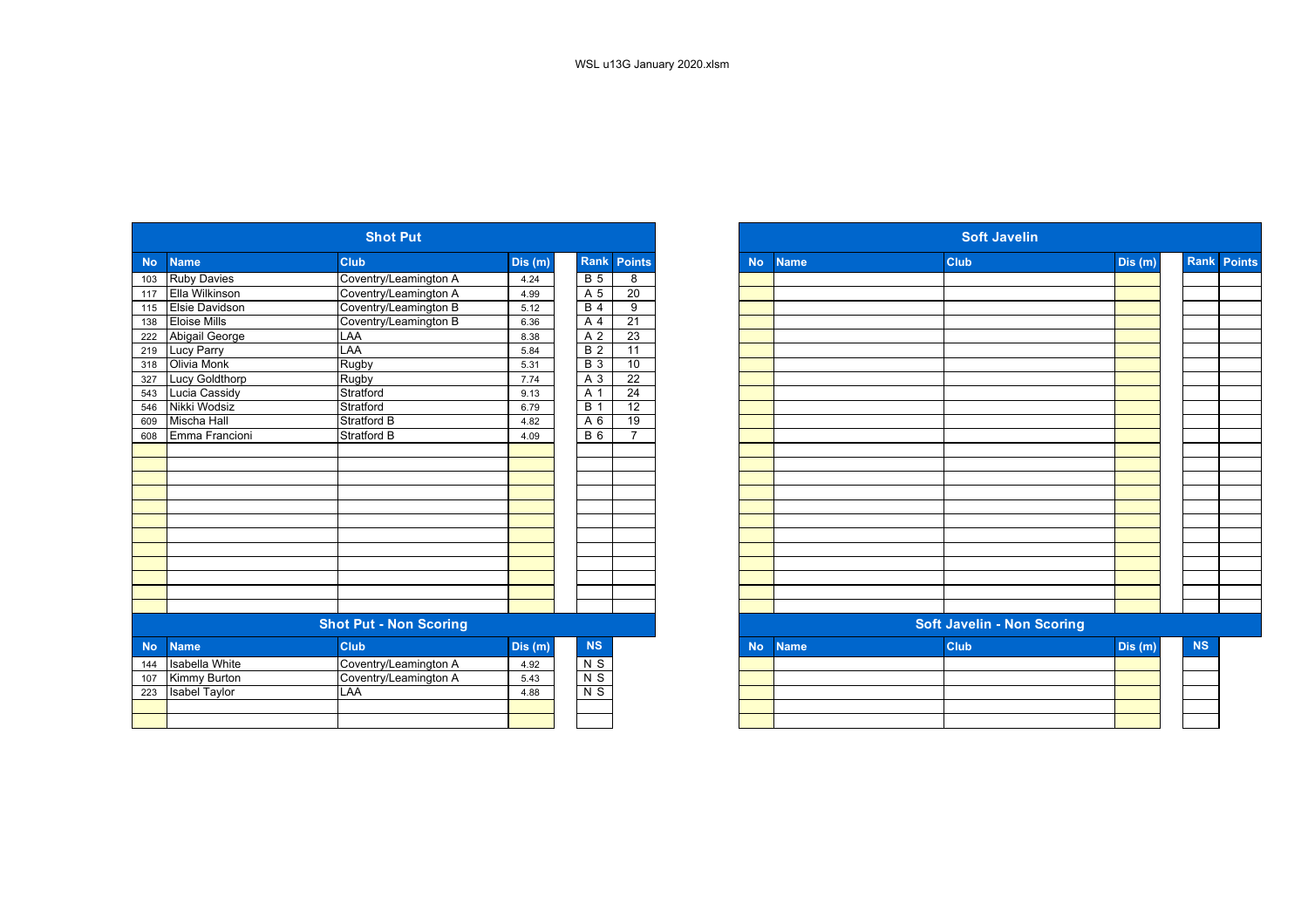|                                      |                 | <b>Obstacle</b><br><b>Relay</b> |                 | 8 Lap<br>Paarlauf |                 | WSL u13G January 2020 xlsm<br>4 x 2 Lap<br>Relay |                 | <b>Relay 4</b>   |                 | <b>Relay 5</b>   |                 | <b>Relay 6</b>   |
|--------------------------------------|-----------------|---------------------------------|-----------------|-------------------|-----------------|--------------------------------------------------|-----------------|------------------|-----------------|------------------|-----------------|------------------|
| Team                                 | Time in<br>secs | Rank /<br>Points                | Time in<br>secs | Rank /<br>Points  | Time in<br>secs | Rank /<br>Points                                 | Time in<br>secs | Rank /<br>Points | Time in<br>secs | Rank /<br>Points | Time in<br>secs | Rank /<br>Points |
| eamington<br>A<br>Coventry/l<br>Red  | 76.70           | 3<br>32                         | 100.90          | $\mathbf 2$<br>34 | 96.20           | 1<br>36                                          |                 |                  |                 |                  |                 |                  |
| Coventry/L<br>eamington<br>B<br>Blue | 81.00           | 4<br>30                         | 104.70          | 5<br>28           | 101.50          | 4<br>30                                          |                 |                  |                 |                  |                 |                  |
| White<br>$\mathbb{R}$                | 81.10           | 5<br>28                         | 104.60          | 4<br>30           | 105.60          | 6<br>26                                          |                 |                  |                 |                  |                 |                  |
| Rugby<br>Purple                      | 73.60           | 1<br>36                         | 103.60          | 3<br>32           | 99.80           | 3<br>32                                          |                 |                  |                 |                  |                 |                  |
| Stratford<br>Yellow                  | 74.20           | $\mathbf 2$<br>34               | 97.50           | 1<br>36           | 97.50           | $\mathbf 2$<br>34                                |                 |                  |                 |                  |                 |                  |
| Stratford B<br>Turquoise             | 81.40           | 6<br>26                         | 108.10          | 6<br>26           | 105.00          | 5<br>28                                          |                 |                  |                 |                  |                 |                  |
|                                      |                 |                                 |                 |                   |                 |                                                  |                 |                  |                 |                  |                 |                  |
|                                      |                 |                                 |                 |                   |                 |                                                  |                 |                  |                 |                  |                 |                  |
|                                      |                 |                                 |                 |                   |                 |                                                  |                 |                  |                 |                  |                 |                  |
|                                      |                 |                                 |                 |                   |                 |                                                  |                 |                  |                 |                  |                 |                  |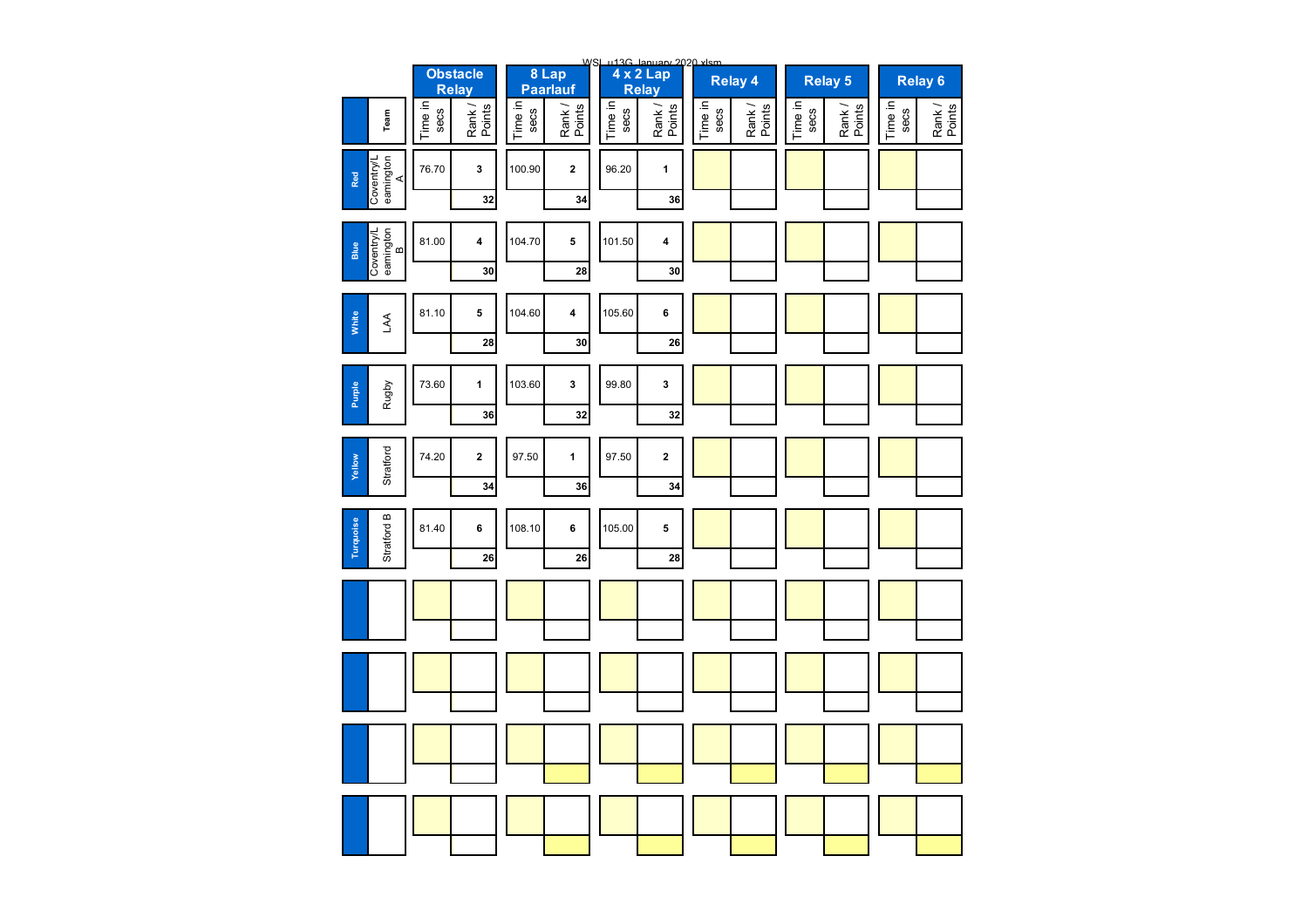|              |            | <b>10 January 2020</b>      | Red                     | White          | <b>Purple</b>  | Yellow           | <b>Turquoise</b> |  |  |
|--------------|------------|-----------------------------|-------------------------|----------------|----------------|------------------|------------------|--|--|
|              |            | <b>Under 13 - Boys</b>      | Coventry/Lea<br>mington | LAA            | <b>Rugby</b>   | <b>Stratford</b> | Stratford "B"    |  |  |
|              |            | 2 Lap Race                  | 28                      | 31             | 35             | 35               | 31               |  |  |
|              |            | 4 Lap Race                  | 33                      | 31             | 32             | 35               | 29               |  |  |
|              | Individual | 6 Lap Race                  | 22                      | 24             | 23             | 21               | 20               |  |  |
| <b>TRACK</b> |            | <b>Obstacle Relay</b>       | 32                      | 30             | 34             | 36               | 28               |  |  |
|              | Relay      | 8 Lap Paarlauf              | 28                      | 34             | 30             | 36               | 32               |  |  |
|              |            | 4 x 2 Lap Relay             | 30                      | 34             | 32             | 36               | 28               |  |  |
|              |            |                             |                         |                |                |                  |                  |  |  |
|              |            | <b>Speed Bounce</b>         | 34                      | 30             |                | 36               | 32               |  |  |
|              |            | <b>Standing Long Jump</b>   | 33                      | 34             | 33             | 29               | 31               |  |  |
|              | Jumps      | <b>Vertical Jump</b>        | 31.5                    | 30.5           | 33.5           | 36               | 28.5             |  |  |
| FIELD        |            | <b>Standing Triple Jump</b> | 33                      | 28             | 35             | 33               | 31               |  |  |
|              | Throws     | <b>Shot Put</b>             | 30                      | 33             | 32             | 35               | 30               |  |  |
|              |            | <b>Total</b>                | 334.5                   | 339.5          | 319.5          | 368              | 320.5            |  |  |
|              |            | <b>Overall Position</b>     | $\bf{3}$                | $\overline{2}$ | 5 <sup>5</sup> | $\blacksquare$   | $\overline{4}$   |  |  |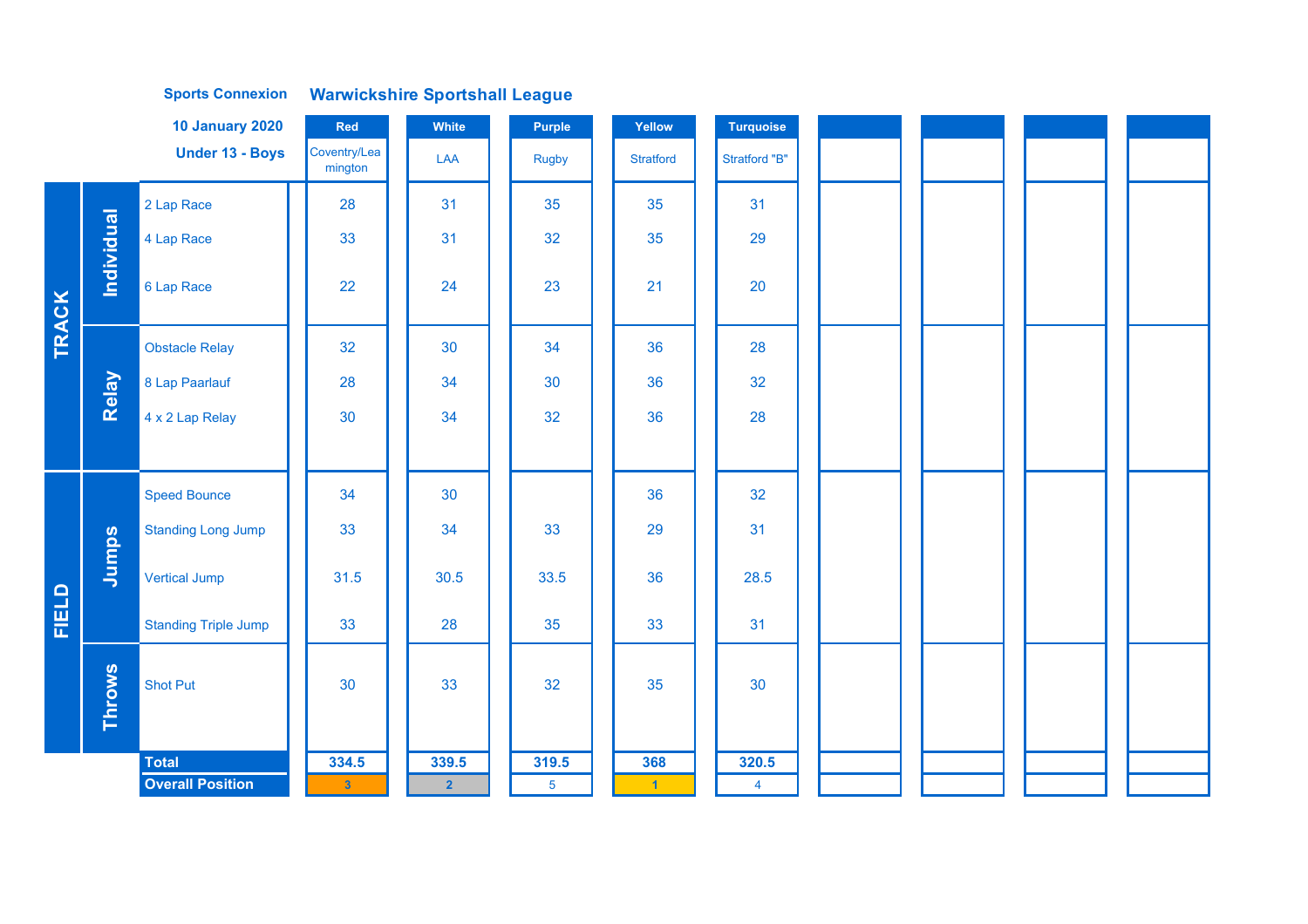|           |                        | 2 Lap Race               |             |                  |                    |
|-----------|------------------------|--------------------------|-------------|------------------|--------------------|
| <b>No</b> | <b>Name</b>            | <b>Club</b>              | <b>Time</b> |                  | <b>Rank Points</b> |
| 562       | James Verralls         | Stratford                | 23.5        | A 2              | 23                 |
| 237       | Dan Wilks              | LAA                      | 24.4        | A 3              | 22                 |
| 571       | Reuben Boxall          | Stratford "B"            | 24.7        | A 4              | 21                 |
| 134       | Kyle Langley-Swain     | Coventry/Leamington      | 25.5        | A 5              | 20                 |
| 337       | Josh Mozley            | Rugby                    | 25.7        | <b>B</b> 2       | 11                 |
| 327       | Robbie Dale            | Rugby                    | 23.4        | A 1              | 24                 |
| 561       | <b>Linden Williams</b> | Stratford                | 23.7        | <b>B</b> 1       | 12                 |
| 147       | Finn Williams-Stein    | Coventry/Leamington      | 254.6       | $\overline{B}$   | 8                  |
| 577       | <b>Ollie Battersby</b> | Stratford "B"            | 25.9        | $\overline{B}$ 3 | 10                 |
| 213       | Oscar Westmore         | LAA                      | 27          | $\overline{B4}$  | 9                  |
|           |                        |                          |             |                  |                    |
|           |                        |                          |             |                  |                    |
|           |                        |                          |             |                  |                    |
|           |                        |                          |             |                  |                    |
|           |                        |                          |             |                  |                    |
|           |                        |                          |             |                  |                    |
|           |                        |                          |             |                  |                    |
|           |                        |                          |             |                  |                    |
|           |                        |                          |             |                  |                    |
|           |                        |                          |             |                  |                    |
|           |                        |                          |             |                  |                    |
|           |                        |                          |             |                  |                    |
|           |                        | 2 Lap Race - Non Scoring |             |                  |                    |
| <b>No</b> | <b>Name</b>            | <b>Club</b>              | <b>Time</b> | <b>NS</b>        |                    |
|           |                        |                          |             |                  |                    |
|           |                        |                          |             |                  |                    |
|           |                        |                          |             |                  |                    |
|           |                        |                          |             |                  |                    |
|           |                        |                          |             |                  |                    |

|           |                       | 2 Lap Race               |             |            |                 |
|-----------|-----------------------|--------------------------|-------------|------------|-----------------|
|           | <b>Name</b>           | <b>Club</b>              | <b>Time</b> | Rank       | <b>Points</b>   |
|           | <b>James Verralls</b> | Stratford                | 23.5        | A 2        | $\overline{23}$ |
|           | Dan Wilks             | LAA                      | 24.4        | A 3        | $\overline{22}$ |
|           | Reuben Boxall         | Stratford "B"            | 24.7        | A 4        | $\overline{21}$ |
|           | Kyle Langley-Swain    | Coventry/Leamington      | 25.5        | A 5        | $\overline{20}$ |
|           | Josh Mozley           | <b>Rugby</b>             | 25.7        | <b>B2</b>  | 11              |
|           | Robbie Dale           | <b>Rugby</b>             | 23.4        | A 1        | 24              |
|           | Linden Williams       | Stratford                | 23.7        | <b>B</b> 1 | 12              |
|           | Finn Williams-Stein   | Coventry/Leamington      | 254.6       | <b>B</b> 5 | 8               |
|           | Ollie Battersby       | Stratford "B"            | 25.9        | <b>B</b> 3 | 10              |
|           | Oscar Westmore        | LAA                      | 27          | <b>B</b> 4 | 9               |
|           |                       |                          |             |            |                 |
|           |                       |                          |             |            |                 |
|           |                       |                          |             |            |                 |
|           |                       |                          |             |            |                 |
|           |                       |                          |             |            |                 |
|           |                       |                          |             |            |                 |
|           |                       |                          |             |            |                 |
|           |                       |                          |             |            |                 |
|           |                       |                          |             |            |                 |
|           |                       |                          |             |            |                 |
|           |                       | 2 Lap Race - Non Scoring |             |            |                 |
| <b>No</b> | <b>Name</b>           | <b>Club</b>              | <b>Time</b> | <b>NS</b>  |                 |
|           |                       |                          |             |            |                 |
|           |                       |                          |             |            |                 |
|           |                       |                          |             |            |                 |
|           |                       |                          |             |            |                 |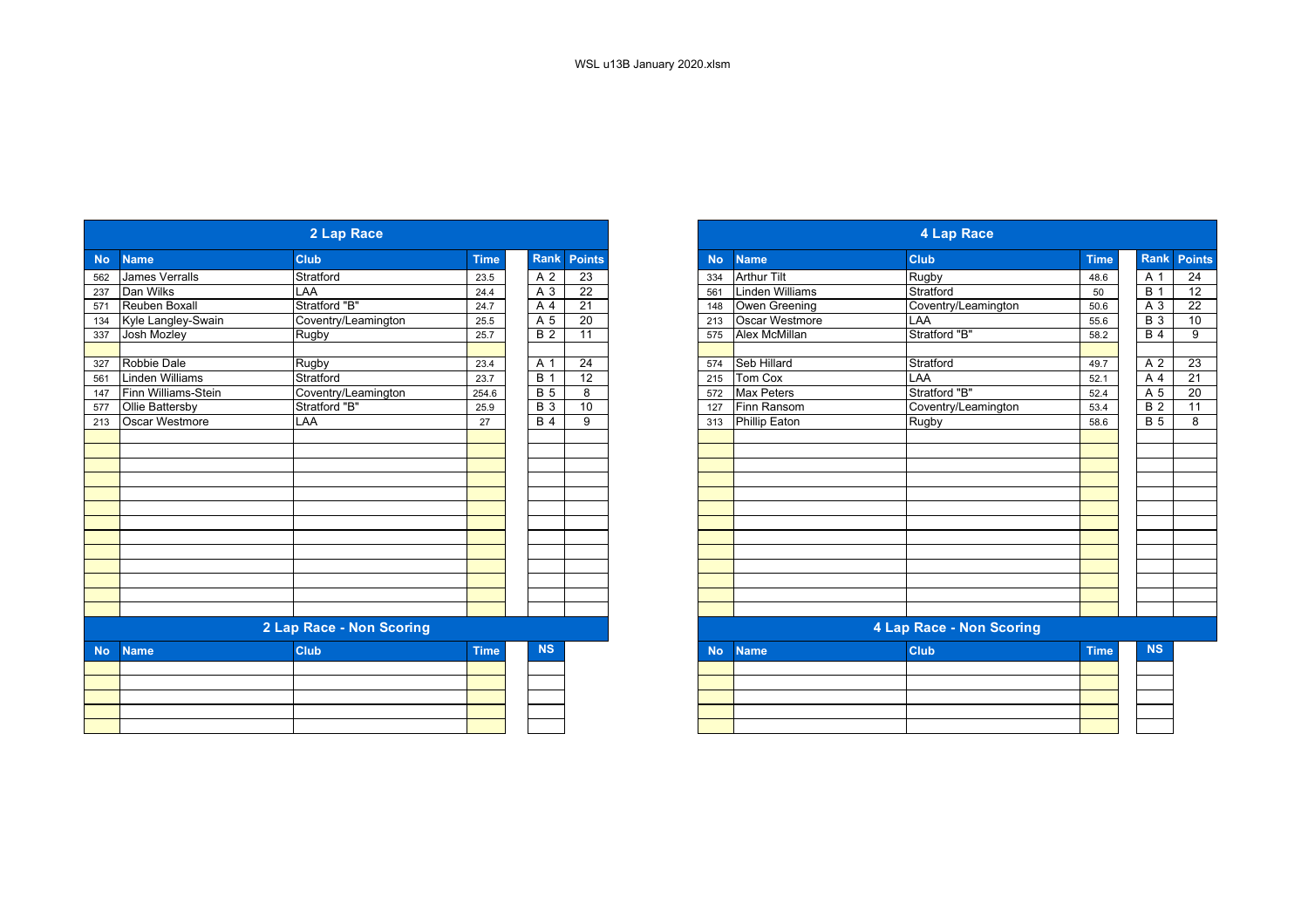|           |                 | <b>6 Lap Race</b>               |             |           |                 |
|-----------|-----------------|---------------------------------|-------------|-----------|-----------------|
| <b>No</b> | <b>Name</b>     | <b>Club</b>                     | <b>Time</b> |           | Rank Points     |
| 214       | Henry Cohen     | LAA                             | 80.6        | A 1       | 24              |
| 331       | Archie Campbell | Rugby                           | 82.2        | A 2       | 23              |
| 128       | Alex Underwood  | Coventry/Leamington             | 82.6        | A 3       | $\overline{22}$ |
| 569       | Flynn Dathan    | Stratford                       | 89.5        | A 4       | $\overline{21}$ |
| 567       | Ollie Hemming   | Stratford "B"                   | 91.5        | A 5       | 20              |
|           |                 |                                 |             |           |                 |
|           |                 |                                 |             |           |                 |
|           |                 |                                 |             |           |                 |
|           |                 |                                 |             |           |                 |
|           |                 |                                 |             |           |                 |
|           |                 |                                 |             |           |                 |
|           |                 |                                 |             |           |                 |
|           |                 |                                 |             |           |                 |
|           |                 |                                 |             |           |                 |
|           |                 |                                 |             |           |                 |
|           |                 | <b>6 Lap Race - Non Scoring</b> |             |           |                 |
| <b>No</b> | <b>Name</b>     | <b>Club</b>                     | <b>Time</b> | <b>NS</b> |                 |
|           |                 |                                 | 91.2        | N S       |                 |
|           |                 |                                 |             |           |                 |
|           |                 |                                 |             |           |                 |
|           |                 |                                 |             |           |                 |
|           |                 |                                 |             |           |                 |

| <b>6 Lap Race</b>                                                                                               |                                 |           |                 |
|-----------------------------------------------------------------------------------------------------------------|---------------------------------|-----------|-----------------|
| <b>Club</b>                                                                                                     | <b>Time</b>                     |           |                 |
| LAA                                                                                                             | 80.6                            | A 1       | 24              |
| Rugby                                                                                                           | 82.2                            | A 2       | 23              |
| Coventry/Leamington                                                                                             | 82.6                            | A 3       | $\overline{22}$ |
| Stratford                                                                                                       | 89.5                            | A 4       | $\overline{21}$ |
| Stratford "B"                                                                                                   | 91.5                            | A 5       | 20              |
|                                                                                                                 |                                 |           |                 |
|                                                                                                                 |                                 |           |                 |
|                                                                                                                 |                                 |           |                 |
|                                                                                                                 |                                 |           |                 |
|                                                                                                                 |                                 |           |                 |
|                                                                                                                 |                                 |           |                 |
|                                                                                                                 |                                 |           |                 |
|                                                                                                                 |                                 |           |                 |
|                                                                                                                 |                                 |           |                 |
|                                                                                                                 |                                 |           |                 |
|                                                                                                                 |                                 |           |                 |
|                                                                                                                 |                                 |           |                 |
| <b>Club</b>                                                                                                     | <b>Time</b>                     | <b>NS</b> |                 |
|                                                                                                                 | 91.2                            | N S       |                 |
|                                                                                                                 |                                 |           |                 |
|                                                                                                                 |                                 |           |                 |
|                                                                                                                 |                                 |           |                 |
|                                                                                                                 |                                 |           |                 |
| <b>Name</b><br>Henry Cohen<br>Archie Campbell<br>Alex Underwood<br>Flynn Dathan<br>Ollie Hemming<br><b>Name</b> | <b>6 Lap Race - Non Scoring</b> |           | Rank Points     |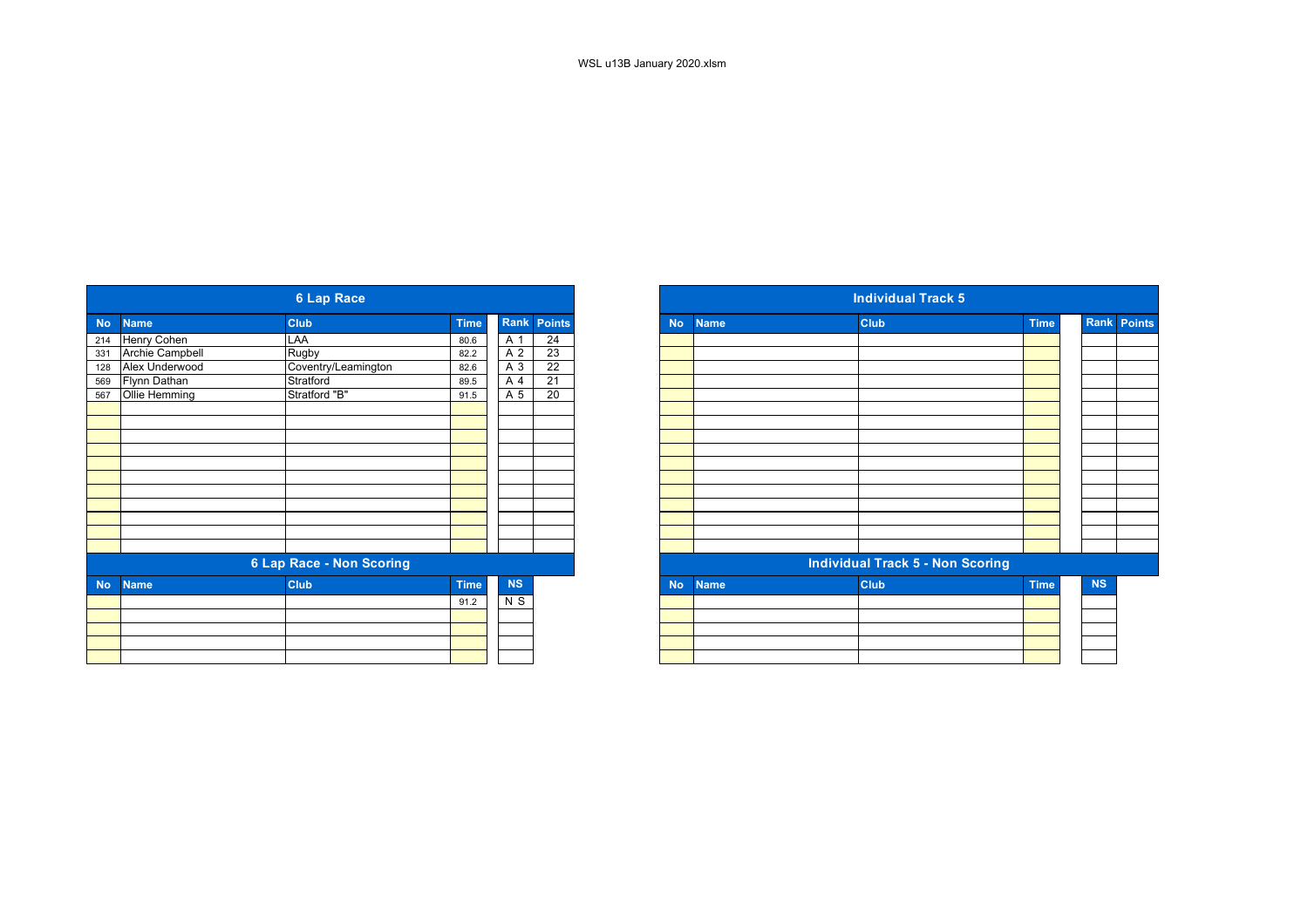|           |                        | <b>Speed Bounce</b>               |                |                  |                 |           | <b>Standing Long Jump</b> |                                         |                        |  |  |  |
|-----------|------------------------|-----------------------------------|----------------|------------------|-----------------|-----------|---------------------------|-----------------------------------------|------------------------|--|--|--|
| <b>No</b> | <b>Name</b>            | <b>Club</b>                       | <b>Bounces</b> | Rank             | <b>Points</b>   | <b>No</b> | <b>Name</b>               | <b>Club</b>                             | <b>Distance</b><br>(m) |  |  |  |
| 128       | Alex Underwood         | Coventry/Leamington               | 70             | A 2              | 23              | 147       | Finn Williams-Stein       | Coventry/Leamington                     | 1.97                   |  |  |  |
| 148       | Owen Greening          | Coventry/Leamington               | 70             | $\overline{B}$ 2 | 11              | 128       | Alex Underwood            | Coventry/Leamington                     | 1.62                   |  |  |  |
| 203       | Sam Robbins            | LAA                               | 64             | A 4              | $\overline{21}$ | 237       | Dan Wilks                 | LAA                                     | 1.88                   |  |  |  |
| 215       | <b>Tom Cox</b>         | LAA                               | 58             | <b>B</b> 4       | $\overline{9}$  | 215       | <b>Tom Cox</b>            | LAA                                     | 1.95                   |  |  |  |
| 561       | <b>Linden Williams</b> | Stratford                         | 71             | <b>B</b> 1       | $\overline{12}$ | 332       | Harry Lole                | Rugby                                   | 1.59                   |  |  |  |
| 569       | Flynn Dathan           | Stratford                         | 76             | A 1              | $\overline{24}$ | 334       | <b>Arthur Tilt</b>        | Rugby                                   | 2.02                   |  |  |  |
| 577       | Ollie Battersby        | Stratford "B"                     | 66             | $\overline{B}$ 3 | 10              | 574       | <b>Seb Hillard</b>        | Stratford                               | 1.90                   |  |  |  |
| 576       | Jake Richardson        | Stratford "B"                     | 68             | A 3              | $\overline{22}$ | 563       | Luca De Freitas Pires     | Stratford                               | 1.47                   |  |  |  |
|           |                        |                                   |                |                  |                 | 578       | Jonie Chute               | Stratford "B"                           | 1.70                   |  |  |  |
|           |                        |                                   |                |                  |                 | 571       | Reuben Boxall             | Stratford "B"                           | 1.66                   |  |  |  |
|           |                        |                                   |                |                  |                 |           |                           |                                         |                        |  |  |  |
|           |                        |                                   |                |                  |                 |           |                           |                                         |                        |  |  |  |
|           |                        |                                   |                |                  |                 |           |                           |                                         |                        |  |  |  |
|           |                        |                                   |                |                  |                 |           |                           |                                         |                        |  |  |  |
|           |                        |                                   |                |                  |                 |           |                           |                                         |                        |  |  |  |
|           |                        |                                   |                |                  |                 |           |                           |                                         |                        |  |  |  |
|           |                        |                                   |                |                  |                 |           |                           |                                         |                        |  |  |  |
|           |                        |                                   |                |                  |                 |           |                           |                                         |                        |  |  |  |
|           |                        |                                   |                |                  |                 |           |                           |                                         |                        |  |  |  |
|           |                        |                                   |                |                  |                 |           |                           |                                         |                        |  |  |  |
|           |                        |                                   |                |                  |                 |           |                           |                                         |                        |  |  |  |
|           |                        |                                   |                |                  |                 |           |                           |                                         |                        |  |  |  |
|           |                        |                                   |                |                  |                 |           |                           |                                         |                        |  |  |  |
|           |                        |                                   |                |                  |                 |           |                           |                                         |                        |  |  |  |
|           |                        | <b>Speed Bounce - Non Scoring</b> |                |                  |                 |           |                           | <b>Standing Long Jump - Non Scoring</b> |                        |  |  |  |
| <b>No</b> | <b>Name</b>            | <b>Club</b>                       | <b>Bounces</b> | <b>NS</b>        |                 | <b>No</b> | <b>Name</b>               | <b>Club</b>                             | <b>Distance</b><br>(m) |  |  |  |
|           |                        |                                   |                |                  |                 | 569       | Flynn Dathan              | Stratford                               | 1.68                   |  |  |  |
|           |                        |                                   |                |                  |                 |           |                           |                                         |                        |  |  |  |
|           |                        |                                   |                |                  |                 |           |                           |                                         |                        |  |  |  |
|           |                        |                                   |                |                  |                 |           |                           |                                         |                        |  |  |  |
|           |                        |                                   |                |                  |                 |           |                           |                                         |                        |  |  |  |

|                 | <b>Speed Bounce</b>               |                |                  |                 |
|-----------------|-----------------------------------|----------------|------------------|-----------------|
| <b>Name</b>     | <b>Club</b>                       | <b>Bounces</b> | <b>Rank</b>      | <b>Points</b>   |
| Alex Underwood  | Coventry/Leamington               | 70             | A 2              | $\overline{23}$ |
| Owen Greening   | Coventry/Leamington               | 70             | $\overline{B}$ 2 | 11              |
| Sam Robbins     | LAA                               | 64             | A 4              | 21              |
| Tom Cox         | <b>LAA</b>                        | 58             | <b>B</b> 4       | 9               |
| Linden Williams | Stratford                         | 71             | <b>B</b> 1       | 12              |
| Flynn Dathan    | Stratford                         | 76             | A 1              | $\overline{24}$ |
| Ollie Battersby | Stratford "B"                     | 66             | <b>B</b> 3       | 10              |
| Jake Richardson | Stratford "B"                     | 68             | A 3              | $\overline{22}$ |
|                 |                                   |                |                  |                 |
|                 |                                   |                |                  |                 |
|                 |                                   |                |                  |                 |
|                 |                                   |                |                  |                 |
|                 |                                   |                |                  |                 |
|                 |                                   |                |                  |                 |
|                 |                                   |                |                  |                 |
|                 |                                   |                |                  |                 |
|                 |                                   |                |                  |                 |
|                 |                                   |                |                  |                 |
|                 |                                   |                |                  |                 |
|                 |                                   |                |                  |                 |
|                 |                                   |                |                  |                 |
|                 |                                   |                |                  |                 |
|                 |                                   |                |                  |                 |
|                 |                                   |                |                  |                 |
|                 | <b>Speed Bounce - Non Scoring</b> |                |                  |                 |
| <b>Name</b>     | <b>Club</b>                       | <b>Bounces</b> | <b>NS</b>        |                 |
|                 |                                   |                |                  |                 |
|                 |                                   |                |                  |                 |
|                 |                                   |                |                  |                 |
|                 |                                   |                |                  |                 |
|                 |                                   |                |                  |                 |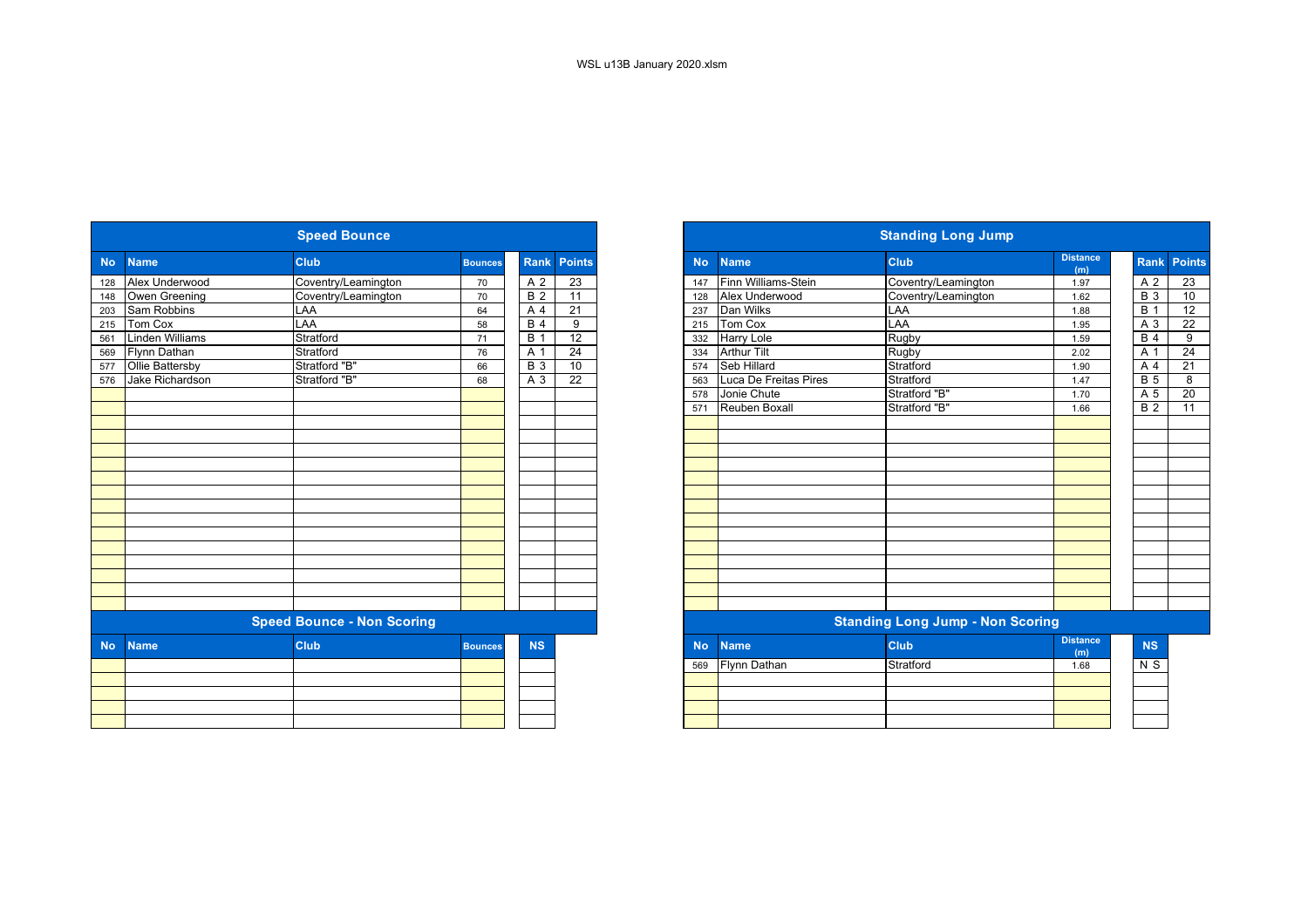|           |                        | <b>Vertical Jump</b>               |                         |                  |                    |
|-----------|------------------------|------------------------------------|-------------------------|------------------|--------------------|
| <b>No</b> | <b>Name</b>            | <b>Club</b>                        | <b>Distance</b><br>(cm) |                  | <b>Rank Points</b> |
| 148       | Owen Greening          | Coventry/Leamington                | 43                      | A 4              | 21                 |
| 134       | Kyle Langley-Swain     | Coventry/Leamington                | 43                      | <b>B2</b>        | 10.5               |
| 203       | Sam Robbins            | LAA                                | 38                      | B <sub>4</sub>   | 8.5                |
| 214       | Henry Cohen            | LAA                                | 45                      | A 3              | 22                 |
| 327       | Robbie Dale            | Rugby                              | 46                      | A <sub>2</sub>   | 23                 |
| 311       | <b>Harrison Barnes</b> | Rugby                              | 43                      | B <sub>2</sub>   | 10.5               |
| 566       | Harry McDonald         | Stratford                          | 54                      | A 1              | $\overline{24}$    |
| 562       | James Verralls         | Stratford                          | 44                      | $\overline{B}$ 1 | 12                 |
| 578       | Jonie Chute            | Stratford "B"                      | 38                      | B <sub>4</sub>   | 8.5                |
| 571       | Reuben Boxall          | Stratford "B"                      | 41                      | A <sub>5</sub>   | $\overline{20}$    |
|           |                        |                                    |                         |                  |                    |
|           |                        |                                    |                         |                  |                    |
|           |                        |                                    |                         |                  |                    |
|           |                        |                                    |                         |                  |                    |
|           |                        |                                    |                         |                  |                    |
|           |                        |                                    |                         |                  |                    |
|           |                        |                                    |                         |                  |                    |
|           |                        |                                    |                         |                  |                    |
|           |                        |                                    |                         |                  |                    |
|           |                        |                                    |                         |                  |                    |
|           |                        |                                    |                         |                  |                    |
|           |                        |                                    |                         |                  |                    |
|           |                        |                                    |                         |                  |                    |
|           |                        |                                    |                         |                  |                    |
|           |                        | <b>Vertical Jump - Non Scoring</b> |                         |                  |                    |
| <b>No</b> | <b>Name</b>            | <b>Club</b>                        | <b>Distance</b><br>(cm) | <b>NS</b>        |                    |
| 215       | Tom Cox                | LAA                                | 44                      | N S              |                    |
| 132       | <b>Billy Crommer</b>   | Coventry/Leamington                | 26                      | N <sub>S</sub>   |                    |
|           |                        |                                    |                         |                  |                    |
|           |                        |                                    |                         |                  |                    |
|           |                        |                                    |                         |                  |                    |

|                        | <b>Vertical Jump</b> |                         |                  |                 |
|------------------------|----------------------|-------------------------|------------------|-----------------|
| No Name                | <b>Club</b>          | <b>Distance</b><br>(cm) | <b>Rank</b>      | <b>Points</b>   |
| 148 Owen Greening      | Coventry/Leamington  | 43                      | A 4              | $\overline{21}$ |
| 134 Kyle Langley-Swain | Coventry/Leamington  | 43                      | <b>B</b> 2       | 10.5            |
| Sam Robbins            | LAA                  | 38                      | <b>B</b> 4       | 8.5             |
| Henry Cohen            | LAA                  | 45                      | A 3              | 22              |
| Robbie Dale            | Rugby                | 46                      | A 2              | 23              |
| <b>Harrison Barnes</b> | Rugby                | 43                      | $\overline{B}$ 2 | 10.5            |
| <b>Harry McDonald</b>  | Stratford            | 54                      | A                | 24              |
| <b>James Verralls</b>  | Stratford            | 44                      | B                | $\overline{12}$ |
| Jonie Chute            | Stratford "B"        | 38                      | B <sub>4</sub>   | 8.5             |
| Reuben Boxall          | Stratford "B"        | 41                      | A 5              | $\overline{20}$ |
|                        |                      |                         |                  |                 |
|                        |                      |                         |                  |                 |
|                        |                      |                         |                  |                 |
|                        |                      |                         |                  |                 |
|                        |                      |                         |                  |                 |
|                        |                      |                         |                  |                 |
|                        |                      |                         |                  |                 |
|                        |                      |                         |                  |                 |
|                        |                      |                         |                  |                 |
|                        |                      |                         |                  |                 |
|                        |                      |                         |                  |                 |
|                        |                      |                         |                  |                 |
|                        |                      |                         |                  |                 |
|                        |                      |                         |                  |                 |

| stance<br>(cm) | <b>NS</b>      | <b>No</b> | <b>Name</b>          | <b>Club</b>         | <b>Distance</b><br>(m) |
|----------------|----------------|-----------|----------------------|---------------------|------------------------|
|                | N S            | 132       | <b>Billy Crommer</b> | Coventry/Leamington | 3.8                    |
| 26             | N <sub>S</sub> | 148       | Owen Greening        | Coventry/Leamington | 6.6                    |
|                |                |           |                      |                     |                        |
|                |                |           |                      |                     |                        |
|                |                |           |                      |                     |                        |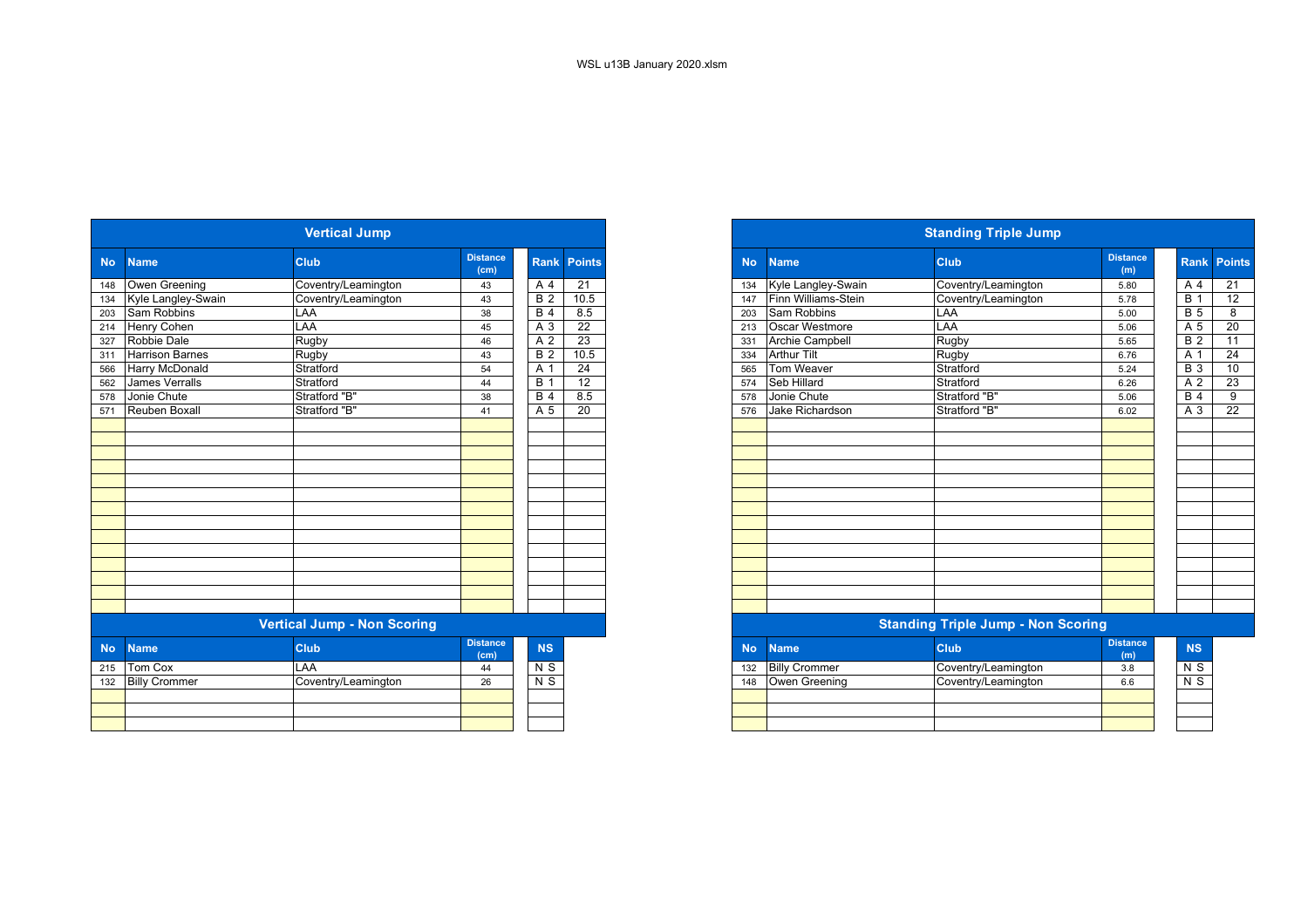| Rank Points<br><b>Club</b><br><b>Club</b><br><b>No</b><br><b>Name</b><br>Dis (m)<br><b>Name</b><br><b>No</b><br>Finn Ransom<br>Coventry/Leamington<br>$\overline{B}$ 5<br>8<br>4.26<br>127<br>Finn Williams-Stein<br>Coventry/Leamington<br>$\overline{22}$<br>A 3<br>147<br>6.62<br>Henry Cohen<br>LAA<br>21<br>A 4<br>214<br>6.46<br>Dan Wilks<br>LAA<br><b>B</b> 1<br>12<br>237<br>6.37<br>Rugby<br><b>Harrison Barnes</b><br>A <sub>2</sub><br>$\overline{23}$<br>311<br>8.10<br>9<br><b>Harry Lole</b><br>Rugby<br><b>B</b> 4<br>332<br>4.42<br>Tom Weaver<br>$\overline{24}$<br>Stratford<br>A 1<br>565<br>9.27<br><b>Seb Hillard</b><br>Stratford<br>B <sub>2</sub><br>$\overline{11}$<br>574<br>5.43<br>Stratford "B"<br>$\overline{B}$ 3<br>Ollie Hemming<br>10<br>567<br>4.70<br>A <sub>5</sub><br>Alex McMillan<br>Stratford "B"<br>20<br>575<br>6.23<br><b>Shot Put - Non Scoring</b><br><b>Soft Javelin - Non Scoring</b> |         |
|----------------------------------------------------------------------------------------------------------------------------------------------------------------------------------------------------------------------------------------------------------------------------------------------------------------------------------------------------------------------------------------------------------------------------------------------------------------------------------------------------------------------------------------------------------------------------------------------------------------------------------------------------------------------------------------------------------------------------------------------------------------------------------------------------------------------------------------------------------------------------------------------------------------------------------------|---------|
|                                                                                                                                                                                                                                                                                                                                                                                                                                                                                                                                                                                                                                                                                                                                                                                                                                                                                                                                        | Dis (m) |
|                                                                                                                                                                                                                                                                                                                                                                                                                                                                                                                                                                                                                                                                                                                                                                                                                                                                                                                                        |         |
|                                                                                                                                                                                                                                                                                                                                                                                                                                                                                                                                                                                                                                                                                                                                                                                                                                                                                                                                        |         |
|                                                                                                                                                                                                                                                                                                                                                                                                                                                                                                                                                                                                                                                                                                                                                                                                                                                                                                                                        |         |
|                                                                                                                                                                                                                                                                                                                                                                                                                                                                                                                                                                                                                                                                                                                                                                                                                                                                                                                                        |         |
|                                                                                                                                                                                                                                                                                                                                                                                                                                                                                                                                                                                                                                                                                                                                                                                                                                                                                                                                        |         |
|                                                                                                                                                                                                                                                                                                                                                                                                                                                                                                                                                                                                                                                                                                                                                                                                                                                                                                                                        |         |
|                                                                                                                                                                                                                                                                                                                                                                                                                                                                                                                                                                                                                                                                                                                                                                                                                                                                                                                                        |         |
|                                                                                                                                                                                                                                                                                                                                                                                                                                                                                                                                                                                                                                                                                                                                                                                                                                                                                                                                        |         |
|                                                                                                                                                                                                                                                                                                                                                                                                                                                                                                                                                                                                                                                                                                                                                                                                                                                                                                                                        |         |
|                                                                                                                                                                                                                                                                                                                                                                                                                                                                                                                                                                                                                                                                                                                                                                                                                                                                                                                                        |         |
|                                                                                                                                                                                                                                                                                                                                                                                                                                                                                                                                                                                                                                                                                                                                                                                                                                                                                                                                        |         |
|                                                                                                                                                                                                                                                                                                                                                                                                                                                                                                                                                                                                                                                                                                                                                                                                                                                                                                                                        |         |
|                                                                                                                                                                                                                                                                                                                                                                                                                                                                                                                                                                                                                                                                                                                                                                                                                                                                                                                                        |         |
|                                                                                                                                                                                                                                                                                                                                                                                                                                                                                                                                                                                                                                                                                                                                                                                                                                                                                                                                        |         |
|                                                                                                                                                                                                                                                                                                                                                                                                                                                                                                                                                                                                                                                                                                                                                                                                                                                                                                                                        |         |
|                                                                                                                                                                                                                                                                                                                                                                                                                                                                                                                                                                                                                                                                                                                                                                                                                                                                                                                                        |         |
|                                                                                                                                                                                                                                                                                                                                                                                                                                                                                                                                                                                                                                                                                                                                                                                                                                                                                                                                        |         |
|                                                                                                                                                                                                                                                                                                                                                                                                                                                                                                                                                                                                                                                                                                                                                                                                                                                                                                                                        |         |
|                                                                                                                                                                                                                                                                                                                                                                                                                                                                                                                                                                                                                                                                                                                                                                                                                                                                                                                                        |         |
|                                                                                                                                                                                                                                                                                                                                                                                                                                                                                                                                                                                                                                                                                                                                                                                                                                                                                                                                        |         |
|                                                                                                                                                                                                                                                                                                                                                                                                                                                                                                                                                                                                                                                                                                                                                                                                                                                                                                                                        |         |
|                                                                                                                                                                                                                                                                                                                                                                                                                                                                                                                                                                                                                                                                                                                                                                                                                                                                                                                                        |         |
|                                                                                                                                                                                                                                                                                                                                                                                                                                                                                                                                                                                                                                                                                                                                                                                                                                                                                                                                        |         |
|                                                                                                                                                                                                                                                                                                                                                                                                                                                                                                                                                                                                                                                                                                                                                                                                                                                                                                                                        |         |
|                                                                                                                                                                                                                                                                                                                                                                                                                                                                                                                                                                                                                                                                                                                                                                                                                                                                                                                                        |         |
| <b>Club</b><br><b>NS</b><br><b>Club</b><br>Dis(m)<br><b>No</b><br><b>Name</b><br><b>Name</b><br><b>No</b>                                                                                                                                                                                                                                                                                                                                                                                                                                                                                                                                                                                                                                                                                                                                                                                                                              | Dis (m) |
| $N$ S<br><b>Tom Cox</b><br>LAA<br>6.28<br>215                                                                                                                                                                                                                                                                                                                                                                                                                                                                                                                                                                                                                                                                                                                                                                                                                                                                                          |         |
| $N$ S<br>Coventry/Leamington<br><b>Billy Crommer</b><br>132<br>4.73                                                                                                                                                                                                                                                                                                                                                                                                                                                                                                                                                                                                                                                                                                                                                                                                                                                                    |         |
|                                                                                                                                                                                                                                                                                                                                                                                                                                                                                                                                                                                                                                                                                                                                                                                                                                                                                                                                        |         |
|                                                                                                                                                                                                                                                                                                                                                                                                                                                                                                                                                                                                                                                                                                                                                                                                                                                                                                                                        |         |
|                                                                                                                                                                                                                                                                                                                                                                                                                                                                                                                                                                                                                                                                                                                                                                                                                                                                                                                                        |         |

|                   |                        | <b>Shot Put</b>               |        |                  |                 |           |             | <b>Soft Javelin</b>               |        |           |                    |
|-------------------|------------------------|-------------------------------|--------|------------------|-----------------|-----------|-------------|-----------------------------------|--------|-----------|--------------------|
| <b>No</b>         | <b>Name</b>            | <b>Club</b>                   | Dis(m) | Rank             | Points          | <b>No</b> | <b>Name</b> | <b>Club</b>                       | Dis(m) |           | <b>Rank Points</b> |
| 127               | Finn Ransom            | Coventry/Leamington           | 4.26   | <b>B</b> 5       | 8               |           |             |                                   |        |           |                    |
| 147               | Finn Williams-Stein    | Coventry/Leamington           | 6.62   | A 3              | $\overline{22}$ |           |             |                                   |        |           |                    |
| 214               | Henry Cohen            | LAA                           | 6.46   | A 4              | 21              |           |             |                                   |        |           |                    |
| 237               | Dan Wilks              | LAA                           | 6.37   | <b>B</b> 1       | 12              |           |             |                                   |        |           |                    |
| 311               | <b>Harrison Barnes</b> | Rugby                         | 8.10   | A 2              | $\overline{23}$ |           |             |                                   |        |           |                    |
| 332<br>565<br>574 | <b>Harry Lole</b>      | Rugby                         | 4.42   | <b>B</b> 4       | 9               |           |             |                                   |        |           |                    |
|                   | Tom Weaver             | Stratford                     | 9.27   | A 1              | 24              |           |             |                                   |        |           |                    |
|                   | <b>Seb Hillard</b>     | Stratford                     | 5.43   | $\overline{B}$ 2 | $\overline{11}$ |           |             |                                   |        |           |                    |
| 567               | Ollie Hemming          | Stratford "B"                 | 4.70   | <b>B</b> 3       | 10              |           |             |                                   |        |           |                    |
| 575               | Alex McMillan          | Stratford "B"                 | 6.23   | A 5              | 20              |           |             |                                   |        |           |                    |
|                   |                        |                               |        |                  |                 |           |             |                                   |        |           |                    |
|                   |                        |                               |        |                  |                 |           |             |                                   |        |           |                    |
|                   |                        |                               |        |                  |                 |           |             |                                   |        |           |                    |
|                   |                        |                               |        |                  |                 |           |             |                                   |        |           |                    |
|                   |                        |                               |        |                  |                 |           |             |                                   |        |           |                    |
|                   |                        |                               |        |                  |                 |           |             |                                   |        |           |                    |
|                   |                        |                               |        |                  |                 |           |             |                                   |        |           |                    |
|                   |                        |                               |        |                  |                 |           |             |                                   |        |           |                    |
|                   |                        |                               |        |                  |                 |           |             |                                   |        |           |                    |
|                   |                        |                               |        |                  |                 |           |             |                                   |        |           |                    |
|                   |                        |                               |        |                  |                 |           |             |                                   |        |           |                    |
|                   |                        |                               |        |                  |                 |           |             |                                   |        |           |                    |
|                   |                        |                               |        |                  |                 |           |             |                                   |        |           |                    |
|                   |                        |                               |        |                  |                 |           |             |                                   |        |           |                    |
|                   |                        | <b>Shot Put - Non Scoring</b> |        |                  |                 |           |             | <b>Soft Javelin - Non Scoring</b> |        |           |                    |
| <b>No</b>         | <b>Name</b>            | <b>Club</b>                   | Dis(m) | NS               |                 | <b>No</b> | <b>Name</b> | <b>Club</b>                       | Dis(m) | <b>NS</b> |                    |
|                   | 215 Tom Cox            | LAA                           | 6.28   | $N$ S            |                 |           |             |                                   |        |           |                    |
| 132               | <b>Billy Crommer</b>   | Coventry/Leamington           | 4.73   | $N$ S            |                 |           |             |                                   |        |           |                    |
|                   |                        |                               |        |                  |                 |           |             |                                   |        |           |                    |
|                   |                        |                               |        |                  |                 |           |             |                                   |        |           |                    |
|                   |                        |                               |        |                  |                 |           |             |                                   |        |           |                    |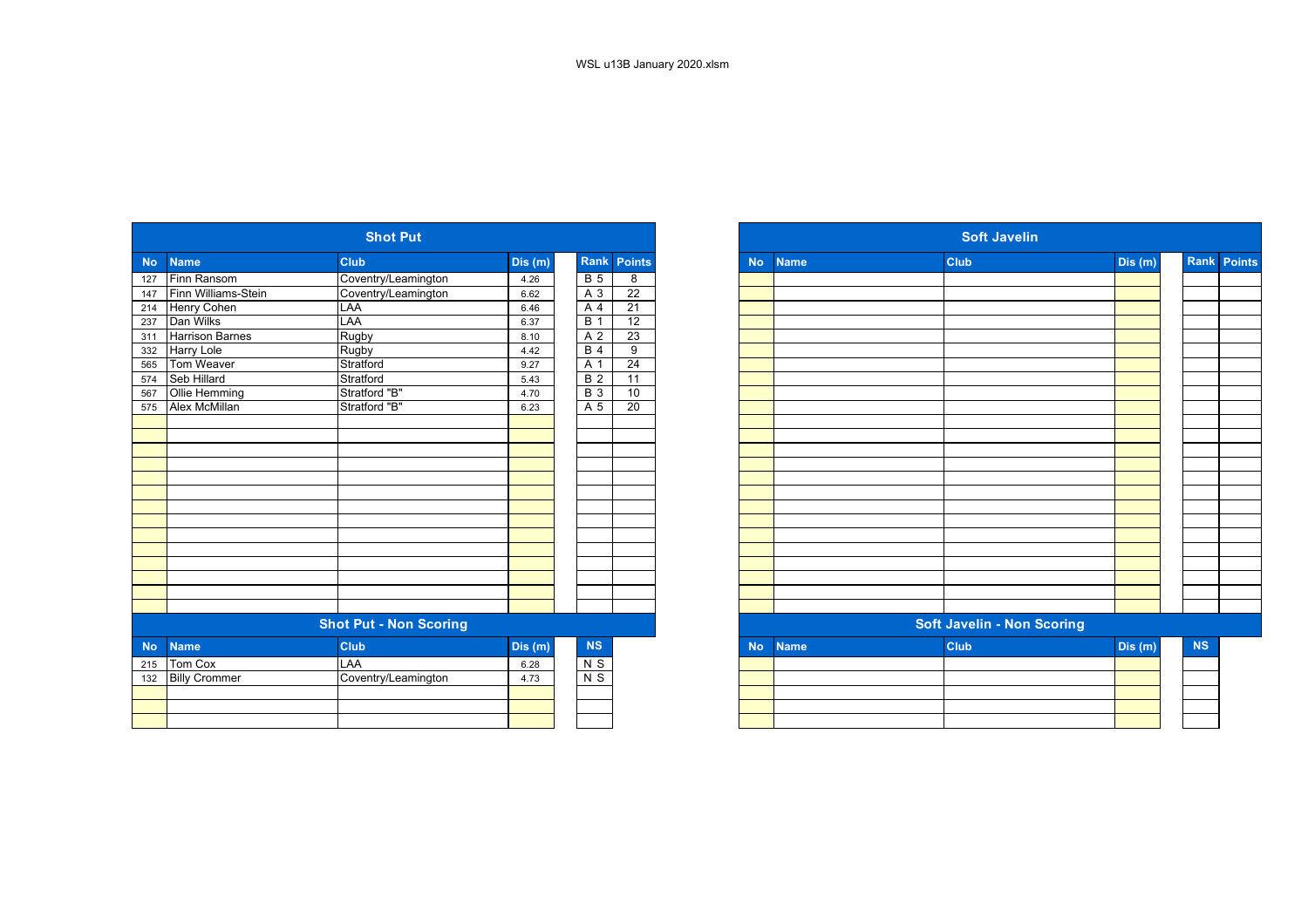|                                |                 |                                 |                 |                          |                 | WSL u13B January 2020.xlsm |                 |                  |                 |                 |                 |                 |  |
|--------------------------------|-----------------|---------------------------------|-----------------|--------------------------|-----------------|----------------------------|-----------------|------------------|-----------------|-----------------|-----------------|-----------------|--|
|                                |                 | <b>Obstacle</b><br><b>Relay</b> |                 | 8 Lap<br><b>Paarlauf</b> |                 | 4 x 2 Lap<br><b>Relay</b>  |                 | <b>Relay 4</b>   |                 | <b>Relay 5</b>  | Relay 6         |                 |  |
| Team                           | Time in<br>secs | Rank /<br>Points                | Time in<br>secs | Points<br>Rank/          | Time in<br>secs | Rank/<br>Points            | Time in<br>secs | Rank /<br>Points | Time in<br>secs | Rank/<br>Points | Time in<br>secs | Rank/<br>Points |  |
| Coventry/L<br>eamington<br>Red | 76.40           | 3                               | 114.70          | 5                        | 103.50          | 4                          |                 |                  |                 |                 |                 |                 |  |
|                                |                 | 32                              |                 | 28                       |                 | 30                         |                 |                  |                 |                 |                 |                 |  |
| White<br>A                     | 77.00           | 4                               | 103.10          | $\mathbf 2$              | 97.60           | 2                          |                 |                  |                 |                 |                 |                 |  |
|                                |                 | 30                              |                 | 34                       |                 | 34                         |                 |                  |                 |                 |                 |                 |  |
| Purple<br>Rugby                | 76.10           | $\mathbf 2$                     | 106.60          | 4                        | 102.50          | 3                          |                 |                  |                 |                 |                 |                 |  |
|                                |                 | 34                              |                 | 30                       |                 | 32                         |                 |                  |                 |                 |                 |                 |  |
| Stratford<br>Yellow            | 72.90           | $\mathbf{1}$                    | 102.20          | $\mathbf{1}$             | 95.40           | $\mathbf{1}$               |                 |                  |                 |                 |                 |                 |  |
|                                |                 | 36                              |                 | 36                       |                 | 36                         |                 |                  |                 |                 |                 |                 |  |
| Turquoise<br>Stratford<br>"B"  | 77.70           | 5                               | 106.40          | 3                        | 103.80          | 5                          |                 |                  |                 |                 |                 |                 |  |
|                                |                 | 28                              |                 | 32                       |                 | 28                         |                 |                  |                 |                 |                 |                 |  |
|                                |                 |                                 |                 |                          |                 |                            |                 |                  |                 |                 |                 |                 |  |
|                                |                 |                                 |                 |                          |                 |                            |                 |                  |                 |                 |                 |                 |  |
|                                |                 |                                 |                 |                          |                 |                            |                 |                  |                 |                 |                 |                 |  |
|                                |                 |                                 |                 |                          |                 |                            |                 |                  |                 |                 |                 |                 |  |
|                                |                 |                                 |                 |                          |                 |                            |                 |                  |                 |                 |                 |                 |  |
|                                |                 |                                 |                 |                          |                 |                            |                 |                  |                 |                 |                 |                 |  |
|                                |                 |                                 |                 |                          |                 |                            |                 |                  |                 |                 |                 |                 |  |
|                                |                 |                                 |                 |                          |                 |                            |                 |                  |                 |                 |                 |                 |  |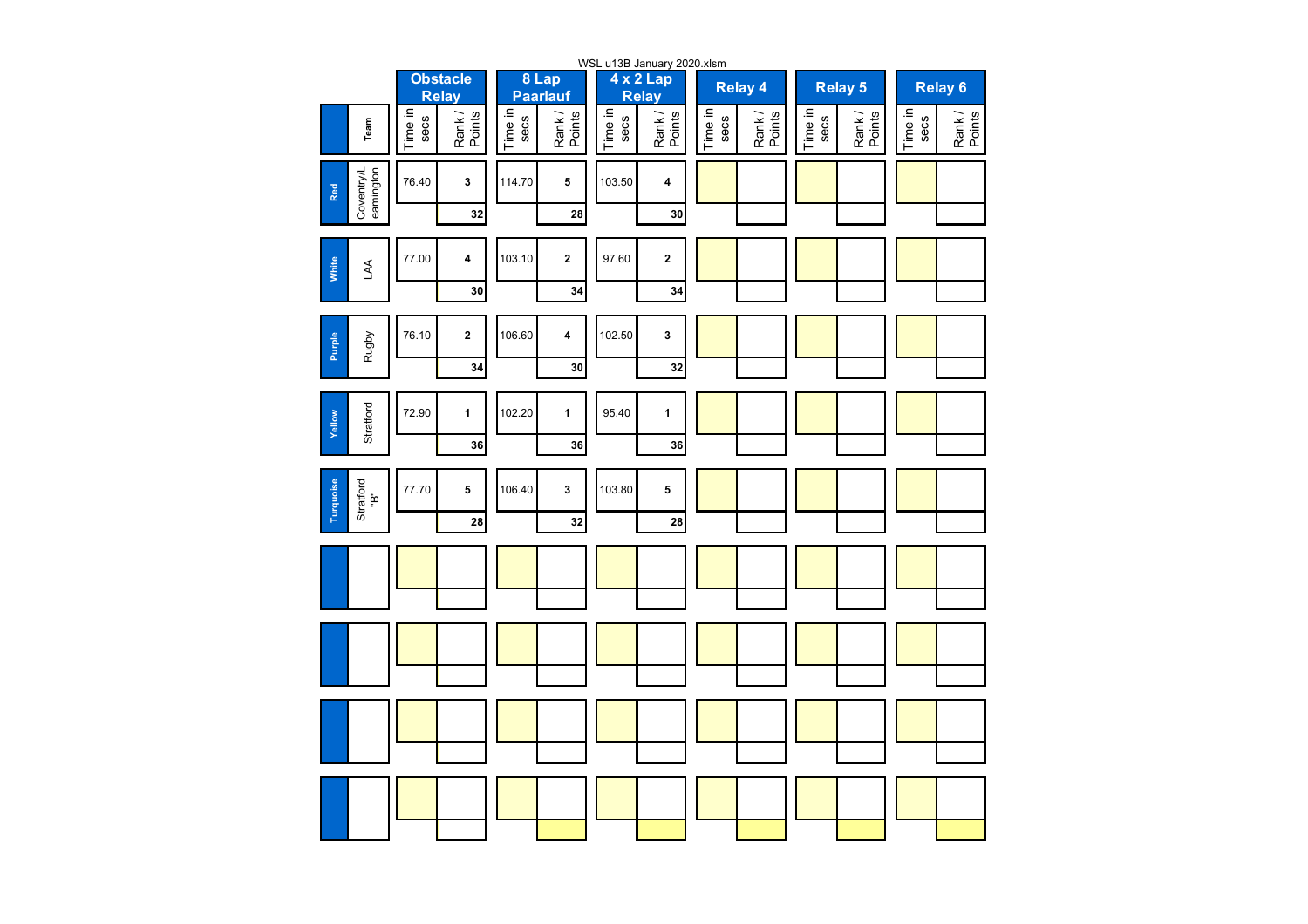|              |               | <b>10 January 2020</b>      | Red                     | White          | <b>Purple</b> | Yellow               | Turquoise          |  |  |
|--------------|---------------|-----------------------------|-------------------------|----------------|---------------|----------------------|--------------------|--|--|
|              |               | <b>Under 15 - Girls</b>     | Coventry/Lea<br>mington | LAA            | <b>Rugby</b>  | <b>Stratford</b>     | <b>Stratford B</b> |  |  |
|              |               | 2 Lap Race                  | 30                      | 33             |               | 36                   | 33                 |  |  |
|              |               | 4 Lap Race                  | 36                      | 30             |               | 34                   | 32                 |  |  |
|              | Individual    | 6 Lap Race                  |                         |                |               |                      |                    |  |  |
| <b>TRACK</b> |               | <b>Obstacle Relay</b>       |                         |                |               |                      |                    |  |  |
|              | Relay         | 8 Lap Paarlauf              |                         | 32             |               | 36                   | 34                 |  |  |
|              |               | 4 x 2 Lap Relay             | 34                      | 30             |               | 36                   | 32                 |  |  |
|              |               |                             |                         |                |               |                      |                    |  |  |
|              |               | <b>Speed Bounce</b>         | 22                      | 31             |               | 36                   | 34                 |  |  |
|              |               | <b>Standing Long Jump</b>   | 33.5                    | 36             |               | 32.5                 | 30                 |  |  |
|              | Jumps         | <b>Vertical Jump</b>        | 33                      | 35             |               | 32.5                 | 31.5               |  |  |
| FIELD        |               | <b>Standing Triple Jump</b> | 36                      | 33             |               | 33                   | 30                 |  |  |
|              | <b>Throws</b> | <b>Shot Put</b>             | 34                      | 33             |               | 34                   | 31                 |  |  |
|              |               | <b>Total</b>                | 258.5                   | 293            |               | 310                  | 287.5              |  |  |
|              |               | <b>Overall Position</b>     | $\overline{\mathbf{4}}$ | $\overline{2}$ |               | $\blacktriangleleft$ | $\mathbf{3}$       |  |  |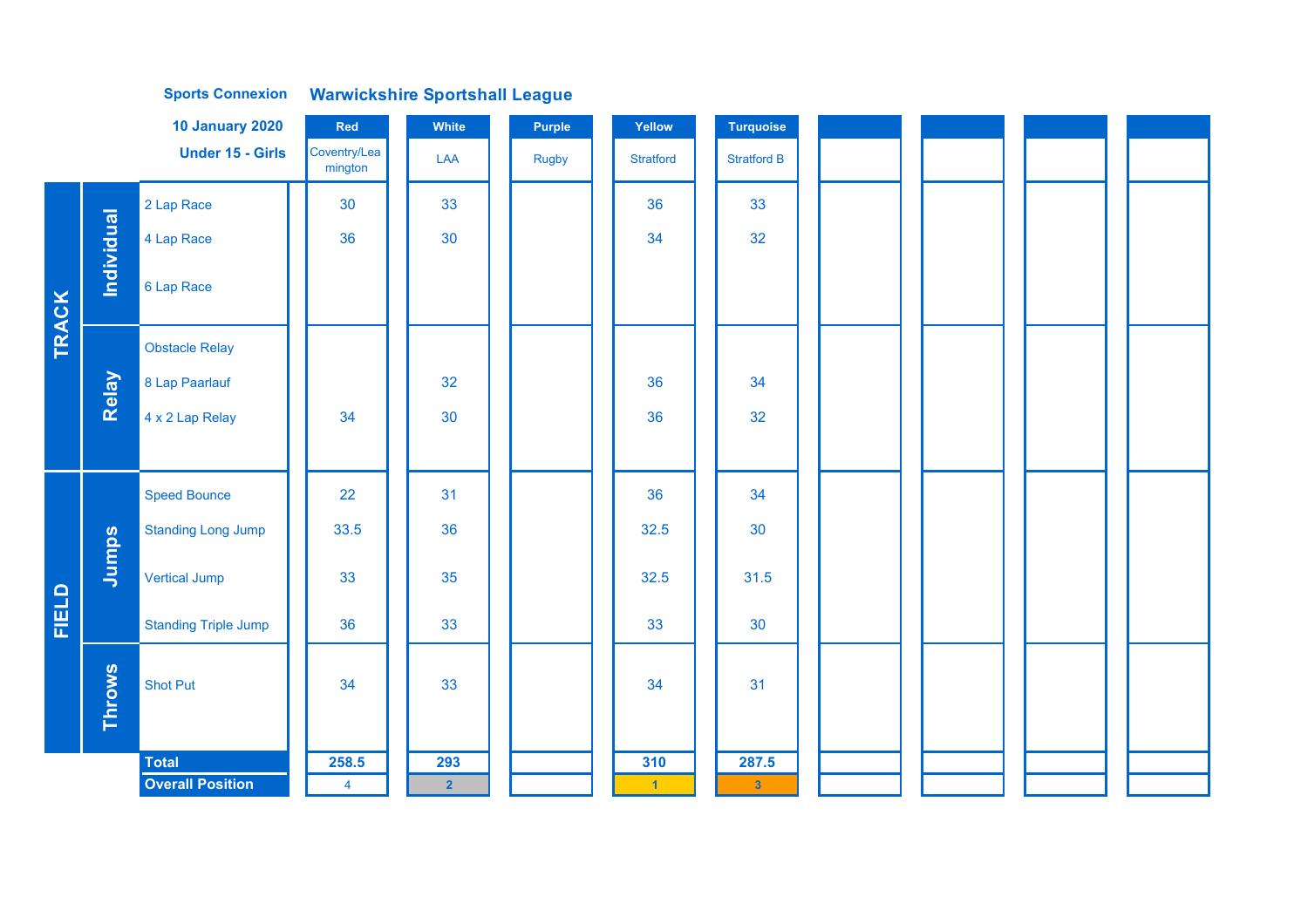| <b>Rank</b><br><b>Points</b><br><b>Club</b><br><b>Name</b><br><b>Club</b><br><b>Time</b><br><b>Name</b><br><b>Time</b><br><b>No</b><br>$\overline{24}$<br>Stratford<br>Robin Greenwood<br>A 1<br>Coventry/Leamington<br>Lucy Lane<br>22.8<br>143<br>50.7<br>Kate Richardson<br><b>Stratford B</b><br>$\overline{22}$<br>Olivia Robinson<br>Stratford<br>A 3<br>24<br>587<br>51.7<br>10<br>Fatima Dambetta<br>$\overline{B}$ 3<br>Vienna Davies<br><b>Stratford B</b><br>LAA<br>24.4<br>55<br>583<br>Delilah Jennings-Hulme<br><b>B</b> 4<br>9<br>Emma Jackson<br>Coventry/Leamington<br>LAA<br>24.5<br>202<br>58.3<br>Poppy Fox Rowe<br>Stratford<br>12<br><b>Ella Bower</b><br><b>B</b> 1<br>Coventry/Leamington<br>49<br>23.2<br>123<br>LAA<br>A <sub>2</sub><br>$\overline{23}$<br>Stratford<br>Olivia Aranha<br><b>Hollie Newton</b><br>23.5<br>593<br>49.8<br>Stratford B<br>$\overline{B}$ 2<br>11<br>Stratford B<br>Annabelle Wolverson<br>Sophie Smart<br>51.8<br>588<br>24<br>Shona Murray<br>A 4<br>21<br>LAA<br>Coventry/Leamington<br>Imogen George<br>52.7<br>229<br>24.4<br>4 Lap Race - Non Scoring<br>2 Lap Race - Non Scoring<br><b>NS</b><br><b>Club</b><br><b>Club</b><br><b>Time</b><br><b>Time</b><br><b>Name</b><br><b>Name</b><br><b>No</b><br>N <sub>S</sub><br>Robin Greenwood<br>Coventry/Leamington<br>22.7<br>Stratford<br>$N$ S<br>Izzy Newton<br>24.8<br>Coventry/Leamington<br>$N$ S<br>Ella Bower<br>22.9<br><b>Eleanor Clark</b><br>$N$ S<br>Stratford B<br>24.7 |  | 2 Lap Race |  |  | 4 Lap Race |           |                  |
|---------------------------------------------------------------------------------------------------------------------------------------------------------------------------------------------------------------------------------------------------------------------------------------------------------------------------------------------------------------------------------------------------------------------------------------------------------------------------------------------------------------------------------------------------------------------------------------------------------------------------------------------------------------------------------------------------------------------------------------------------------------------------------------------------------------------------------------------------------------------------------------------------------------------------------------------------------------------------------------------------------------------------------------------------------------------------------------------------------------------------------------------------------------------------------------------------------------------------------------------------------------------------------------------------------------------------------------------------------------------------------------------------------------------------------------------------------------------------------------------------|--|------------|--|--|------------|-----------|------------------|
| 585<br>586<br>216<br>135<br>592<br>217<br>590<br>120<br><b>No</b><br>143<br>594<br>123<br>582                                                                                                                                                                                                                                                                                                                                                                                                                                                                                                                                                                                                                                                                                                                                                                                                                                                                                                                                                                                                                                                                                                                                                                                                                                                                                                                                                                                                     |  |            |  |  |            | Rank Poir |                  |
|                                                                                                                                                                                                                                                                                                                                                                                                                                                                                                                                                                                                                                                                                                                                                                                                                                                                                                                                                                                                                                                                                                                                                                                                                                                                                                                                                                                                                                                                                                   |  |            |  |  |            |           | <b>B</b> 1       |
|                                                                                                                                                                                                                                                                                                                                                                                                                                                                                                                                                                                                                                                                                                                                                                                                                                                                                                                                                                                                                                                                                                                                                                                                                                                                                                                                                                                                                                                                                                   |  |            |  |  |            |           | <b>B2</b>        |
|                                                                                                                                                                                                                                                                                                                                                                                                                                                                                                                                                                                                                                                                                                                                                                                                                                                                                                                                                                                                                                                                                                                                                                                                                                                                                                                                                                                                                                                                                                   |  |            |  |  |            |           | $\overline{B}$ 3 |
|                                                                                                                                                                                                                                                                                                                                                                                                                                                                                                                                                                                                                                                                                                                                                                                                                                                                                                                                                                                                                                                                                                                                                                                                                                                                                                                                                                                                                                                                                                   |  |            |  |  |            |           | <b>B</b> 4       |
|                                                                                                                                                                                                                                                                                                                                                                                                                                                                                                                                                                                                                                                                                                                                                                                                                                                                                                                                                                                                                                                                                                                                                                                                                                                                                                                                                                                                                                                                                                   |  |            |  |  |            |           | A 1              |
|                                                                                                                                                                                                                                                                                                                                                                                                                                                                                                                                                                                                                                                                                                                                                                                                                                                                                                                                                                                                                                                                                                                                                                                                                                                                                                                                                                                                                                                                                                   |  |            |  |  |            |           | A 2              |
|                                                                                                                                                                                                                                                                                                                                                                                                                                                                                                                                                                                                                                                                                                                                                                                                                                                                                                                                                                                                                                                                                                                                                                                                                                                                                                                                                                                                                                                                                                   |  |            |  |  |            |           | $A_3$            |
|                                                                                                                                                                                                                                                                                                                                                                                                                                                                                                                                                                                                                                                                                                                                                                                                                                                                                                                                                                                                                                                                                                                                                                                                                                                                                                                                                                                                                                                                                                   |  |            |  |  |            |           | A <sub>4</sub>   |
|                                                                                                                                                                                                                                                                                                                                                                                                                                                                                                                                                                                                                                                                                                                                                                                                                                                                                                                                                                                                                                                                                                                                                                                                                                                                                                                                                                                                                                                                                                   |  |            |  |  |            |           |                  |
|                                                                                                                                                                                                                                                                                                                                                                                                                                                                                                                                                                                                                                                                                                                                                                                                                                                                                                                                                                                                                                                                                                                                                                                                                                                                                                                                                                                                                                                                                                   |  |            |  |  |            |           |                  |
|                                                                                                                                                                                                                                                                                                                                                                                                                                                                                                                                                                                                                                                                                                                                                                                                                                                                                                                                                                                                                                                                                                                                                                                                                                                                                                                                                                                                                                                                                                   |  |            |  |  |            |           |                  |
|                                                                                                                                                                                                                                                                                                                                                                                                                                                                                                                                                                                                                                                                                                                                                                                                                                                                                                                                                                                                                                                                                                                                                                                                                                                                                                                                                                                                                                                                                                   |  |            |  |  |            |           |                  |
|                                                                                                                                                                                                                                                                                                                                                                                                                                                                                                                                                                                                                                                                                                                                                                                                                                                                                                                                                                                                                                                                                                                                                                                                                                                                                                                                                                                                                                                                                                   |  |            |  |  |            |           |                  |
|                                                                                                                                                                                                                                                                                                                                                                                                                                                                                                                                                                                                                                                                                                                                                                                                                                                                                                                                                                                                                                                                                                                                                                                                                                                                                                                                                                                                                                                                                                   |  |            |  |  |            |           |                  |
|                                                                                                                                                                                                                                                                                                                                                                                                                                                                                                                                                                                                                                                                                                                                                                                                                                                                                                                                                                                                                                                                                                                                                                                                                                                                                                                                                                                                                                                                                                   |  |            |  |  |            |           |                  |
|                                                                                                                                                                                                                                                                                                                                                                                                                                                                                                                                                                                                                                                                                                                                                                                                                                                                                                                                                                                                                                                                                                                                                                                                                                                                                                                                                                                                                                                                                                   |  |            |  |  |            |           |                  |
|                                                                                                                                                                                                                                                                                                                                                                                                                                                                                                                                                                                                                                                                                                                                                                                                                                                                                                                                                                                                                                                                                                                                                                                                                                                                                                                                                                                                                                                                                                   |  |            |  |  |            |           |                  |
|                                                                                                                                                                                                                                                                                                                                                                                                                                                                                                                                                                                                                                                                                                                                                                                                                                                                                                                                                                                                                                                                                                                                                                                                                                                                                                                                                                                                                                                                                                   |  |            |  |  |            |           |                  |
|                                                                                                                                                                                                                                                                                                                                                                                                                                                                                                                                                                                                                                                                                                                                                                                                                                                                                                                                                                                                                                                                                                                                                                                                                                                                                                                                                                                                                                                                                                   |  |            |  |  |            |           | <b>NS</b>        |
|                                                                                                                                                                                                                                                                                                                                                                                                                                                                                                                                                                                                                                                                                                                                                                                                                                                                                                                                                                                                                                                                                                                                                                                                                                                                                                                                                                                                                                                                                                   |  |            |  |  |            |           |                  |
|                                                                                                                                                                                                                                                                                                                                                                                                                                                                                                                                                                                                                                                                                                                                                                                                                                                                                                                                                                                                                                                                                                                                                                                                                                                                                                                                                                                                                                                                                                   |  |            |  |  |            |           |                  |
|                                                                                                                                                                                                                                                                                                                                                                                                                                                                                                                                                                                                                                                                                                                                                                                                                                                                                                                                                                                                                                                                                                                                                                                                                                                                                                                                                                                                                                                                                                   |  |            |  |  |            |           |                  |
|                                                                                                                                                                                                                                                                                                                                                                                                                                                                                                                                                                                                                                                                                                                                                                                                                                                                                                                                                                                                                                                                                                                                                                                                                                                                                                                                                                                                                                                                                                   |  |            |  |  |            |           |                  |

|                           | 2 Lap Race               |             |                |             |
|---------------------------|--------------------------|-------------|----------------|-------------|
| <b>Name</b>               | <b>Club</b>              | <b>Time</b> |                | Rank Points |
| Lucy Lane                 | Stratford                | 22.8        | A 1            | 24          |
| Kate Richardson           | Stratford B              | 24          | A 3            | 22          |
| Fatima Dambetta           | LAA                      | 24.4        | <b>B</b> 3     | 10          |
| Emma Jackson              | Coventry/Leamington      | 24.5        | <b>B</b> 4     | 9           |
|                           |                          |             |                |             |
| Poppy Fox Rowe            | Stratford                | 23.2        | <b>B</b> 1     | 12          |
| Olivia Aranha             | LAA                      | 23.5        | A 2            | 23          |
| Annabelle Wolverson       | Stratford B              | 24          | <b>B</b> 2     | 11          |
| Shona Murray              | Coventry/Leamington      | 24.4        | A 4            | 21          |
|                           |                          |             |                |             |
|                           |                          |             |                |             |
|                           |                          |             |                |             |
|                           |                          |             |                |             |
|                           |                          |             |                |             |
|                           |                          |             |                |             |
|                           |                          |             |                |             |
|                           |                          |             |                |             |
|                           |                          |             |                |             |
|                           |                          |             |                |             |
|                           |                          |             |                |             |
|                           |                          |             |                |             |
|                           |                          |             |                |             |
|                           |                          |             |                |             |
|                           |                          |             |                |             |
|                           | 2 Lap Race - Non Scoring |             |                |             |
| <b>Name</b>               | <b>Club</b>              | <b>Time</b> | <b>NS</b>      |             |
| Robin Greenwood           | Coventry/Leamington      | 22.7        | N <sub>S</sub> |             |
| Izzy Newton<br>Ella Bower | Stratford                | 24.8        | $N$ S          |             |
|                           | Coventry/Leamington      | 22.9        | N S            |             |
| Eleanor Clark             | Stratford B              | 24.7        | $N$ S          |             |
|                           |                          |             |                |             |
|                           |                          |             |                |             |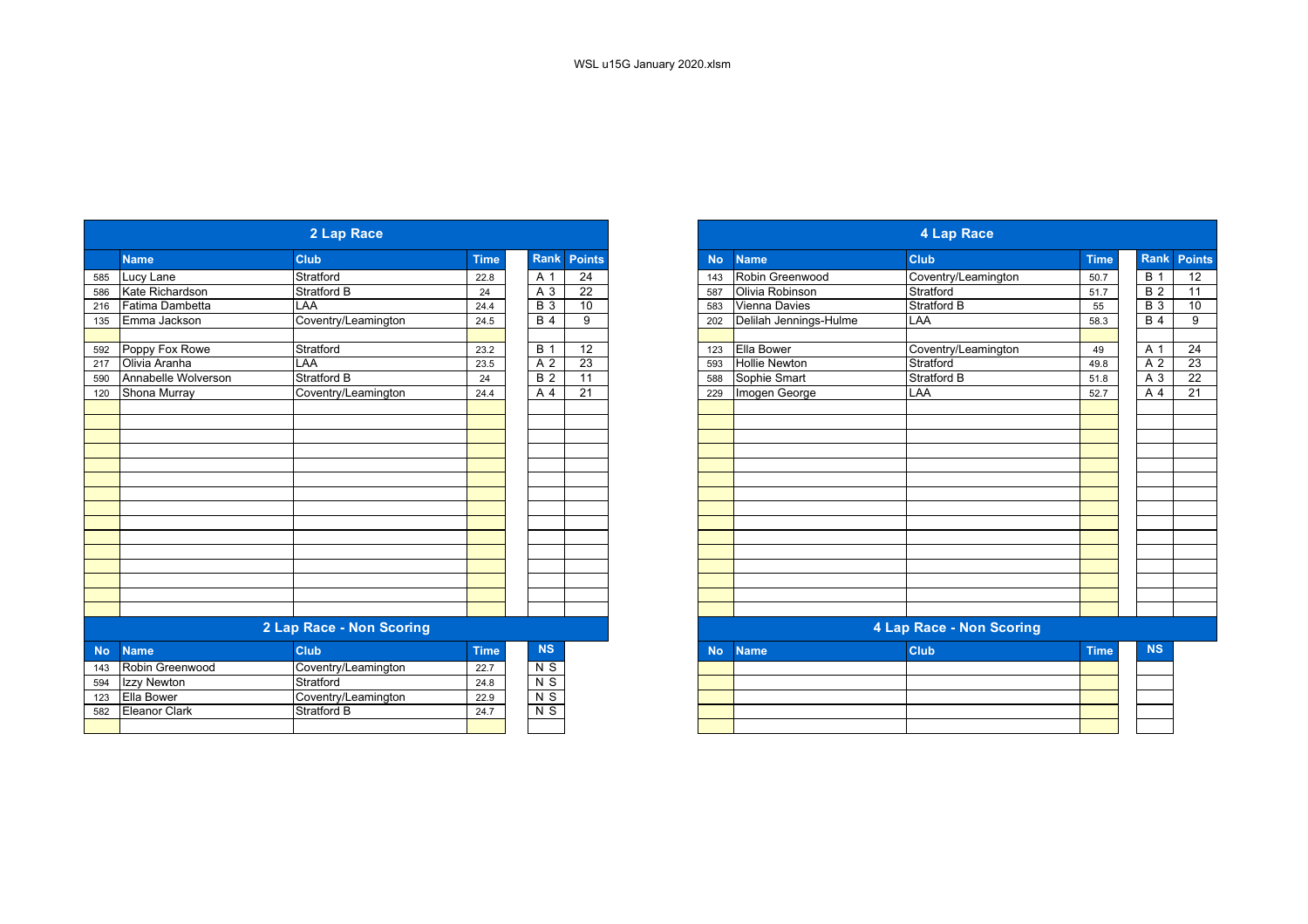|           |                        | <b>Speed Bounce</b>               |                |                  |                 |
|-----------|------------------------|-----------------------------------|----------------|------------------|-----------------|
| <b>No</b> | <b>Name</b>            | Club                              | <b>Bounces</b> | <b>Rank</b>      | <b>Points</b>   |
| 135       | Emma Jackson           | Coventry/Leamington               | 68             | A 3              | 22              |
| 220       | Serena Thomas          | LAA                               | 59             | $\overline{B}$ 3 | 10              |
| 217       | Olivia Aranha          | LAA                               | 67             | A 4              | 21              |
| 593       | <b>Hollie Newton</b>   | Stratford                         | 85             | A 1              | $\overline{24}$ |
| 592       | Poppy Fox Rowe         | Stratford                         | 83             | $\overline{B}$ 1 | $\overline{12}$ |
| 583       | Vienna Davies          | Stratford B                       | 66             | $\overline{B}$ 2 | $\overline{11}$ |
| 590       | Annabelle Wolverson    | <b>Stratford B</b>                | 76             | A <sub>2</sub>   | 23              |
|           |                        |                                   |                |                  |                 |
|           |                        |                                   |                |                  |                 |
|           |                        |                                   |                |                  |                 |
|           |                        |                                   |                |                  |                 |
|           |                        |                                   |                |                  |                 |
|           |                        |                                   |                |                  |                 |
|           |                        |                                   |                |                  |                 |
|           |                        |                                   |                |                  |                 |
|           |                        |                                   |                |                  |                 |
|           |                        |                                   |                |                  |                 |
|           |                        |                                   |                |                  |                 |
|           |                        |                                   |                |                  |                 |
|           |                        |                                   |                |                  |                 |
|           |                        |                                   |                |                  |                 |
|           |                        |                                   |                |                  |                 |
|           |                        |                                   |                |                  |                 |
|           |                        |                                   |                |                  |                 |
|           |                        | <b>Speed Bounce - Non Scoring</b> |                |                  |                 |
| <b>No</b> | <b>Name</b>            | <b>Club</b>                       | <b>Bounces</b> | <b>NS</b>        |                 |
| 202       | Delilah Jennings-Hulme | <b>LAA</b>                        | 67             | $N$ S            |                 |
|           |                        |                                   |                |                  |                 |
|           |                        |                                   |                |                  |                 |
|           |                        |                                   |                |                  |                 |
|           |                        |                                   |                |                  |                 |

|                        | <b>Speed Bounce</b>               |                |                  |                 |
|------------------------|-----------------------------------|----------------|------------------|-----------------|
| <b>Name</b>            | <b>Club</b>                       | <b>Bounces</b> | Rank             | <b>Points</b>   |
| Emma Jackson           | Coventry/Leamington               | 68             | A 3              | $\overline{22}$ |
| Serena Thomas          | LAA                               | 59             | $\overline{B}$ 3 | 10              |
| Olivia Aranha          | LAA                               | 67             | A 4              | $\overline{21}$ |
| <b>Hollie Newton</b>   | Stratford                         | 85             | A 1              | $\overline{24}$ |
| Poppy Fox Rowe         | Stratford                         | 83             | <b>B</b> 1       | 12              |
| Vienna Davies          | Stratford B                       | 66             | $\overline{B}$ 2 | 11              |
| Annabelle Wolverson    | Stratford B                       | 76             | A 2              | $\overline{23}$ |
|                        |                                   |                |                  |                 |
|                        |                                   |                |                  |                 |
|                        |                                   |                |                  |                 |
|                        |                                   |                |                  |                 |
|                        |                                   |                |                  |                 |
|                        |                                   |                |                  |                 |
|                        |                                   |                |                  |                 |
|                        |                                   |                |                  |                 |
|                        |                                   |                |                  |                 |
|                        |                                   |                |                  |                 |
|                        |                                   |                |                  |                 |
|                        |                                   |                |                  |                 |
|                        |                                   |                |                  |                 |
|                        |                                   |                |                  |                 |
|                        |                                   |                |                  |                 |
|                        |                                   |                |                  |                 |
|                        |                                   |                |                  |                 |
|                        | <b>Speed Bounce - Non Scoring</b> |                |                  |                 |
| <b>Name</b>            | <b>Club</b>                       | <b>Bounces</b> | <b>NS</b>        |                 |
| Delilah Jennings-Hulme | LAA                               | 67             | N S              |                 |
|                        |                                   |                |                  |                 |
|                        |                                   |                |                  |                 |
|                        |                                   |                |                  |                 |
|                        |                                   |                |                  |                 |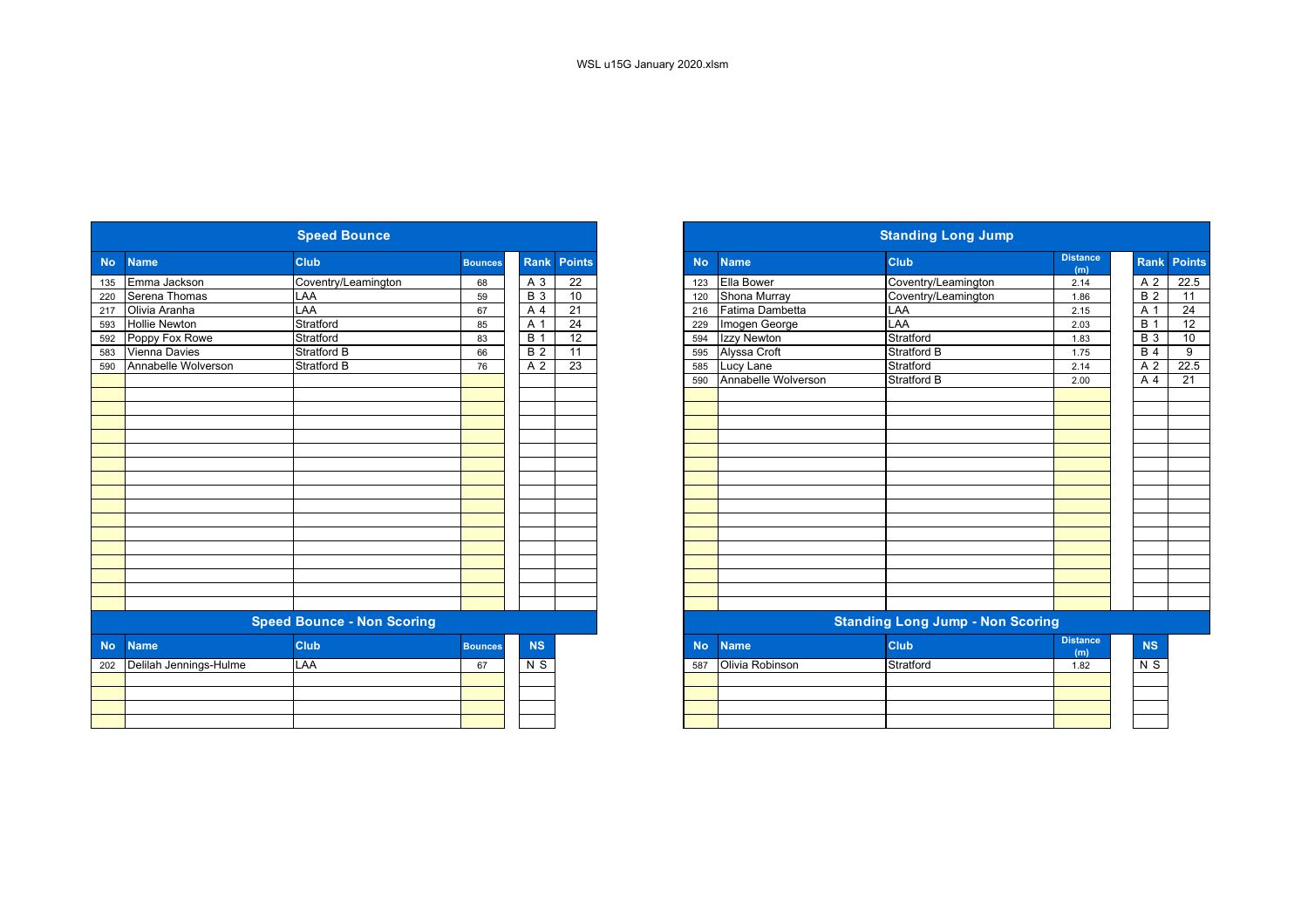|           |                     | <b>Vertical Jump</b>               |                         |                  |                 |
|-----------|---------------------|------------------------------------|-------------------------|------------------|-----------------|
| <b>No</b> | <b>Name</b>         | <b>Club</b>                        | <b>Distance</b><br>(cm) | <b>Rank</b>      | <b>Points</b>   |
| 135       | Emma Jackson        | Coventry/Leamington                | 39                      | <b>B</b> 4       | 9               |
| 143       | Robin Greenwood     | Coventry/Leamington                | 50                      | A 1              | $\overline{24}$ |
| 216       | Fatima Dambetta     | LAA                                | 49                      | A 2              | 23              |
| 220       | Serena Thomas       | LAA                                | 48                      | $\overline{B}$ 1 | 12              |
| 594       | Izzy Newton         | Stratford                          | 44                      | A 3              | 21.5            |
| 587       | Olivia Robinson     | Stratford                          | 43                      | B <sub>2</sub>   | $\overline{11}$ |
| 586       | Kate Richardson     | Stratford B                        | 44                      | A 3              | 21.5            |
| 588       | Sophie Smart        | Stratford B                        | 41                      | $B_3$            | 10              |
|           |                     |                                    |                         |                  |                 |
|           |                     |                                    |                         |                  |                 |
|           |                     |                                    |                         |                  |                 |
|           |                     |                                    |                         |                  |                 |
|           |                     |                                    |                         |                  |                 |
|           |                     |                                    |                         |                  |                 |
|           |                     |                                    |                         |                  |                 |
|           |                     |                                    |                         |                  |                 |
|           |                     |                                    |                         |                  |                 |
|           |                     |                                    |                         |                  |                 |
|           |                     |                                    |                         |                  |                 |
|           |                     |                                    |                         |                  |                 |
|           |                     |                                    |                         |                  |                 |
|           |                     |                                    |                         |                  |                 |
|           |                     |                                    |                         |                  |                 |
|           |                     |                                    |                         |                  |                 |
|           |                     | <b>Vertical Jump - Non Scoring</b> |                         |                  |                 |
|           |                     |                                    |                         |                  |                 |
| <b>No</b> | <b>Name</b>         | <b>Club</b>                        | <b>Distance</b><br>(cm) | <b>NS</b>        |                 |
| 590       | Annabelle Wolverson | Stratford B                        | 49                      | N S              |                 |
| 583       | Vienna Davies       | Stratford B                        | 38                      | N <sub>S</sub>   |                 |
| 123       | Ella Bower          | Coventry/Leamington                | 60                      | N <sub>S</sub>   |                 |
|           |                     |                                    |                         |                  |                 |
|           |                     |                                    |                         |                  |                 |

|                        | <b>Vertical Jump</b>               |                         |                  |                 |
|------------------------|------------------------------------|-------------------------|------------------|-----------------|
| No Name                | <b>Club</b>                        | <b>Distance</b><br>(cm) | Rank             | <b>Points</b>   |
| Emma Jackson<br>135    | Coventry/Leamington                | 39                      | <b>B</b> 4       | 9               |
| 143 Robin Greenwood    | Coventry/Leamington                | 50                      | $A^{\prime}$     | $\overline{24}$ |
| 216<br>Fatima Dambetta | LAA                                | 49                      | A 2              | 23              |
| 220<br>Serena Thomas   | LAA                                | 48                      | B                | $\overline{12}$ |
| 594<br>Izzy Newton     | Stratford                          | 44                      | A 3              | 21.5            |
| 587<br>Olivia Robinson | Stratford                          | 43                      | $\overline{B}$ 2 | $\overline{11}$ |
| Kate Richardson<br>586 | <b>Stratford B</b>                 | 44                      | A 3              | 21.5            |
| 588 Sophie Smart       | Stratford B                        | 41                      | <b>B</b> 3       | 10              |
|                        |                                    |                         |                  |                 |
|                        |                                    |                         |                  |                 |
|                        |                                    |                         |                  |                 |
|                        |                                    |                         |                  |                 |
|                        |                                    |                         |                  |                 |
|                        |                                    |                         |                  |                 |
|                        |                                    |                         |                  |                 |
|                        |                                    |                         |                  |                 |
|                        |                                    |                         |                  |                 |
|                        |                                    |                         |                  |                 |
|                        |                                    |                         |                  |                 |
|                        |                                    |                         |                  |                 |
|                        |                                    |                         |                  |                 |
|                        |                                    |                         |                  |                 |
|                        |                                    |                         |                  |                 |
|                        |                                    |                         |                  |                 |
|                        | <b>Vertical Jump - Non Scoring</b> |                         |                  |                 |

| stance<br>(cm) | <b>NS</b>      | <b>No</b> | <b>Name</b>    | <b>Club</b>        | <b>Distance</b><br>(m) | <b>NS</b>      |
|----------------|----------------|-----------|----------------|--------------------|------------------------|----------------|
| 49             | N S            | 595       | Alyssa Croft   | <b>Stratford B</b> | 6.26                   | N <sub>S</sub> |
| 38             | N S            | 592       | Poppy Fox Rowe | Stratford          | 6.08                   | N <sub>S</sub> |
| 60             | N <sub>S</sub> |           |                |                    |                        |                |
|                |                |           |                |                    |                        |                |
|                |                |           |                |                    |                        |                |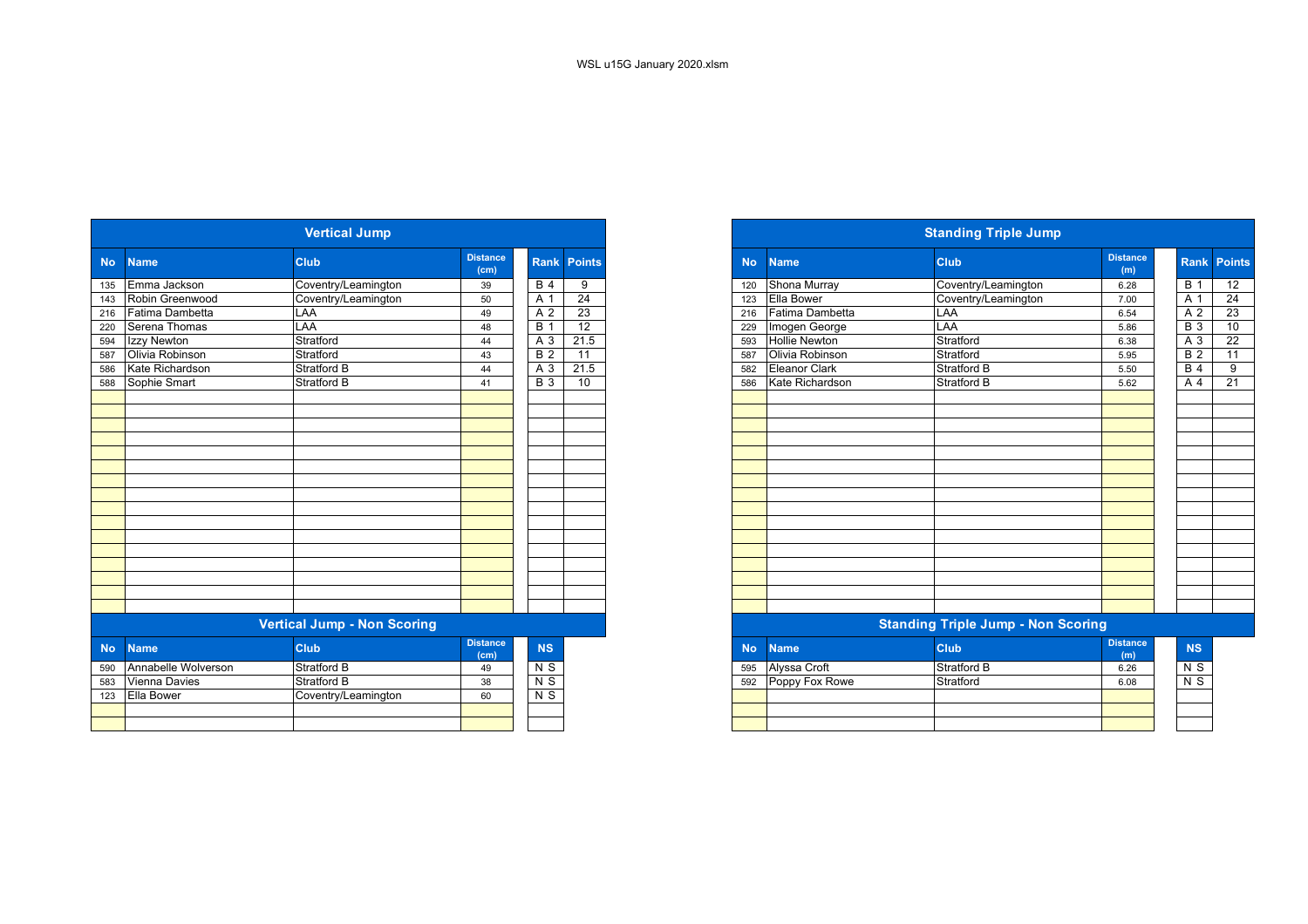|           |                        | <b>Shot Put</b>               |         |                  |                 |
|-----------|------------------------|-------------------------------|---------|------------------|-----------------|
| <b>No</b> | <b>Name</b>            | <b>Club</b>                   | Dis(m)  | Rank             | <b>Points</b>   |
| 143       | Robin Greenwood        | Coventry/Leamington           | 8.38    | $A_3$            | 22              |
| 123       | Ella Bower             | Coventry/Leamington           | 8.23    | <b>B</b> 1       | $\overline{12}$ |
| 229       | Imogen George          | LAA                           | 9.77    | A 1              | $\overline{24}$ |
| 202       | Delilah Jennings-Hulme | LAA                           | 4.33    | B <sub>4</sub>   | $\overline{9}$  |
| 594       | Izzy Newton            | Stratford                     | 7.93    | $\overline{B}$ 2 | $\overline{11}$ |
| 585       | Lucy Lane              | Stratford                     | 8.64    | A 2              | 23              |
| 582       | Eleanor Clark          | Stratford B                   | 6.00    | <b>B</b> 3       | 10              |
| 595       | Alyssa Croft           | <b>Stratford B</b>            | 6.19    | A                | $\overline{21}$ |
|           |                        |                               |         |                  |                 |
|           |                        |                               |         |                  |                 |
|           |                        |                               |         |                  |                 |
|           |                        |                               |         |                  |                 |
|           |                        |                               |         |                  |                 |
|           |                        |                               |         |                  |                 |
|           |                        |                               |         |                  |                 |
|           |                        |                               |         |                  |                 |
|           |                        |                               |         |                  |                 |
|           |                        |                               |         |                  |                 |
|           |                        |                               |         |                  |                 |
|           |                        |                               |         |                  |                 |
|           |                        |                               |         |                  |                 |
|           |                        |                               |         |                  |                 |
|           |                        |                               |         |                  |                 |
|           |                        |                               |         |                  |                 |
|           |                        | <b>Shot Put - Non Scoring</b> |         |                  |                 |
| <b>No</b> | <b>Name</b>            | <b>Club</b>                   | Dis (m) | NS               |                 |
| 120       | Shona Murray           | Coventry/Leamington           | 7.63    | $N$ S            |                 |
| 593       | <b>Hollie Newton</b>   | Stratford                     | 8.72    | $N$ S            |                 |
| 588       | Sophie Smart           | Stratford B                   | 6.14    | $N$ S            |                 |
|           |                        |                               |         |                  |                 |
|           |                        |                               |         |                  |                 |

|                   |                        | <b>Shot Put</b>               |        |                |                    |
|-------------------|------------------------|-------------------------------|--------|----------------|--------------------|
| No                | <b>Name</b>            | <b>Club</b>                   | Dis(m) |                | <b>Rank Points</b> |
| 143               | Robin Greenwood        | Coventry/Leamington           | 8.38   | $A_3$          | 22                 |
| 123<br>229        | Ella Bower             | Coventry/Leamington           | 8.23   | <b>B</b> 1     | 12                 |
|                   | Imogen George          | LAA                           | 9.77   | A 1            | $\overline{24}$    |
| 202<br>594        | Delilah Jennings-Hulme | LAA                           | 4.33   | <b>B</b> 4     | 9                  |
|                   | Izzy Newton            | Stratford                     | 7.93   | B <sub>2</sub> | 11                 |
|                   | Lucy Lane              | Stratford                     | 8.64   | A 2            | 23                 |
| 585<br>582<br>595 | Eleanor Clark          | Stratford B                   | 6.00   | <b>B</b> 3     | 10                 |
|                   | Alyssa Croft           | <b>Stratford B</b>            | 6.19   | $A$ 4          | 21                 |
|                   |                        |                               |        |                |                    |
|                   |                        |                               |        |                |                    |
|                   |                        |                               |        |                |                    |
|                   |                        |                               |        |                |                    |
|                   |                        |                               |        |                |                    |
|                   |                        |                               |        |                |                    |
|                   |                        |                               |        |                |                    |
|                   |                        |                               |        |                |                    |
|                   |                        |                               |        |                |                    |
|                   |                        |                               |        |                |                    |
|                   |                        |                               |        |                |                    |
|                   |                        |                               |        |                |                    |
|                   |                        |                               |        |                |                    |
|                   |                        |                               |        |                |                    |
|                   |                        |                               |        |                |                    |
|                   |                        |                               |        |                |                    |
|                   |                        | <b>Shot Put - Non Scoring</b> |        |                |                    |
| <b>No</b>         | <b>Name</b>            | <b>Club</b>                   | Dis(m) | $\mathbf{NS}$  |                    |
| 120               | Shona Murray           | Coventry/Leamington           | 7.63   | $N$ S          |                    |
| 593               | <b>Hollie Newton</b>   | Stratford                     | 8.72   | N <sub>S</sub> |                    |
| 588               | Sophie Smart           | Stratford B                   | 6.14   | $N$ S          |                    |
|                   |                        |                               |        |                |                    |
|                   |                        |                               |        |                |                    |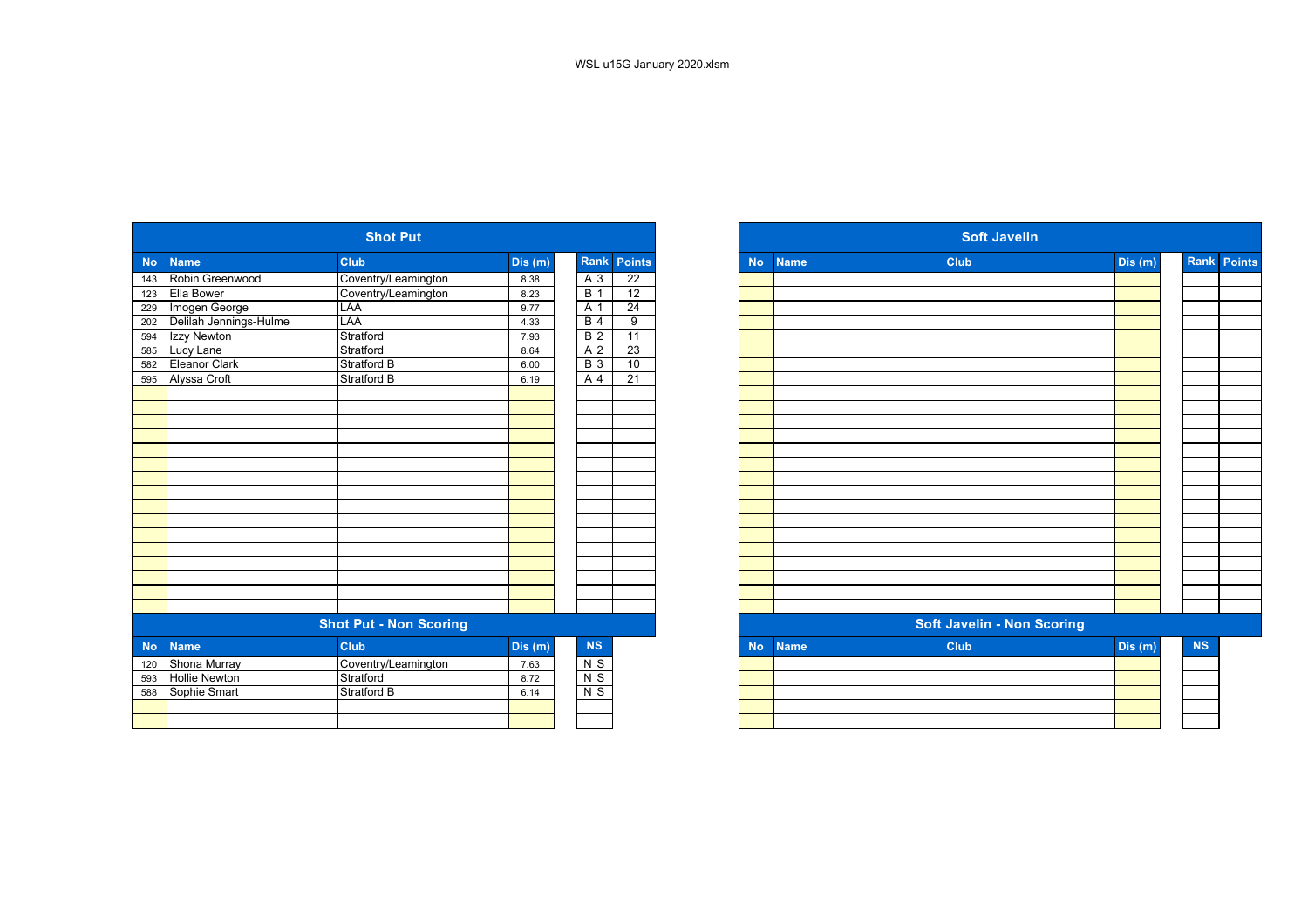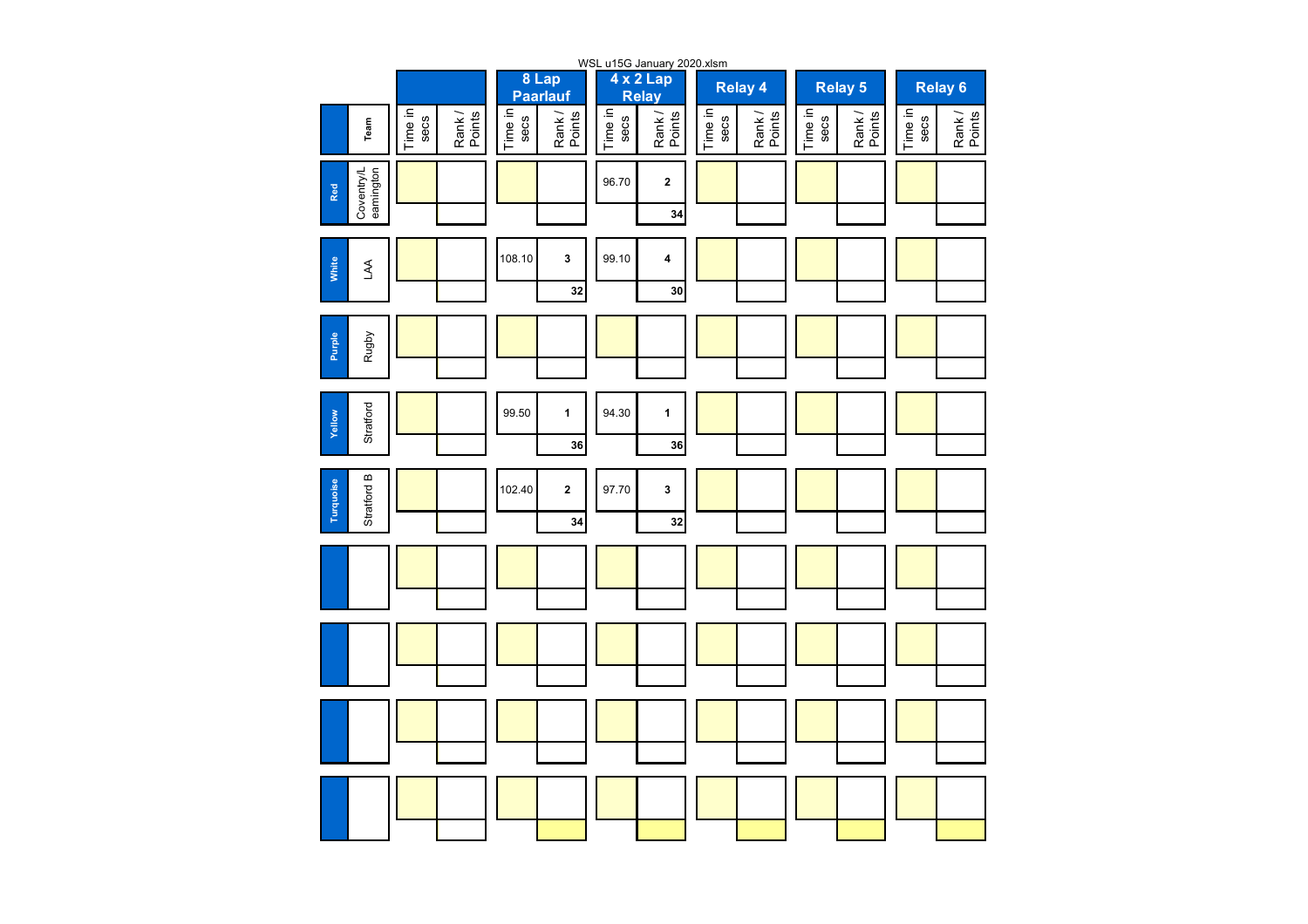| <b>Under 15 - Boys</b><br>Coventry/Lea<br>LAA<br><b>Stratford</b><br><b>Rugby</b><br>mington<br>2 Lap Race<br>36<br>33<br>33<br>Individual<br>22<br>36<br>23<br>4 Lap Race<br>6 Lap Race<br>TRACK<br><b>Obstacle Relay</b><br>Relay<br>32<br>8 Lap Paarlauf<br>36<br>34<br>34<br>4 x 2 Lap Relay<br>36<br>35.5<br>33<br>33.5<br><b>Speed Bounce</b><br>36<br>33<br>33<br><b>Standing Long Jump</b><br>Jumps<br>21<br>34<br>33<br>35<br><b>Vertical Jump</b><br>FIELD<br>35.5<br>33.5<br>33<br><b>Standing Triple Jump</b><br><b>Throws</b><br>33<br>21<br>36<br>33<br><b>Shot Put</b> |
|---------------------------------------------------------------------------------------------------------------------------------------------------------------------------------------------------------------------------------------------------------------------------------------------------------------------------------------------------------------------------------------------------------------------------------------------------------------------------------------------------------------------------------------------------------------------------------------|
|                                                                                                                                                                                                                                                                                                                                                                                                                                                                                                                                                                                       |
|                                                                                                                                                                                                                                                                                                                                                                                                                                                                                                                                                                                       |
|                                                                                                                                                                                                                                                                                                                                                                                                                                                                                                                                                                                       |
|                                                                                                                                                                                                                                                                                                                                                                                                                                                                                                                                                                                       |
|                                                                                                                                                                                                                                                                                                                                                                                                                                                                                                                                                                                       |
|                                                                                                                                                                                                                                                                                                                                                                                                                                                                                                                                                                                       |
|                                                                                                                                                                                                                                                                                                                                                                                                                                                                                                                                                                                       |
|                                                                                                                                                                                                                                                                                                                                                                                                                                                                                                                                                                                       |
|                                                                                                                                                                                                                                                                                                                                                                                                                                                                                                                                                                                       |
|                                                                                                                                                                                                                                                                                                                                                                                                                                                                                                                                                                                       |
|                                                                                                                                                                                                                                                                                                                                                                                                                                                                                                                                                                                       |
|                                                                                                                                                                                                                                                                                                                                                                                                                                                                                                                                                                                       |
|                                                                                                                                                                                                                                                                                                                                                                                                                                                                                                                                                                                       |
|                                                                                                                                                                                                                                                                                                                                                                                                                                                                                                                                                                                       |
| 42<br>319<br>291.5<br>254.5<br><b>Total</b>                                                                                                                                                                                                                                                                                                                                                                                                                                                                                                                                           |
| <b>Overall Position</b><br>$\overline{4}$<br>$\overline{2}$<br>$\mathbf{3}$<br>$\blacksquare$                                                                                                                                                                                                                                                                                                                                                                                                                                                                                         |

**Warwickshire Sportshall League Sports Connexion**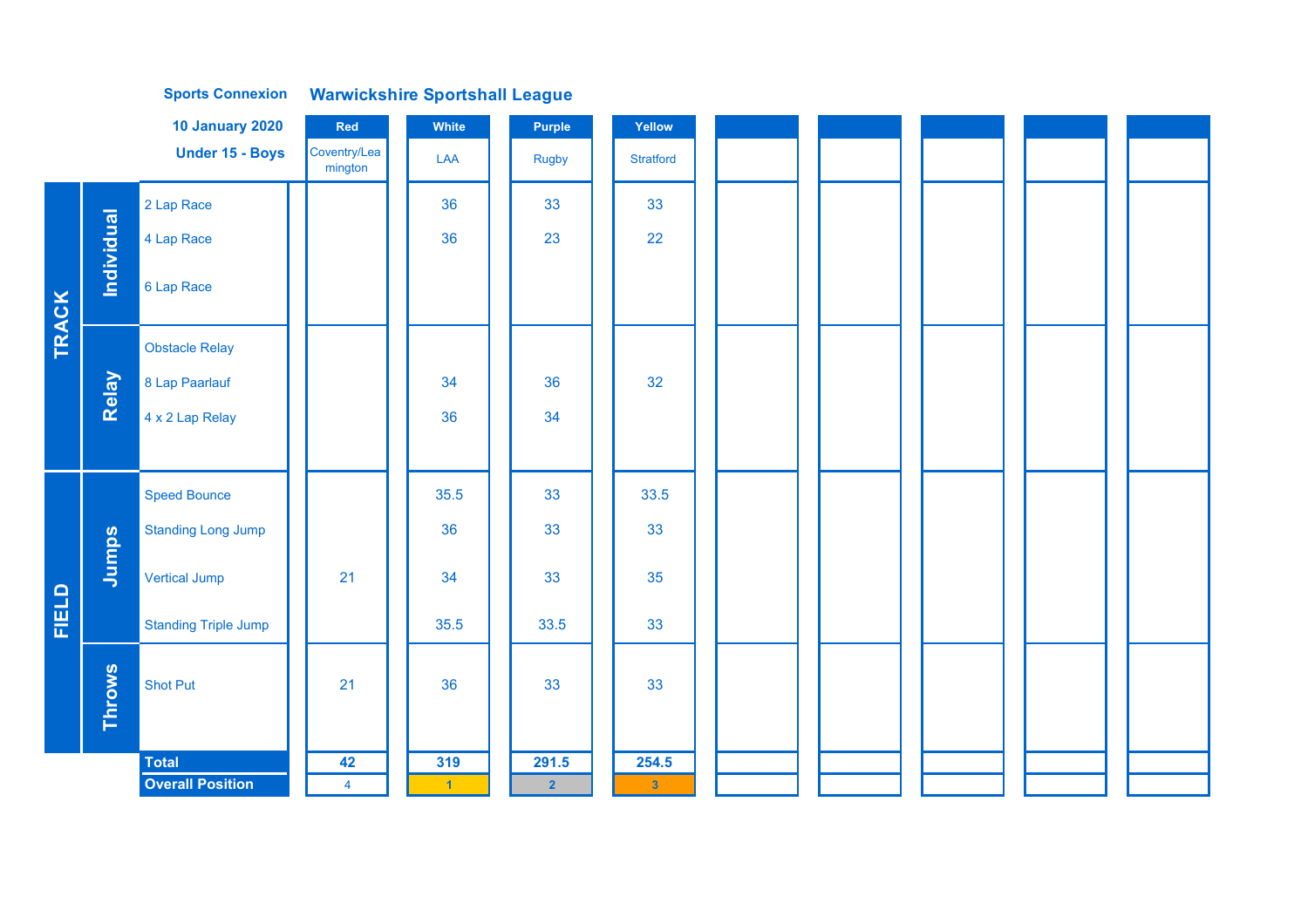|           |                           | 2 Lap Race               |             |                |                 |
|-----------|---------------------------|--------------------------|-------------|----------------|-----------------|
|           | <b>Name</b>               | <b>Club</b>              | <b>Time</b> |                | Rank Points     |
| 236       | Zac Cale                  | LAA                      | 21.1        | A <sub>1</sub> | 24              |
| 234       | <b>Isaac Bogle</b>        | LAA                      | 21.4        | <b>B</b> 1     | 12              |
| 314       | Lewis Gurney              | Rugby                    | 22.8        | A <sub>2</sub> | 23              |
| 597       | Otis Tustin               | Stratford                | 23.1        | $A_3$          | 22              |
| 599       | Alexander Winning         | Stratford                | 23.6        | B <sub>2</sub> | $\overline{11}$ |
|           | 316 Dante Thomas O'Connor | <b>Rugby</b>             | 23.9        | <b>B</b> 3     | 10              |
|           |                           |                          |             |                |                 |
|           |                           |                          |             |                |                 |
|           |                           |                          |             |                |                 |
|           |                           |                          |             |                |                 |
|           |                           |                          |             |                |                 |
|           |                           |                          |             |                |                 |
|           |                           |                          |             |                |                 |
|           |                           |                          |             |                |                 |
|           |                           |                          |             |                |                 |
|           |                           |                          |             |                |                 |
|           |                           |                          |             |                |                 |
|           |                           |                          |             |                |                 |
|           |                           |                          |             |                |                 |
|           |                           |                          |             |                |                 |
|           |                           |                          |             |                |                 |
|           |                           |                          |             |                |                 |
|           |                           |                          |             |                |                 |
|           |                           | 2 Lap Race - Non Scoring |             |                |                 |
|           |                           |                          |             |                |                 |
| <b>No</b> | <b>Name</b>               | <b>Club</b>              | <b>Time</b> | <b>NS</b>      |                 |
|           |                           |                          |             |                |                 |
|           |                           |                          |             |                |                 |
|           |                           |                          |             |                |                 |
|           |                           |                          |             |                |                 |
|           |                           |                          |             |                |                 |

|                       | 2 Lap Race               |             |                |                 |           |                    | 4 Lap Race               |             |                  |
|-----------------------|--------------------------|-------------|----------------|-----------------|-----------|--------------------|--------------------------|-------------|------------------|
|                       | <b>Club</b>              | <b>Time</b> |                | Rank Points     | <b>No</b> | <b>Name</b>        | Club                     | <b>Time</b> | Rank             |
|                       | LAA                      | 21.1        | A 1            | $\overline{24}$ | 235       | <b>Will Burns</b>  | LAA                      | 45.4        | A 1              |
|                       | LAA                      | 21.4        | B <sub>1</sub> | 12              | 315       | Ollie Scott        | Rugby                    | 46.7        | A 2              |
|                       | Rugby                    | 22.8        | A <sub>2</sub> | 23              | 233       | Dominic Ash        | LAA                      | 48.8        | $\overline{B}$ 1 |
|                       | Stratford                | 23.1        | A 3            | $\overline{22}$ | 598       | <b>Callum West</b> | Stratford                | 49.2        | A 3              |
| Alexander Winning     | Stratford                | 23.6        | <b>B</b> 2     | 11              |           |                    |                          |             |                  |
| Dante Thomas O'Connor | Rugby                    | 23.9        | <b>B</b> 3     | 10              |           |                    |                          |             |                  |
|                       |                          |             |                |                 |           |                    |                          |             |                  |
|                       |                          |             |                |                 |           |                    |                          |             |                  |
|                       |                          |             |                |                 |           |                    |                          |             |                  |
|                       |                          |             |                |                 |           |                    |                          |             |                  |
|                       |                          |             |                |                 |           |                    |                          |             |                  |
|                       |                          |             |                |                 |           |                    |                          |             |                  |
|                       |                          |             |                |                 |           |                    |                          |             |                  |
|                       |                          |             |                |                 |           |                    |                          |             |                  |
|                       |                          |             |                |                 |           |                    |                          |             |                  |
|                       |                          |             |                |                 |           |                    |                          |             |                  |
|                       |                          |             |                |                 |           |                    |                          |             |                  |
|                       | 2 Lap Race - Non Scoring |             |                |                 |           |                    | 4 Lap Race - Non Scoring |             |                  |
|                       | <b>Club</b>              | <b>Time</b> | NS             |                 | <b>No</b> | <b>Name</b>        | <b>Club</b>              | <b>Time</b> | <b>NS</b>        |
|                       |                          |             |                |                 |           |                    |                          |             |                  |
|                       |                          |             |                |                 |           |                    |                          |             |                  |
|                       |                          |             |                |                 |           |                    |                          |             |                  |
|                       |                          |             |                |                 |           |                    |                          |             |                  |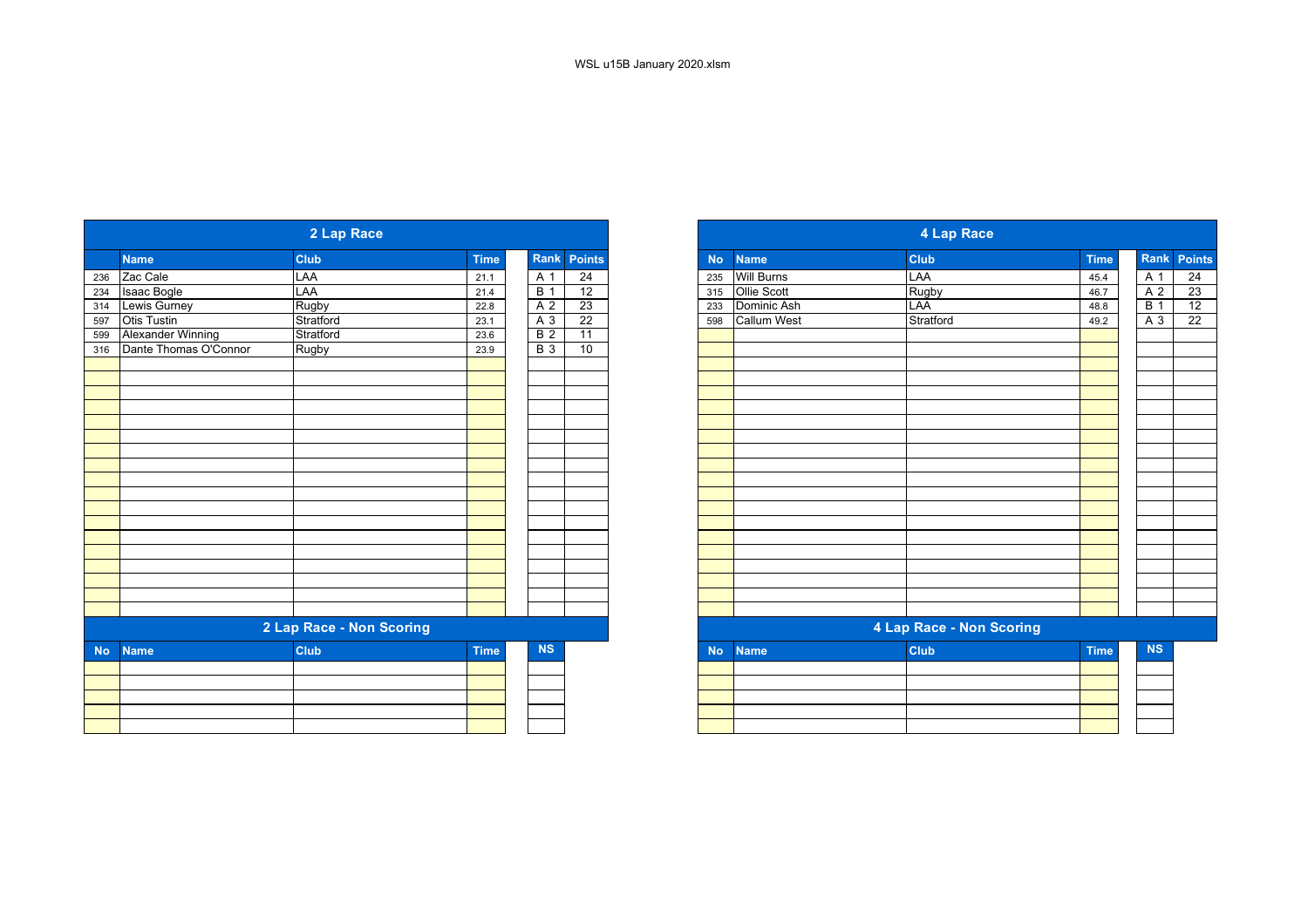|           |                          | <b>Speed Bounce</b>               |                |                  |                 |
|-----------|--------------------------|-----------------------------------|----------------|------------------|-----------------|
| <b>No</b> | <b>Name</b>              | <b>Club</b>                       | <b>Bounces</b> | Rank             | <b>Points</b>   |
| 235       | <b>Will Burns</b>        | LAA                               | 78             | A 1              | 23.5            |
| 236       | Zac Cale                 | LAA                               | 68             | B <sub>1</sub>   | $\overline{12}$ |
| 314       | Lewis Gurney             | <b>Rugby</b>                      | 69             | $A_3$            | 22              |
| 316       | Dante Thomas O'Connor    | Rugby                             | 65             | $\overline{B}$ 2 | $\overline{11}$ |
| 598       | <b>Callum West</b>       | Stratford                         | 78             | A 1              | 23.5            |
| 599       | <b>Alexander Winning</b> | Stratford                         | 40             | <b>B</b> 3       | 10              |
|           |                          |                                   |                |                  |                 |
|           |                          |                                   |                |                  |                 |
|           |                          |                                   |                |                  |                 |
|           |                          |                                   |                |                  |                 |
|           |                          |                                   |                |                  |                 |
|           |                          |                                   |                |                  |                 |
|           |                          |                                   |                |                  |                 |
|           |                          |                                   |                |                  |                 |
|           |                          |                                   |                |                  |                 |
|           |                          |                                   |                |                  |                 |
|           |                          | <b>Speed Bounce - Non Scoring</b> |                |                  |                 |
| <b>No</b> | <b>Name</b>              | <b>Club</b>                       | <b>Bounces</b> | <b>NS</b>        |                 |
|           |                          |                                   |                |                  |                 |
|           |                          |                                   |                |                  |                 |
|           |                          |                                   |                |                  |                 |
|           |                          |                                   |                |                  |                 |

|           |                          | <b>Speed Bounce</b>               |                |                  |        |           |                       | <b>Standing Long Jump</b>               |                        |                 |                    |
|-----------|--------------------------|-----------------------------------|----------------|------------------|--------|-----------|-----------------------|-----------------------------------------|------------------------|-----------------|--------------------|
| <b>No</b> | <b>Name</b>              | <b>Club</b>                       | <b>Bounces</b> | Rank             | Points | <b>No</b> | <b>Name</b>           | <b>Club</b>                             | <b>Distance</b><br>(m) |                 | <b>Rank Points</b> |
| 235       | <b>Will Burns</b>        | LAA                               | 78             | $\overline{A}$ 1 | 23.5   | 235       | <b>Will Burns</b>     | LAA                                     | 2.45                   | A 1             | 24                 |
| 236       | Zac Cale                 | LAA                               | 68             | <b>B</b> 1       | 12     | 236       | Zac Cale              | LAA                                     | 1.97                   | <b>B</b> 1      | $\overline{12}$    |
| 314       | <b>Lewis Gurney</b>      | Rugby                             | 69             | A 3              | 22     | 315       | Ollie Scott           | Rugby                                   | 2.15                   | A 2             | 23                 |
| 316       | Dante Thomas O'Connor    | Rugby                             | 65             | <b>B</b> 2       | 11     | 316       | Dante Thomas O'Connor | Rugby                                   | 1.84                   | <b>B</b> 3      | 10                 |
| 598       | <b>Callum West</b>       | Stratford                         | 78             | A 1              | 23.5   | 597       | <b>Otis Tustin</b>    | Stratford                               | 2.12                   | A 3             | $\overline{22}$    |
| 599       | <b>Alexander Winning</b> | Stratford                         | 40             | <b>B</b> 3       | 10     | 598       | <b>Callum West</b>    | Stratford                               | 1.88                   | $\overline{B}2$ | 11                 |
|           |                          |                                   |                |                  |        |           |                       |                                         |                        |                 |                    |
|           |                          |                                   |                |                  |        |           |                       |                                         |                        |                 |                    |
|           |                          |                                   |                |                  |        |           |                       |                                         |                        |                 |                    |
|           |                          |                                   |                |                  |        |           |                       |                                         |                        |                 |                    |
|           |                          |                                   |                |                  |        |           |                       |                                         |                        |                 |                    |
|           |                          |                                   |                |                  |        |           |                       |                                         |                        |                 |                    |
|           |                          |                                   |                |                  |        |           |                       |                                         |                        |                 |                    |
|           |                          |                                   |                |                  |        |           |                       |                                         |                        |                 |                    |
|           |                          |                                   |                |                  |        |           |                       |                                         |                        |                 |                    |
|           |                          |                                   |                |                  |        |           |                       |                                         |                        |                 |                    |
|           |                          |                                   |                |                  |        |           |                       |                                         |                        |                 |                    |
|           |                          |                                   |                |                  |        |           |                       |                                         |                        |                 |                    |
|           |                          |                                   |                |                  |        |           |                       |                                         |                        |                 |                    |
|           |                          |                                   |                |                  |        |           |                       |                                         |                        |                 |                    |
|           |                          | <b>Speed Bounce - Non Scoring</b> |                |                  |        |           |                       | <b>Standing Long Jump - Non Scoring</b> |                        |                 |                    |
| <b>No</b> | <b>Name</b>              | <b>Club</b>                       | <b>Bounces</b> | <b>NS</b>        |        | <b>No</b> | <b>Name</b>           | <b>Club</b>                             | <b>Distance</b><br>(m) | <b>NS</b>       |                    |
|           |                          |                                   |                |                  |        |           |                       |                                         |                        |                 |                    |
|           |                          |                                   |                |                  |        |           |                       |                                         |                        |                 |                    |
|           |                          |                                   |                |                  |        |           |                       |                                         |                        |                 |                    |
|           |                          |                                   |                |                  |        |           |                       |                                         |                        |                 |                    |
|           |                          |                                   |                |                  |        |           |                       |                                         |                        |                 |                    |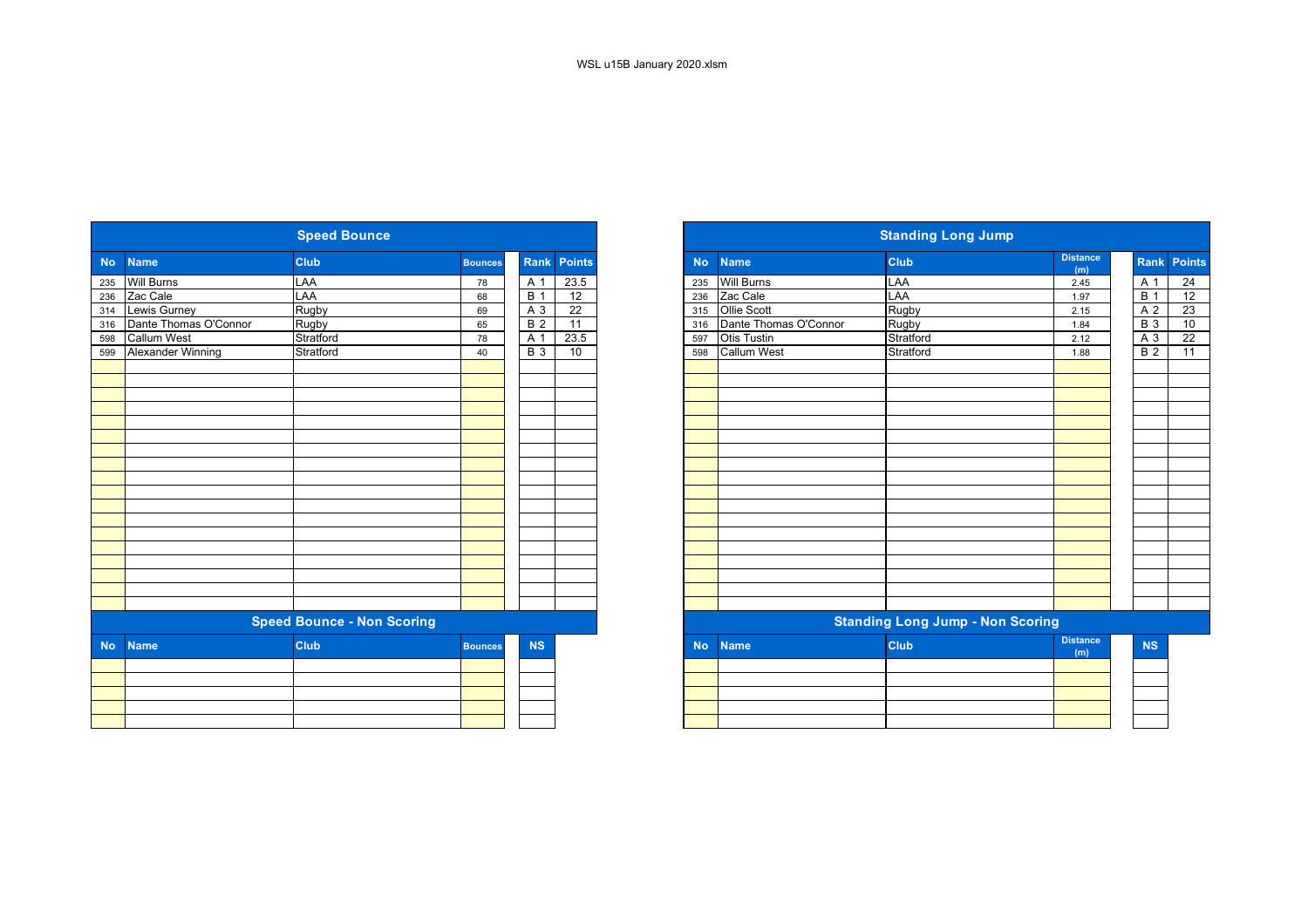|           |                          | <b>Vertical Jump</b>               |                         |                  |                 |
|-----------|--------------------------|------------------------------------|-------------------------|------------------|-----------------|
| <b>No</b> | <b>Name</b>              | <b>Club</b>                        | <b>Distance</b><br>(cm) | <b>Rank</b>      | <b>Points</b>   |
| 122       | Sam Morrey               | Coventry/Leamington                | 40                      | A <sub>4</sub>   | 21              |
| 234       | <b>Isaac Bogle</b>       | LAA                                | 77                      | A 1              | $\overline{24}$ |
| 233       | Dominic Ash              | LAA                                | 45                      | $\overline{B}$ 3 | 10              |
| 314       | Lewis Gurney             | Rugby                              | 58                      | $\overline{A}3$  | 22              |
| 316       | Dante Thomas O'Connor    | Rugby                              | 49                      | $\overline{B}$ 2 | 11              |
| 598       | <b>Callum West</b>       | Stratford                          | 50                      | <b>B</b> 1       | $\overline{12}$ |
| 599       | <b>Alexander Winning</b> | Stratford                          | 63                      | $\overline{A}$ 2 | 23              |
|           |                          |                                    |                         |                  |                 |
|           |                          |                                    |                         |                  |                 |
|           |                          |                                    |                         |                  |                 |
|           |                          |                                    |                         |                  |                 |
|           |                          |                                    |                         |                  |                 |
|           |                          |                                    |                         |                  |                 |
|           |                          |                                    |                         |                  |                 |
|           |                          |                                    |                         |                  |                 |
|           |                          |                                    |                         |                  |                 |
|           |                          |                                    |                         |                  |                 |
|           |                          |                                    |                         |                  |                 |
|           |                          |                                    |                         |                  |                 |
|           |                          |                                    |                         |                  |                 |
|           |                          |                                    |                         |                  |                 |
|           |                          |                                    |                         |                  |                 |
|           |                          |                                    |                         |                  |                 |
|           |                          |                                    |                         |                  |                 |
|           |                          | <b>Vertical Jump - Non Scoring</b> |                         |                  |                 |
|           |                          |                                    |                         |                  |                 |
| <b>No</b> | <b>Name</b>              | Club                               | <b>Distance</b><br>(cm) | <b>NS</b>        |                 |
|           |                          |                                    |                         |                  |                 |
|           |                          |                                    |                         |                  |                 |
|           |                          |                                    |                         |                  |                 |
|           |                          |                                    |                         |                  |                 |
|           |                          |                                    |                         |                  |                 |
|           |                          |                                    |                         |                  |                 |

|                          | <b>Vertical Jump</b>               |                         |                  |                 |
|--------------------------|------------------------------------|-------------------------|------------------|-----------------|
| <b>Name</b>              | <b>Club</b>                        | <b>Distance</b><br>(cm) | <b>Rank</b>      | <b>Points</b>   |
| Sam Morrey               | Coventry/Leamington                | 40                      | A 4              | $\overline{21}$ |
| Isaac Bogle              | LAA                                | 77                      | A 1              | $\overline{24}$ |
| Dominic Ash              | LAA                                | 45                      | $\overline{B}$ 3 | 10              |
| Lewis Gurney             | Rugby                              | 58                      | A 3              | $\overline{22}$ |
| Dante Thomas O'Connor    | Rugby                              | 49                      | <b>B</b> 2       | $\overline{11}$ |
| <b>Callum West</b>       | Stratford                          | 50                      | $\overline{B}$ 1 | $\overline{12}$ |
| <b>Alexander Winning</b> | Stratford                          | 63                      | A 2              | 23              |
|                          |                                    |                         |                  |                 |
|                          |                                    |                         |                  |                 |
|                          |                                    |                         |                  |                 |
|                          |                                    |                         |                  |                 |
|                          |                                    |                         |                  |                 |
|                          |                                    |                         |                  |                 |
|                          |                                    |                         |                  |                 |
|                          |                                    |                         |                  |                 |
|                          |                                    |                         |                  |                 |
|                          |                                    |                         |                  |                 |
|                          |                                    |                         |                  |                 |
|                          |                                    |                         |                  |                 |
|                          |                                    |                         |                  |                 |
|                          |                                    |                         |                  |                 |
|                          |                                    |                         |                  |                 |
|                          |                                    |                         |                  |                 |
|                          |                                    |                         |                  |                 |
|                          | <b>Vertical Jump - Non Scoring</b> |                         |                  |                 |
| <b>Name</b>              | <b>Club</b>                        | <b>Distance</b><br>(cm) | <b>NS</b>        |                 |
|                          |                                    |                         |                  |                 |
|                          |                                    |                         |                  |                 |

|                                                                                                                 | $\mathcal{L}^{\text{max}}_{\text{max}}$ and $\mathcal{L}^{\text{max}}_{\text{max}}$ and $\mathcal{L}^{\text{max}}_{\text{max}}$ and $\mathcal{L}^{\text{max}}_{\text{max}}$ |  |  |
|-----------------------------------------------------------------------------------------------------------------|-----------------------------------------------------------------------------------------------------------------------------------------------------------------------------|--|--|
|                                                                                                                 |                                                                                                                                                                             |  |  |
|                                                                                                                 |                                                                                                                                                                             |  |  |
|                                                                                                                 |                                                                                                                                                                             |  |  |
|                                                                                                                 |                                                                                                                                                                             |  |  |
| the contract of the contract of the contract of the contract of the contract of the contract of the contract of |                                                                                                                                                                             |  |  |
|                                                                                                                 |                                                                                                                                                                             |  |  |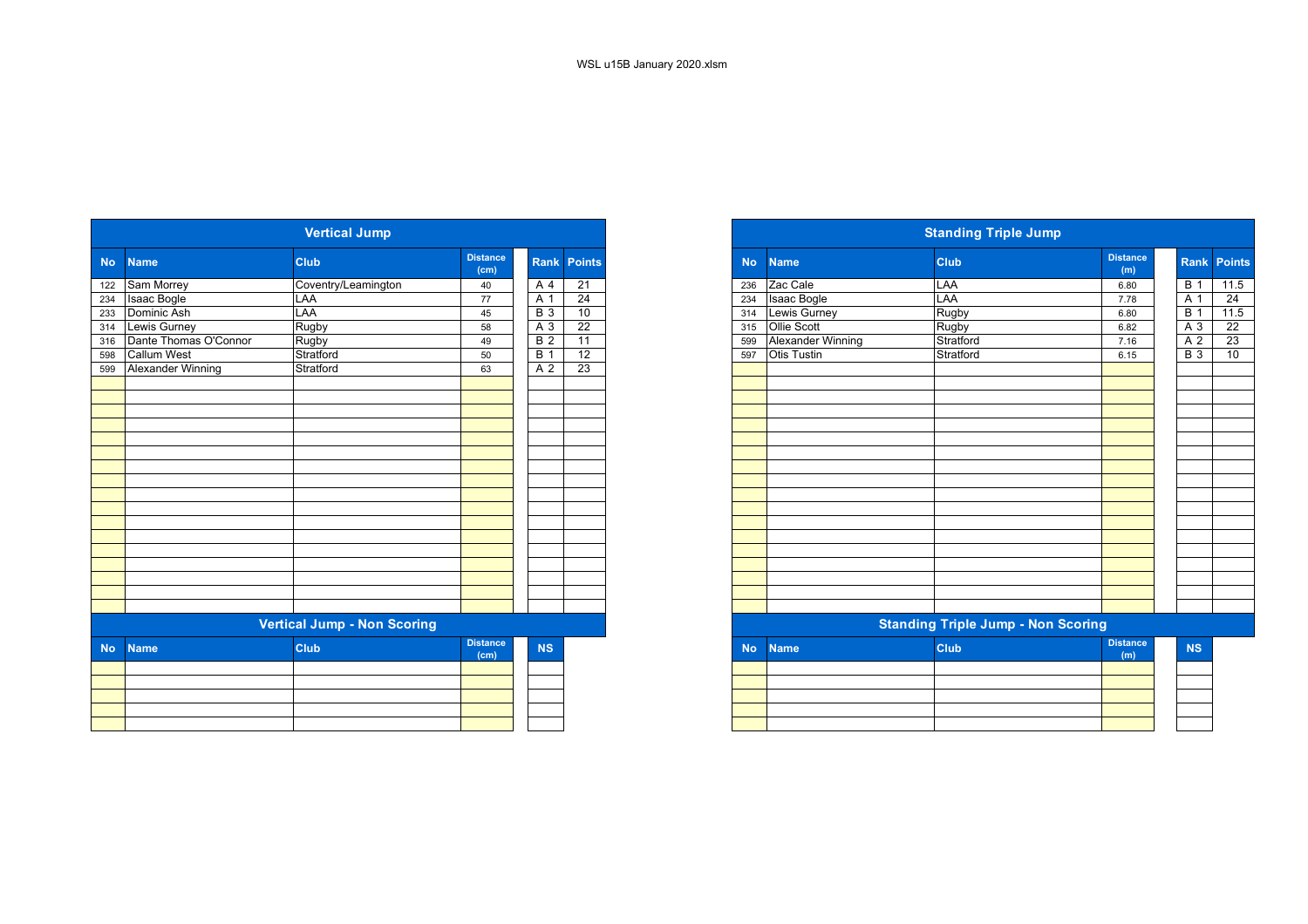|                |                          | <b>Shot Put</b>               |         |                |                 |
|----------------|--------------------------|-------------------------------|---------|----------------|-----------------|
| N <sub>o</sub> | <b>Name</b>              | <b>Club</b>                   | Dis(m)  | Rank           | <b>Points</b>   |
| 122            | Sam Morrey               | Coventry/Leamington           | 6.49    | A              | 21              |
| 235            | <b>Will Burns</b>        | LAA                           | 9.59    | A 1            | $\overline{24}$ |
| 233            | Dominic Ash              | LAA                           | 7.12    | B <sub>1</sub> | 12              |
| 316            | Dante Thomas O'Connor    | Rugby                         | 6.11    | <b>B</b> 3     | 10              |
| 315            | Ollie Scott              | Rugby                         | 9.39    | A <sub>2</sub> | 23              |
| 597            | Otis Tustin              | Stratford                     | 6.56    | B <sub>2</sub> | 11              |
| 599            | <b>Alexander Winning</b> | Stratford                     | 7.00    | A 3            | 22              |
|                |                          |                               |         |                |                 |
|                |                          |                               |         |                |                 |
|                |                          |                               |         |                |                 |
|                |                          |                               |         |                |                 |
|                |                          |                               |         |                |                 |
|                |                          |                               |         |                |                 |
|                |                          |                               |         |                |                 |
|                |                          |                               |         |                |                 |
|                |                          |                               |         |                |                 |
|                |                          |                               |         |                |                 |
|                |                          |                               |         |                |                 |
|                |                          |                               |         |                |                 |
|                |                          |                               |         |                |                 |
|                |                          |                               |         |                |                 |
|                |                          |                               |         |                |                 |
|                |                          |                               |         |                |                 |
|                |                          |                               |         |                |                 |
|                |                          | <b>Shot Put - Non Scoring</b> |         |                |                 |
| <b>No</b>      | <b>Name</b>              | <b>Club</b>                   | Dis (m) | <b>NS</b>      |                 |
|                |                          |                               |         |                |                 |
|                |                          |                               |         |                |                 |
|                |                          |                               |         |                |                 |
|                |                          |                               |         |                |                 |
|                |                          |                               |         |                |                 |
|                |                          |                               |         |                |                 |

|           |                          | <b>Shot Put</b>               |         |                  |                 |
|-----------|--------------------------|-------------------------------|---------|------------------|-----------------|
|           | <b>Name</b>              | <b>Club</b>                   | Dis (m) |                  | Rank Points     |
|           | Sam Morrey               | Coventry/Leamington           | 6.49    | A                | 21              |
|           | <b>Will Burns</b>        | LAA                           | 9.59    | A 1              | $\overline{24}$ |
|           | Dominic Ash              | LAA                           | 7.12    | $\overline{B}$ 1 | 12              |
|           | Dante Thomas O'Connor    | Rugby                         | 6.11    | <b>B</b> 3       | 10              |
|           | Ollie Scott              | Rugby                         | 9.39    | A <sub>2</sub>   | 23              |
|           | <b>Otis Tustin</b>       | Stratford                     | 6.56    | $\overline{B}$ 2 | $\overline{11}$ |
|           | <b>Alexander Winning</b> | Stratford                     | 7.00    | A 3              | $\overline{22}$ |
|           |                          |                               |         |                  |                 |
|           |                          |                               |         |                  |                 |
|           |                          |                               |         |                  |                 |
|           |                          |                               |         |                  |                 |
|           |                          |                               |         |                  |                 |
|           |                          |                               |         |                  |                 |
|           |                          |                               |         |                  |                 |
|           |                          |                               |         |                  |                 |
|           |                          |                               |         |                  |                 |
|           |                          |                               |         |                  |                 |
|           |                          |                               |         |                  |                 |
|           |                          |                               |         |                  |                 |
|           |                          |                               |         |                  |                 |
|           |                          |                               |         |                  |                 |
|           |                          |                               |         |                  |                 |
|           |                          |                               |         |                  |                 |
|           |                          |                               |         |                  |                 |
|           |                          | <b>Shot Put - Non Scoring</b> |         |                  |                 |
| <b>No</b> | <b>Name</b>              | Club                          | Dis (m) | NS               |                 |
|           |                          |                               |         |                  |                 |
|           |                          |                               |         |                  |                 |
|           |                          |                               |         |                  |                 |
|           |                          |                               |         |                  |                 |
|           |                          |                               |         |                  |                 |